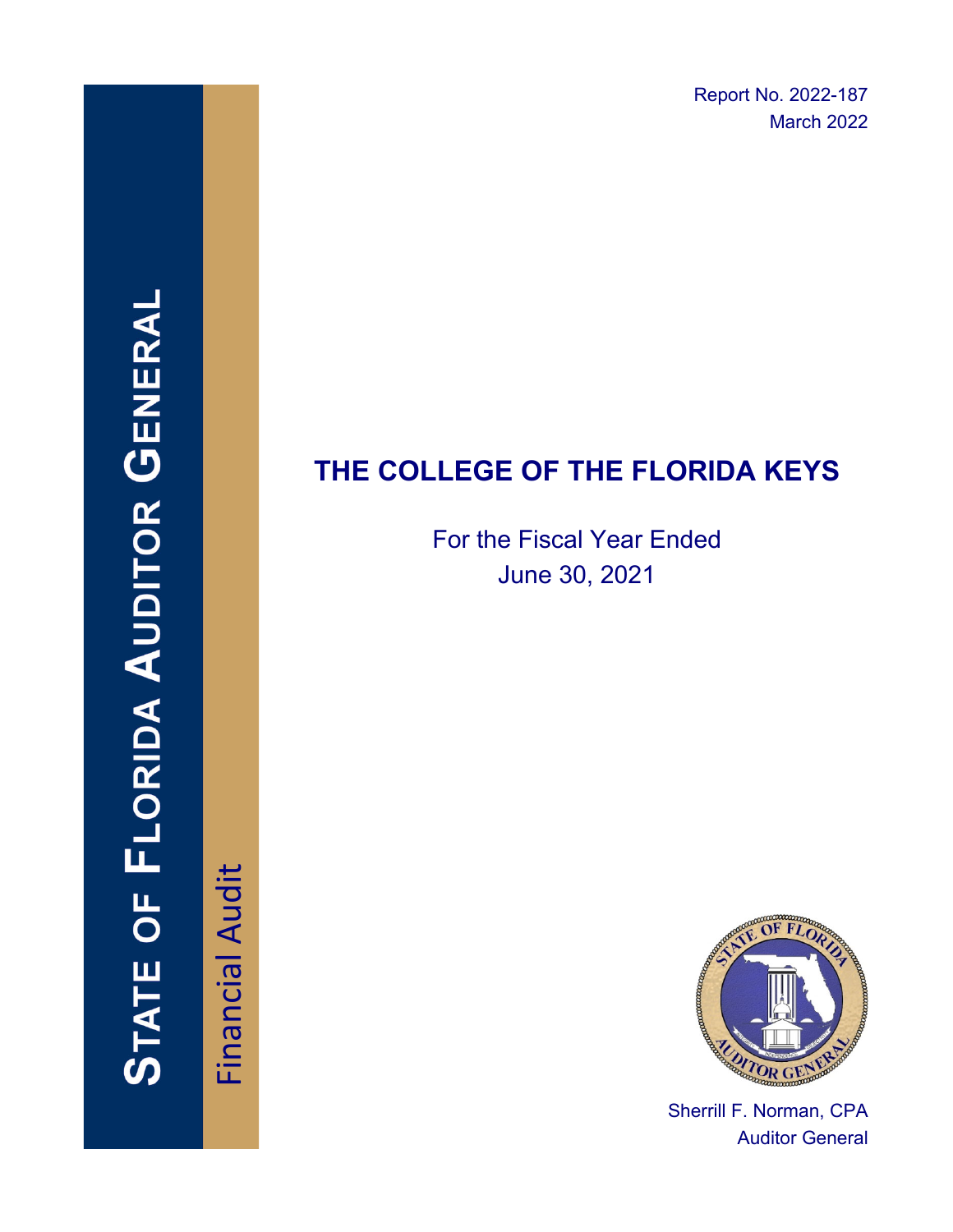| <b>Board of Trustees and President</b>                                                                                                                                                    |                                                                                                                                                                                                                                                                                                                   |  |  |  |  |  |
|-------------------------------------------------------------------------------------------------------------------------------------------------------------------------------------------|-------------------------------------------------------------------------------------------------------------------------------------------------------------------------------------------------------------------------------------------------------------------------------------------------------------------|--|--|--|--|--|
| During the 2020-21 fiscal year, Dr. Jonathan Gueverra served as President of The College of the<br>Florida Keys and the following individuals served as Members of the Board of Trustees: |                                                                                                                                                                                                                                                                                                                   |  |  |  |  |  |
|                                                                                                                                                                                           | Stephanie S. Scuderi, Chair<br>Kevin Madok, Vice Chair<br>Dan Leben through 2-23-21 <sup>a</sup><br>Michael H. Puto<br>Elena G. Spottswood<br><b>Sheldon Suga</b><br><sup>a</sup> Trustee position vacant 2-24-21,<br>through 6-30-21.<br>Note: One Trustee position was<br>vacant for the entire fiscal<br>year. |  |  |  |  |  |

The Auditor General conducts audits of governmental entities to provide the Legislature, Florida's citizens, public entity management, and other stakeholders unbiased, timely, and relevant information for use in promoting government accountability and stewardship and improving government operations.

The team leader was Giancarlo Guerrero, and the audit was supervised by Hector J. Quevedo, CPA.

Please address inquiries regarding this report to Jaime N. Hoelscher, CPA, Audit Manager, by e-mail at jaimehoelscher@aud.state.fl.us or by telephone at (850) 412-2868.

This report and other reports prepared by the Auditor General are available at:

[FLAuditor.gov](http://flauditor.gov/) 

Printed copies of our reports may be requested by contacting us at:

**State of Florida Auditor General** 

**Claude Pepper Building, Suite G74 · 111 West Madison Street · Tallahassee, FL 32399-1450 · (850) 412-2722**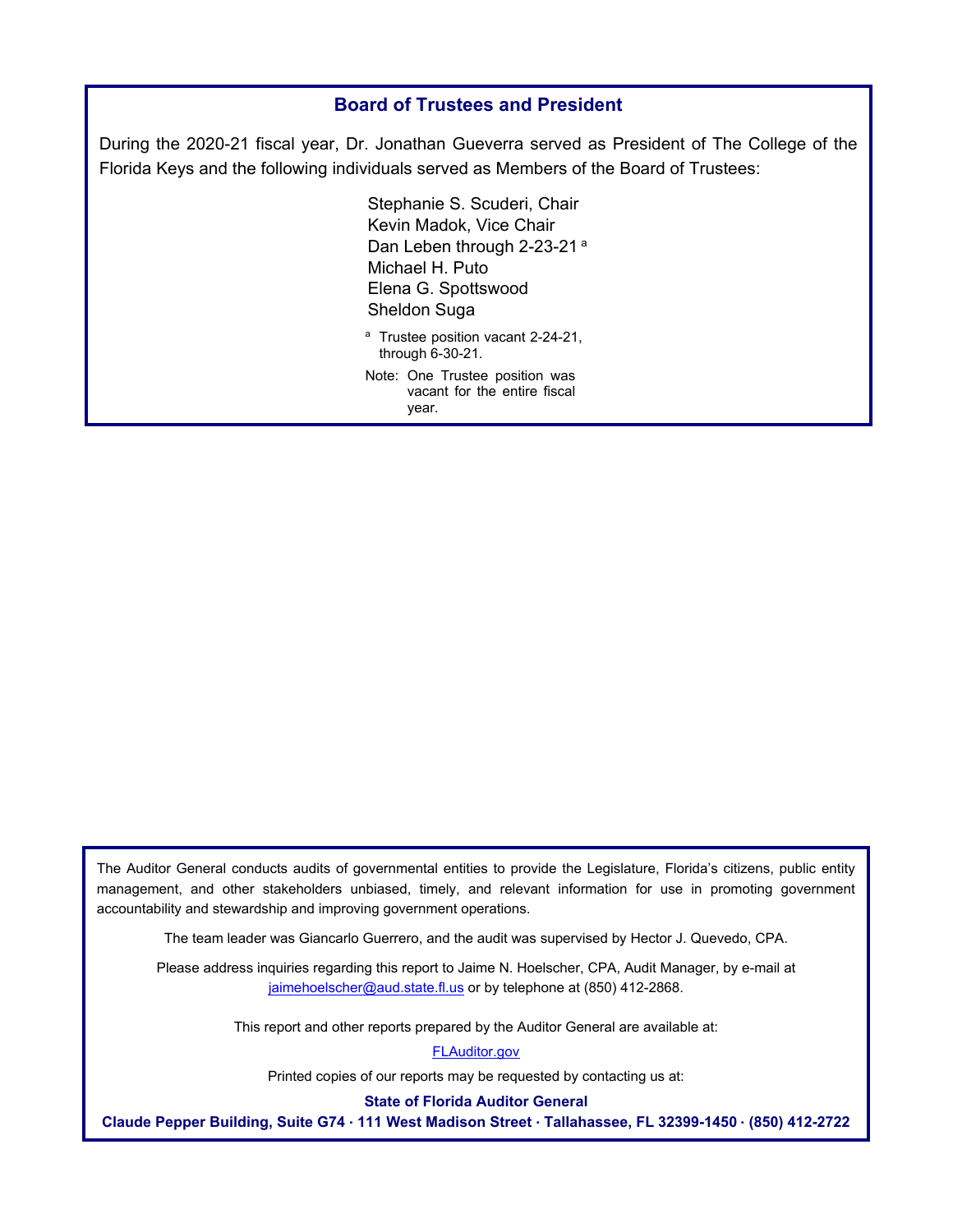# **THE COLLEGE OF THE FLORIDA KEYS TABLE OF CONTENTS**

Page

|                                                                                                                                                                         | No. |
|-------------------------------------------------------------------------------------------------------------------------------------------------------------------------|-----|
|                                                                                                                                                                         |     |
|                                                                                                                                                                         |     |
|                                                                                                                                                                         |     |
|                                                                                                                                                                         |     |
|                                                                                                                                                                         |     |
| <b>BASIC FINANCIAL STATEMENTS</b>                                                                                                                                       |     |
|                                                                                                                                                                         |     |
|                                                                                                                                                                         |     |
|                                                                                                                                                                         |     |
|                                                                                                                                                                         |     |
| OTHER REQUIRED SUPPLEMENTARY INFORMATION                                                                                                                                |     |
| Schedule of Changes in the College's Total Other Postemployment Benefits Liability                                                                                      |     |
| Schedule of the College's Proportionate Share of the Net Pension Liability - Florida                                                                                    |     |
| Schedule of College Contributions - Florida Retirement System Pension Plan  42                                                                                          |     |
| Schedule of the College's Proportionate Share of the Net Pension Liability - Health                                                                                     |     |
| Schedule of College Contributions - Health Insurance Subsidy Pension Plan 44                                                                                            |     |
|                                                                                                                                                                         |     |
| INDEPENDENT AUDITOR'S REPORT ON INTERNAL CONTROL OVER<br>FINANCIAL REPORTING AND ON COMPLIANCE AND OTHER MATTERS<br>BASED ON AN AUDIT OF FINANCIAL STATEMENTS PERFORMED |     |
|                                                                                                                                                                         |     |
|                                                                                                                                                                         |     |
|                                                                                                                                                                         |     |
|                                                                                                                                                                         |     |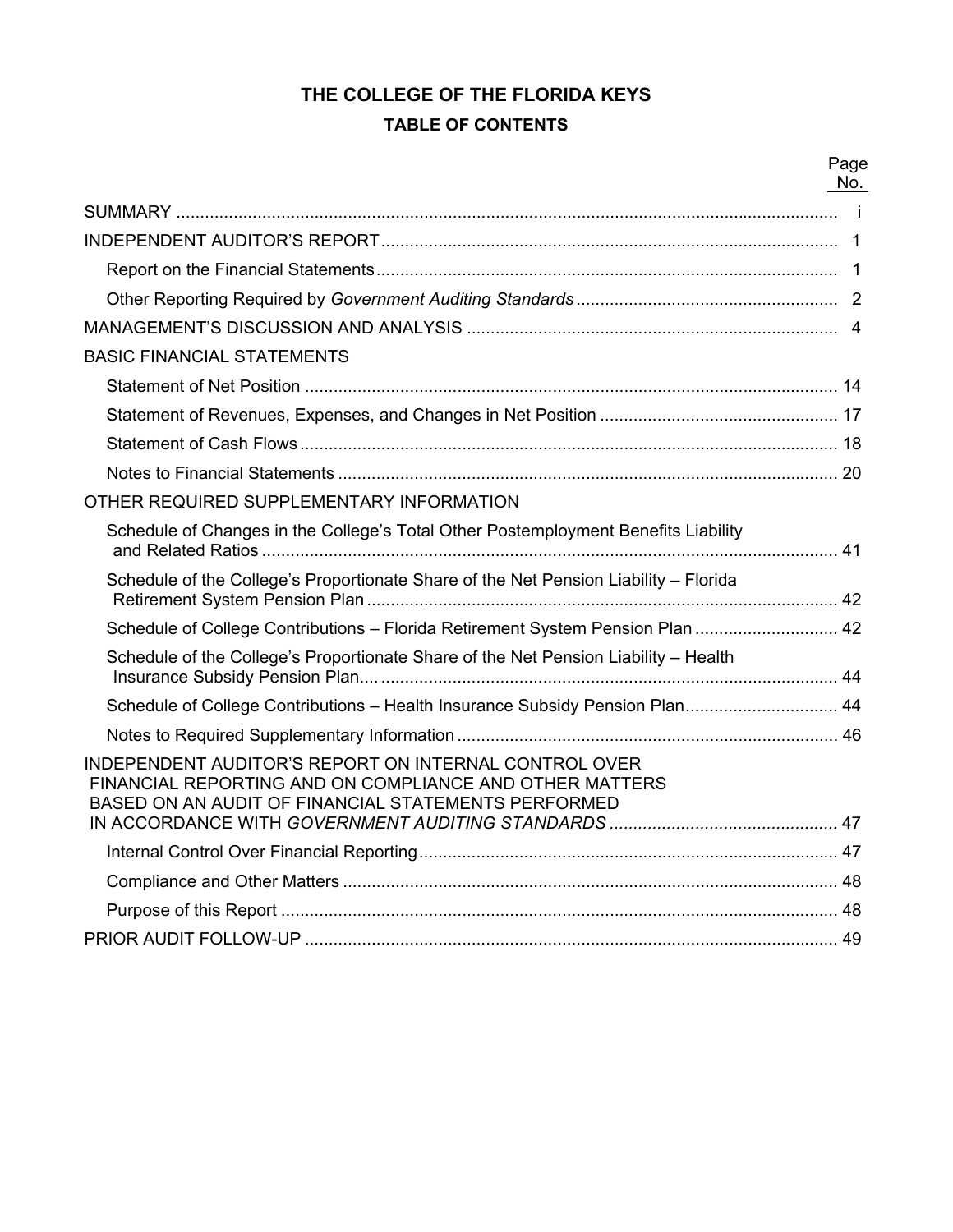# SUMMARY OF REPORT ON FINANCIAL STATEMENTS

<span id="page-3-0"></span>Our audit disclosed that the basic financial statements of The College of the Florida Keys (a component unit of the State of Florida) were presented fairly, in all material respects, in accordance with prescribed financial reporting standards.

SUMMARY OF REPORT ON INTERNAL CONTROL AND COMPLIANCE

Our audit did not identify any deficiencies in internal control over financial reporting that we consider to be material weaknesses.

The results of our tests disclosed no instances of noncompliance or other matters that are required to be reported under *Government Auditing Standards* issued by the Comptroller General of the United States.

### AUDIT OBJECTIVES AND SCOPE

Our audit objectives were to determine whether The College of the Florida Keys and its officers with administrative and stewardship responsibilities for College operations had:

- Presented the College's basic financial statements in accordance with generally accepted accounting principles;
- Established and implemented internal control over financial reporting and compliance with requirements that could have a direct and material effect on the financial statements;
- Complied with the various provisions of laws, rules, regulations, contracts, and grant agreements that are material to the financial statements; and
- Taken corrective action for the finding included in our report No. 2021-174.

The scope of this audit included an examination of the College's basic financial statements as of and for the fiscal year ended June 30, 2021. We obtained an understanding of the College's environment, including its internal control, and assessed the risk of material misstatement necessary to plan the audit of the basic financial statements. We also examined various transactions to determine whether they were executed, in both manner and substance, in accordance with governing provisions of laws, rules, regulations, contracts, and grant agreements.

An examination of Federal awards administered by the College is included within the scope of our Statewide audit of Federal awards administered by the State of Florida.

### AUDIT METHODOLOGY

We conducted our audit in accordance with auditing standards generally accepted in the United States of America and applicable standards contained in *Government Auditing Standards*, issued by the Comptroller General of the United States.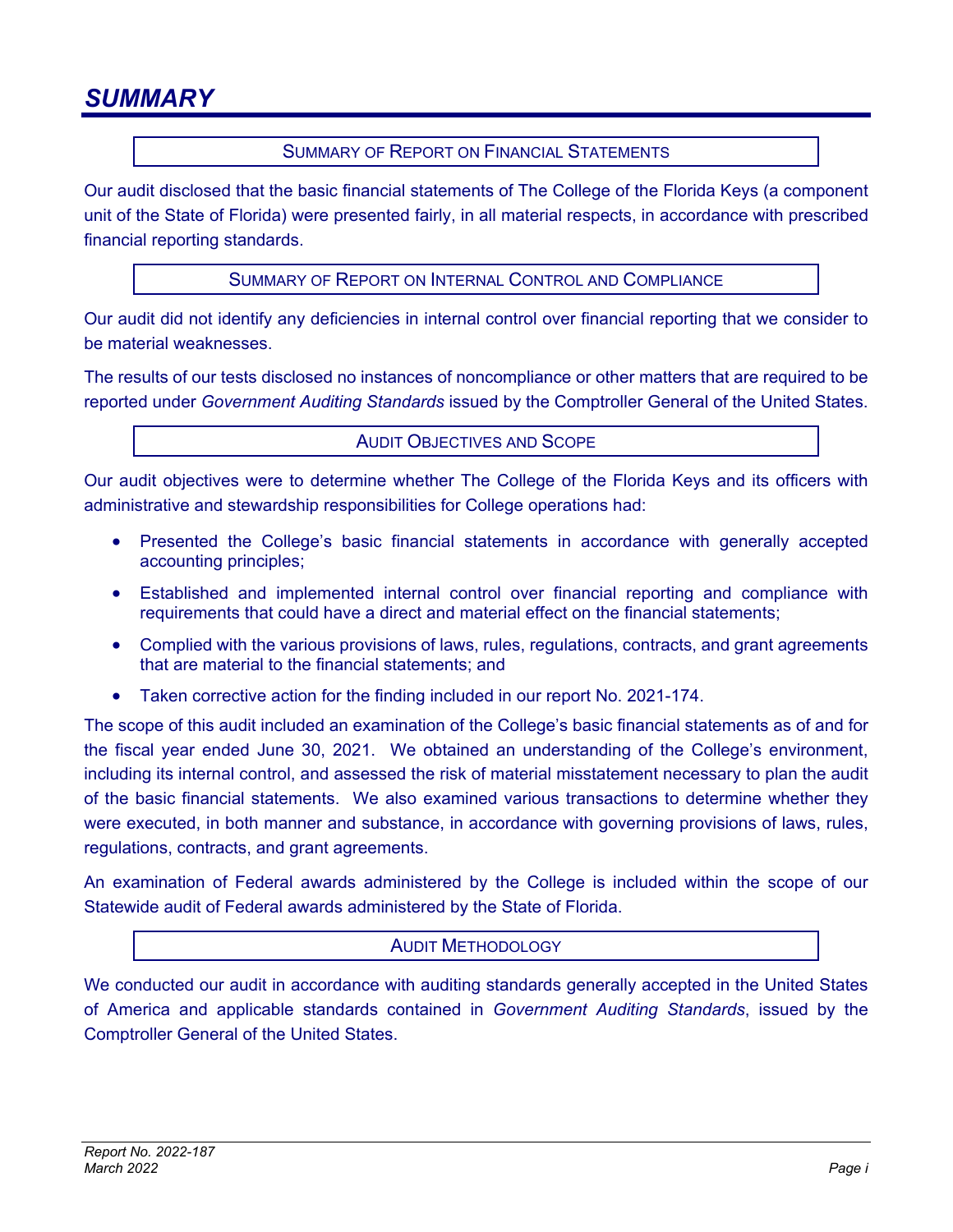<span id="page-4-0"></span>

Sherrill F. Norman, CPA Auditor General

# **AUDITOR GENERAL STATE OF FLORIDA**

Claude Denson Pepper Building, Suite G74 111 West Madison Street Tallahassee, Florida 32399-1450



Phone: (850) 412-2722 Fax: (850) 488-6975

The President of the Senate, the Speaker of the House of Representatives, and the Legislative Auditing Committee

# **INDEPENDENT AUDITOR'S REPORT**

# **Report on the Financial Statements**

We have audited the accompanying financial statements of The College of the Florida Keys, a component unit of the State of Florida, and its discretely presented component unit as of and for the fiscal year ended June 30, 2021, and the related notes to the financial statements, which collectively comprise the College's basic financial statements as listed in the table of contents.

# *Management's Responsibility for the Financial Statements*

Management is responsible for the preparation and fair presentation of these financial statements in accordance with accounting principles generally accepted in the United States of America; this includes the design, implementation, and maintenance of internal control relevant to the preparation and fair presentation of financial statements that are free from material misstatement, whether due to fraud or error.

# *Auditor's Responsibility*

Our responsibility is to express opinions on these financial statements based on our audit. We did not audit the financial statements of the discretely presented component unit, which represent 100 percent of the transactions and account balances of the discretely presented component unit columns. Those statements were audited by other auditors whose report has been furnished to us, and our opinion, insofar as it relates to the amounts included for the discretely presented component unit, is based solely on the report of the other auditors. We conducted our audit in accordance with auditing standards generally accepted in the United States of America and the standards applicable to financial audits contained in *Government Auditing Standards*, issued by the Comptroller General of the United States. Those standards require that we plan and perform the audit to obtain reasonable assurance about whether the financial statements are free from material misstatement.

An audit involves performing procedures to obtain audit evidence about the amounts and disclosures in the financial statements. The procedures selected depend on the auditor's judgment, including the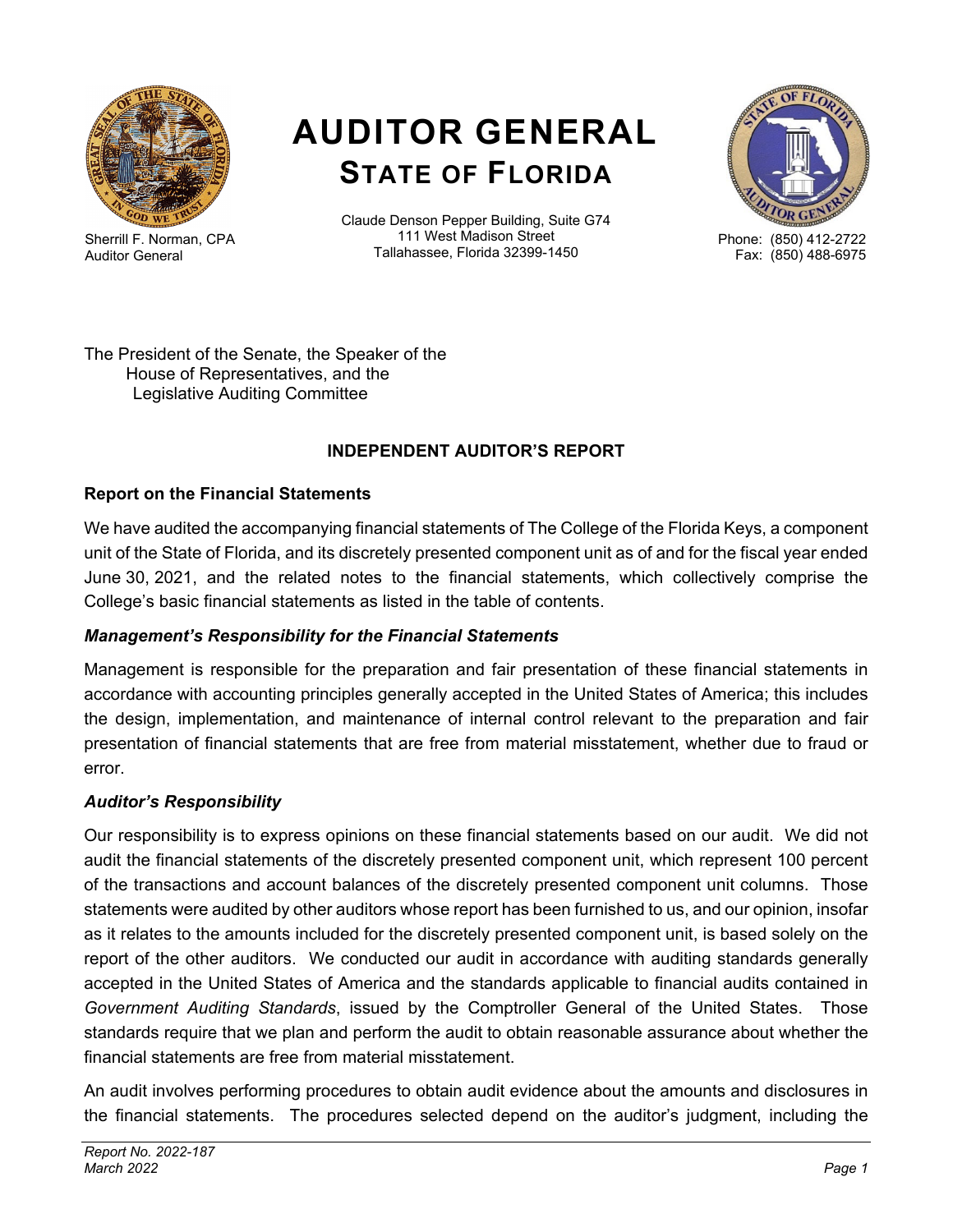<span id="page-5-0"></span>assessment of the risks of material misstatement of the financial statements, whether due to fraud or error. In making those risk assessments, the auditor considers internal control relevant to the entity's preparation and fair presentation of the financial statements in order to design audit procedures that are appropriate in the circumstances, but not for the purpose of expressing an opinion on the effectiveness of the entity's internal control. Accordingly, we express no such opinion. An audit also includes evaluating the appropriateness of accounting policies used and the reasonableness of significant accounting estimates made by management, as well as evaluating the overall presentation of the financial statements.

We believe that the audit evidence we have obtained is sufficient and appropriate to provide a basis for our audit opinions.

# *Opinions*

In our opinion, based on our audit and the report of other auditors, the financial statements referred to above present fairly, in all material respects, the respective financial position of The College of the Florida Keys and of its discretely presented component unit as of June 30, 2021, and the respective changes in financial position and, where applicable, cash flows thereof for the fiscal year then ended in accordance with accounting principles generally accepted in the United States of America.

# *Other Matter*

# *Required Supplementary Information*

Accounting principles generally accepted in the United States of America require that **MANAGEMENT'S DISCUSSION AND ANALYSIS**, the **Schedule of Changes in the College's Total Other Postemployment Benefits Liability and Related Ratios**, **Schedule of the College's Proportionate Share of the Net Pension Liability – Florida Retirement System Pension Plan**, **Schedule of College Contributions – Florida Retirement System Pension Plan**, **Schedule of the College's Proportionate Share of the Net Pension Liability – Health Insurance Subsidy Pension Plan**, **Schedule of College Contributions – Health Insurance Subsidy Pension Plan**, and **Notes to Required Supplementary Information,** as listed in the table of contents, be presented to supplement the basic financial statements. Such information, although not a part of the basic financial statements, is required by the Governmental Accounting Standards Board who considers it to be an essential part of financial reporting for placing the basic financial statements in an appropriate operational, economic, or historical context. We and other auditors have applied certain limited procedures to the required supplementary information in accordance with auditing standards generally accepted in the United States of America, which consisted of inquiries of management about the methods of preparing the information and comparing the information for consistency with management's responses to our inquiries, the basic financial statements, and other knowledge we obtained during our audit of the basic financial statements. We do not express an opinion or provide any assurance on the information because the limited procedures do not provide us with sufficient evidence to express an opinion or provide any assurance.

# **Other Reporting Required by** *Government Auditing Standards*

In accordance with *Government Auditing Standards*, we have also issued our report dated March 30, 2022, on our consideration of The College of the Florida Keys' internal control over financial reporting and on our tests of its compliance with certain provisions of laws, rules, regulations, contracts,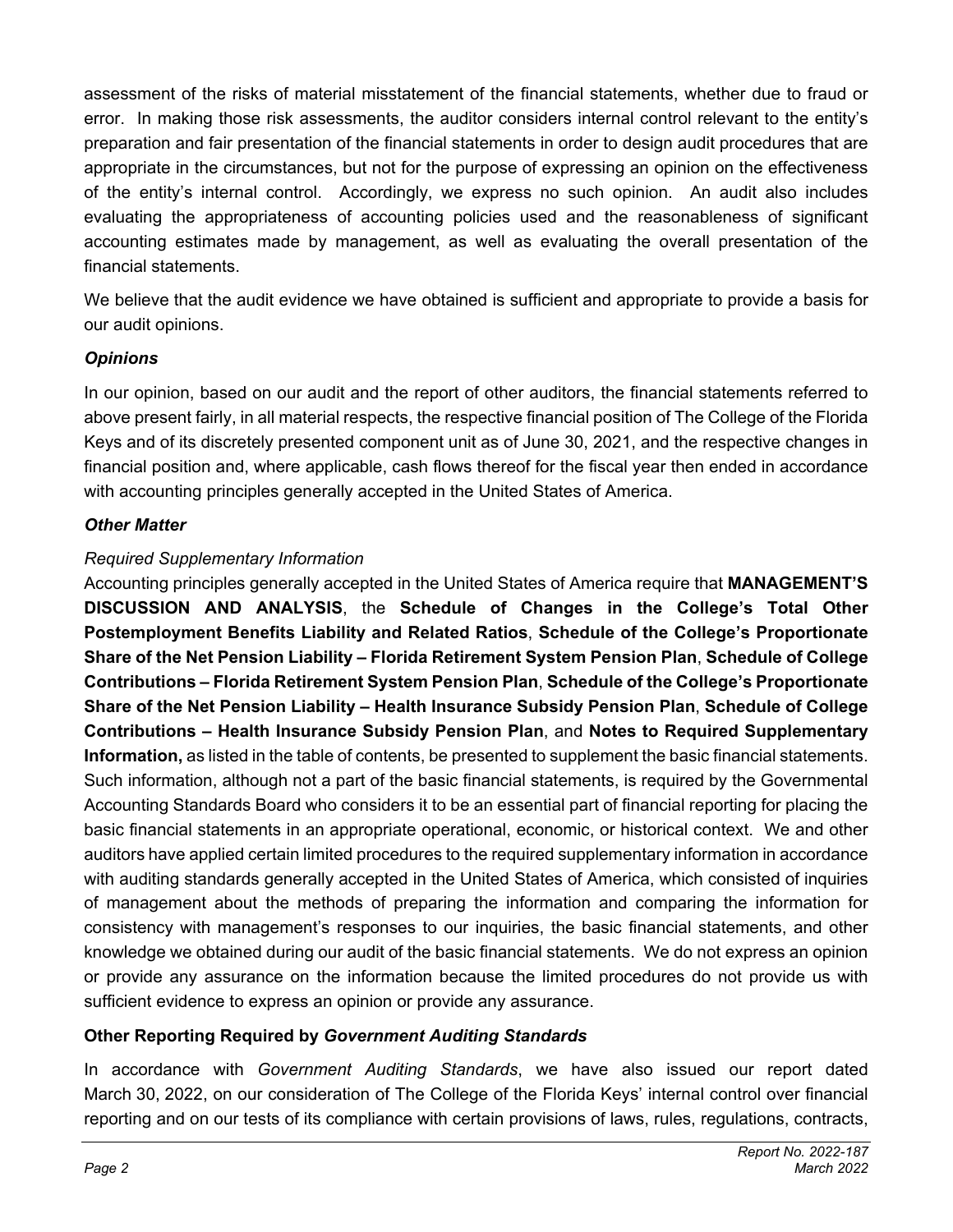and grant agreements and other matters included under the heading **INDEPENDENT AUDITOR'S REPORT ON INTERNAL CONTROL OVER FINANCIAL REPORTING AND ON COMPLIANCE AND OTHER MATTERS BASED ON AN AUDIT OF FINANCIAL STATEMENTS PERFORMED IN ACCORDANCE WITH** *GOVERNMENT AUDITING STANDARDS*. The purpose of that report is solely to describe the scope of our testing of internal control over financial reporting and compliance and the results of that testing, and not to provide an opinion on the effectiveness of the internal control over financial reporting or on compliance. That report is an integral part of an audit performed in accordance with *Government Auditing Standards* in considering The College of the Florida Keys' internal control over financial reporting and compliance.

Respectfully submitted,

Sherrill F. Norman, CPA Tallahassee, Florida March 30, 2022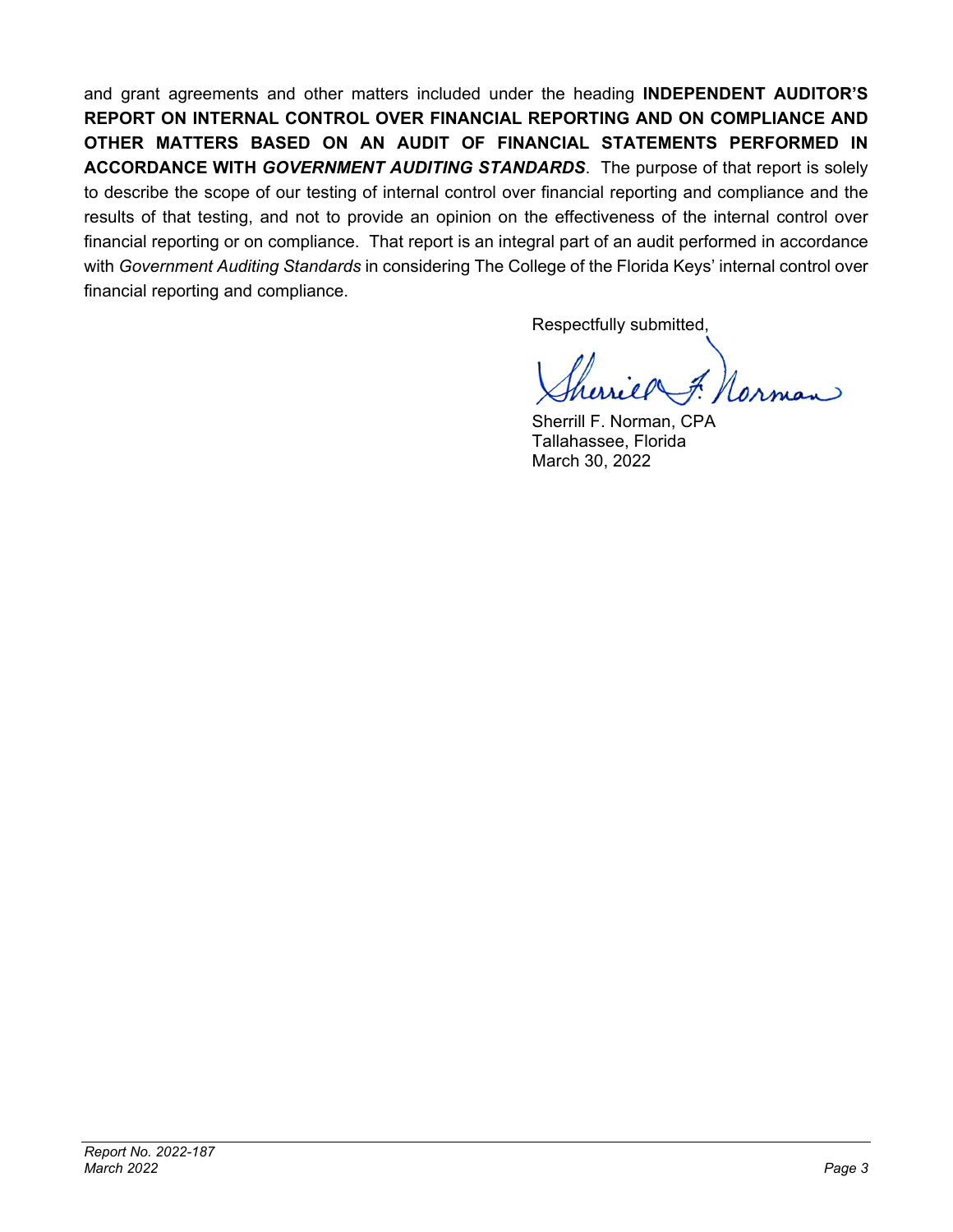# <span id="page-7-0"></span>*MANAGEMENT'S DISCUSSION AND ANALYSIS*

Management's discussion and analysis (MD&A) provides an overview of the financial position and activities of the College for the fiscal year ended June 30, 2021, and should be read in conjunction with the financial statements and notes thereto. The MD&A, and financial statements and notes thereto, are the responsibility of College management. The MD&A contains financial activity of the College for the fiscal years ended June 30, 2021, and June 30, 2020, and its component unit, the Florida Keys Educational Foundation, Inc. for the fiscal years ended March 31, 2021, and March 31, 2020.

# FINANCIAL HIGHLIGHTS

The College's assets and deferred outflows of resources totaled \$59.3 million at June 30, 2021. This balance reflects a \$11.4 million, or 23.7 percent, increase as compared to the 2019-20 fiscal year, resulting from increases in non-depreciable capital assets of \$9.8 million, accounts receivables due from other governmental agencies of \$3.1 million, and net depreciable capital assets of \$0.6 million. These increases were offset by decreases in noncurrent restricted cash and cash equivalents of \$1.3 million and current cash and cash equivalents of \$0.8 million. While assets and deferred outflows of resources increased, liabilities and deferred inflows of resources also increased by \$2.3 million, or 21.6 percent, totaling \$13 million at June 30, 2021, resulting mainly from increases in accounts payable of \$1.4 million and pension liability of \$1 million. As a result, the College's net position increased by \$9.1 million, resulting in a year-end balance of \$46.3 million.

The College's operating revenues totaled \$2.5 million for the 2020-21 fiscal year, remaining unchanged when compared to the 2019-20 fiscal year. Operating expenses totaled \$16.1 million for the 2020-21 fiscal year, representing an increase of \$1.2 million, or 8.2 percent, as compared to the 2019-20 fiscal year due mainly to increases of \$0.6 million in materials and supplies, \$0.6 million in contractual services, and \$0.2 million in other services and expenses, offset by a decrease of \$0.2 million in personnel services.

Net position represents the residual interest in the College's assets and deferred outflows of resources after deducting liabilities and deferred inflows of resources. The College's comparative total net position by category for the fiscal years ended June 30, 2021, and June 30, 2020, is shown in the following graph: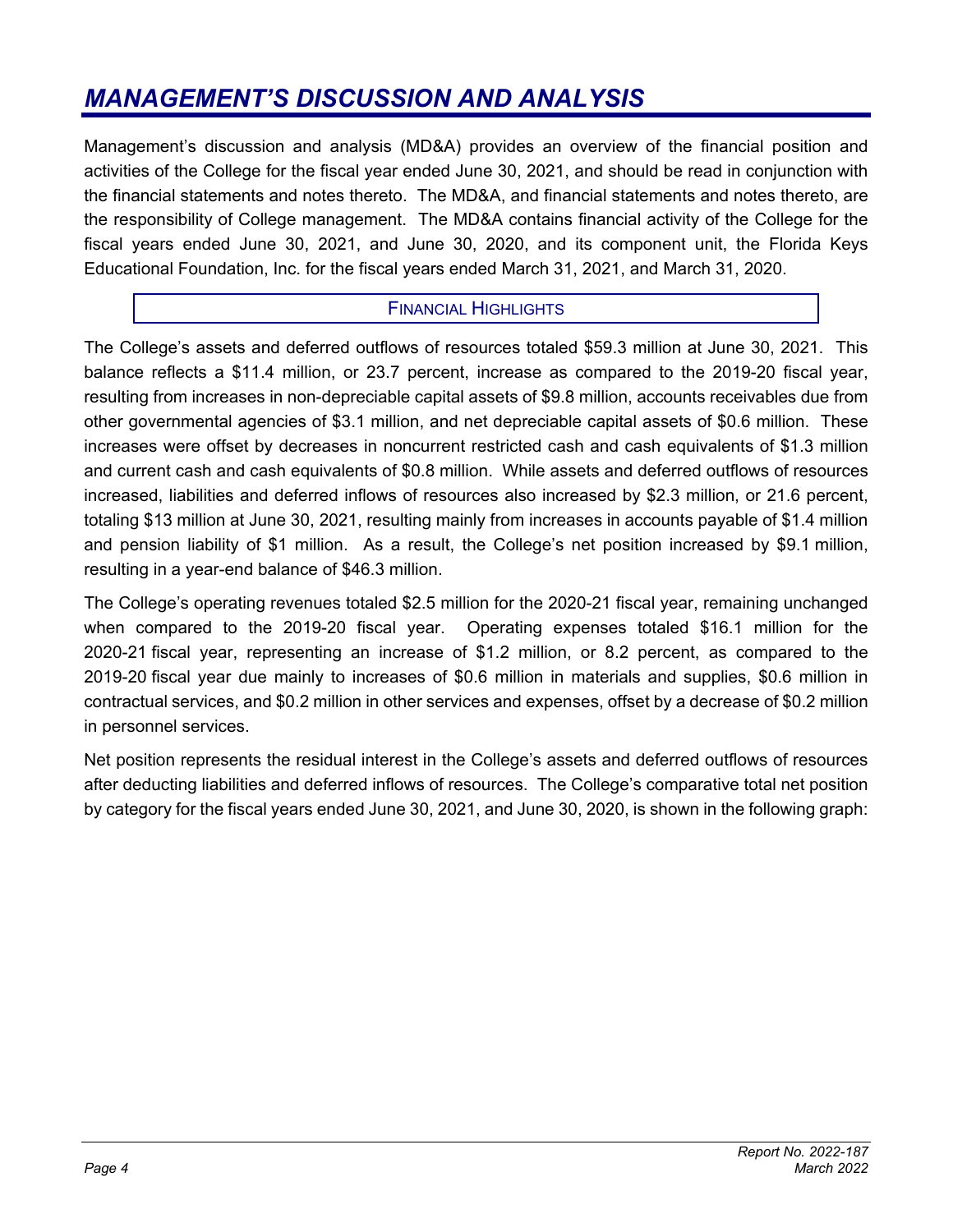**Net Position (In Thousands)** 



The following chart provides a graphical presentation of College revenues by category for the 2020-21 fiscal year:



# OVERVIEW OF FINANCIAL STATEMENTS

Pursuant to the Governmental Accounting Standards Board (GASB) Statement No. 35, the College's financial report consists of three basic financial statements: the statement of net position; the statement of revenues, expenses, and changes in net position; and the statement of cash flows. The financial statements, and notes thereto, encompass the College and its component unit, the Florida Keys Educational Foundation, Inc. (Foundation). Based on the application of the criteria for determining component units, the Foundation is included within the College reporting entity as a discretely presented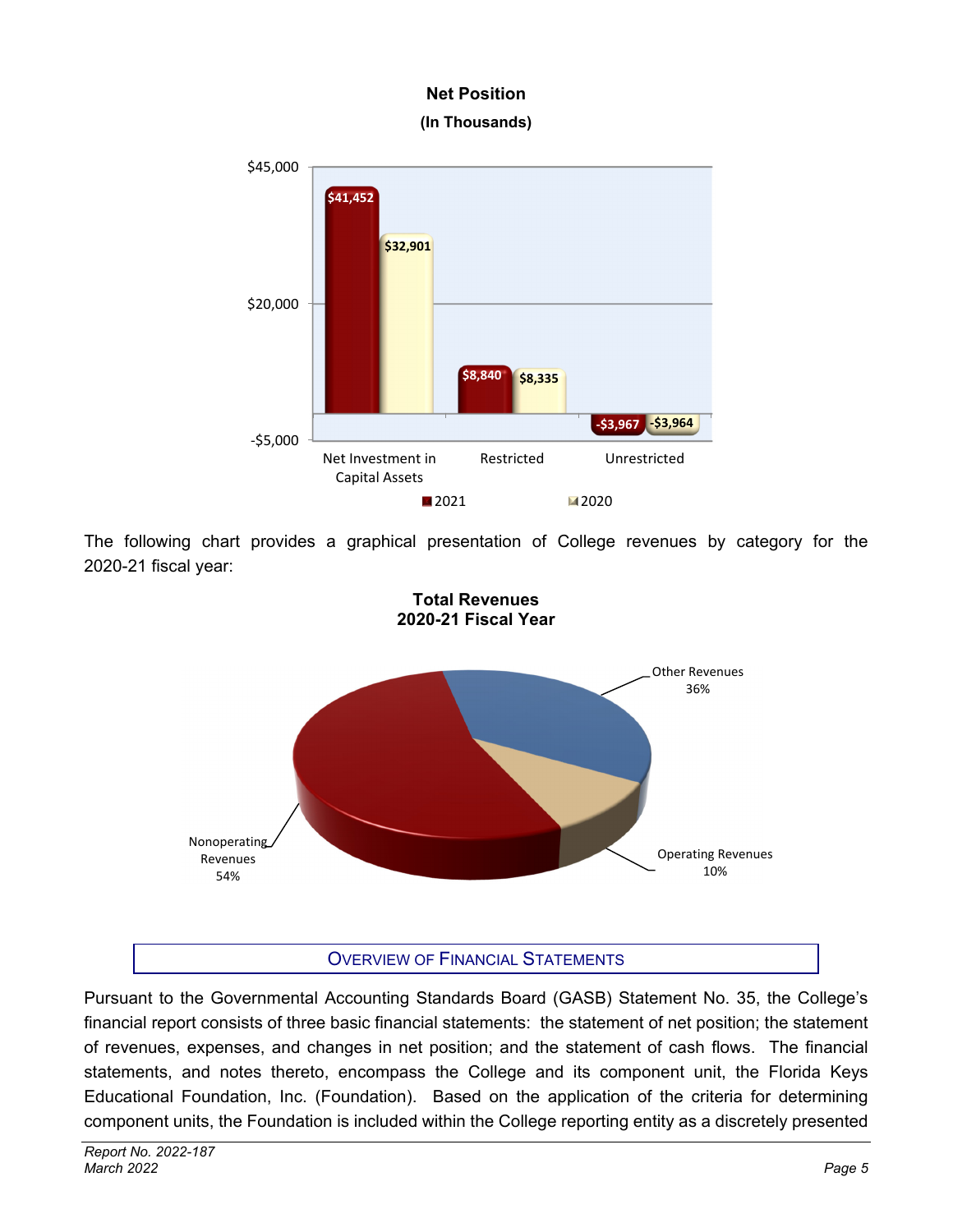component unit. Information regarding this component unit is presented in the MD&A and notes to financial statements.

# **The Statement of Net Position**

The statement of net position reflects the assets, deferred outflows of resources, liabilities, and deferred inflows of resources of the College, using the accrual basis of accounting, and presents the financial position of the College at a specified time. Assets, plus deferred outflows of resources, less liabilities, less deferred inflows of resources, equals net position, which is one indicator of the College's current financial condition. The changes in net position that occur over time indicate improvement or deterioration in the College's financial condition.

The following summarizes the College's assets, deferred outflows of resources, liabilities, deferred inflows of resources, and net position of the College and its component units for the respective fiscal years ended:

# **Condensed Statement of Net Position at**

|                                       | College      |              | <b>Component Unit</b> |             |  |  |
|---------------------------------------|--------------|--------------|-----------------------|-------------|--|--|
|                                       | 06-30-21     | 06-30-20     | 03-31-21              | 03-31-20    |  |  |
| <b>Assets</b>                         |              |              |                       |             |  |  |
| <b>Current Assets</b>                 | \$<br>11,136 | \$<br>8,886  | \$<br>7,476           | \$<br>4,274 |  |  |
| Capital Assets, Net                   | 43,238       | 32,901       | 49                    | 52          |  |  |
| <b>Other Noncurrent Assets</b>        | 2,302        | 3,601        | 215                   | 296         |  |  |
| <b>Total Assets</b>                   | 56,676       | 45,388       | 7,740                 | 4,622       |  |  |
| <b>Deferred Outflows of Resources</b> | 2,670        | 2,592        |                       |             |  |  |
| Liabilities                           |              |              |                       |             |  |  |
| <b>Current Liabilities</b>            | 3,944        | 1,602        | 31                    | 38          |  |  |
| <b>Noncurrent Liabilities</b>         | 8,700        | 8,625        |                       |             |  |  |
| <b>Total Liabilities</b>              | 12,644       | 10,227       | 31                    | 38          |  |  |
| <b>Deferred Inflows of Resources</b>  | 377          | 481          |                       |             |  |  |
| <b>Net Position</b>                   |              |              |                       |             |  |  |
| Net Investment in Capital Assets      | 41,452       | 32,901       |                       |             |  |  |
| Restricted                            | 8,840        | 8,335        | 6,480                 | 3,709       |  |  |
| Unrestricted                          | (3,967)      | (3,964)      | 1,229                 | 875         |  |  |
| <b>Total Net Position</b>             | 46,325<br>\$ | 37,272<br>\$ | 7,709<br>S            | 4,584<br>\$ |  |  |

**(In Thousands)** 

Significant events include the following:

 Current assets increased by \$2.3 million, or 25.3 percent, primarily due to an increase of \$3.1 million in accounts receivables due from governmental agencies, including \$3 million due from the U.S. Department of Commerce's Economic Development Administration's Upper Keys Center construction grant, and \$0.1 million due from other governmental agencies for various grants and contracts. These increases were offset by a decrease in current cash and cash equivalents of \$0.8 million.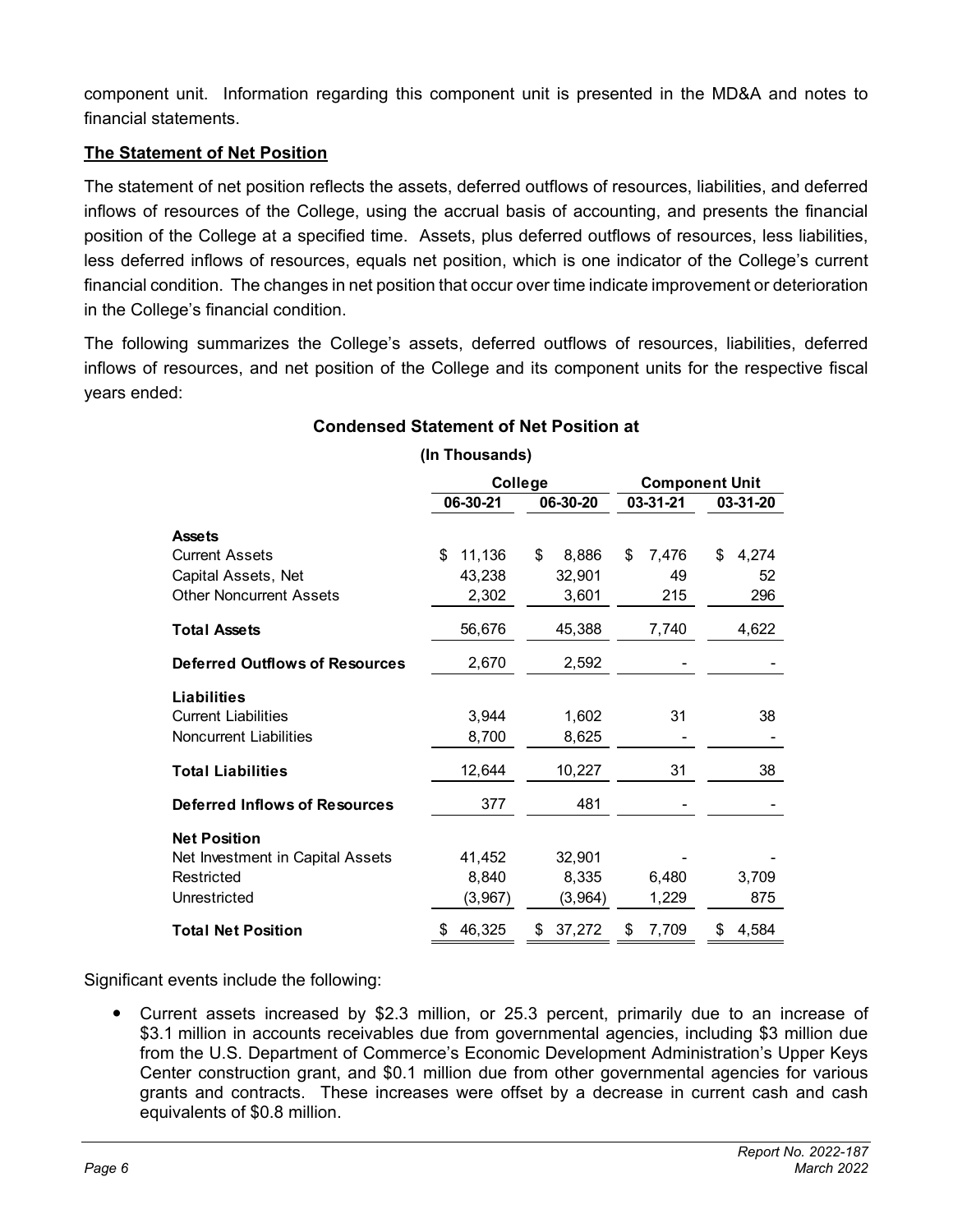- Other noncurrent and capital assets, net increased a combined \$9 million, or 24.8 percent, primarily due to increases in construction in progress of \$10.2 million and net furniture, machinery and equipment of \$1.5 million mainly for purchases of equipment for information technology upgrades and academic programs. These increases were offset by decreases in land of \$0.5 million due to the sale of the Tavernier property, and restricted cash and cash equivalents of \$1.3 million.
- Total liabilities increased by \$2.4 million, or 23.6 percent, primarily due to an increase in current notes payable of \$1.8 million from the usage of the line of credit to temporarily finance the Upper Keys Center construction, an increase in accounts payable of \$1.4 million, an increase in net pension liability of \$1 million, and an increase in compensated absences payable of \$0.1 million. These increases were offset by a decrease in current and noncurrent loans payable of \$1.7 million for the repayment of the Paycheck Protection Program loan.
- Net position increased by \$9.1 million, or 24.3 percent, mainly due to an increase in net investment in capital assets of \$8.6 million.

# **The Statement of Revenues, Expenses, and Changes in Net Position**

The statement of revenues, expenses, and changes in net position presents the College's revenue and expense activity, categorized as operating and nonoperating. Revenues and expenses are recognized when earned or incurred, regardless of when cash is received or paid.

The following summarizes the activities of the College and its component unit for the respective fiscal years:

### **Condensed Statement of Revenues, Expenses, and Changes in Net Position For the Fiscal Years**

|                                                                        | College |                     |         | <b>Component Unit</b> |         |              |         |                |
|------------------------------------------------------------------------|---------|---------------------|---------|-----------------------|---------|--------------|---------|----------------|
|                                                                        |         | 2020-21             | 2019-20 |                       | 2020-21 |              | 2019-20 |                |
| <b>Operating Revenues</b><br>Less, Operating Expenses                  | \$      | 2.466<br>16,127     | \$      | 2.456<br>14,899       | \$      | 1,836<br>876 | \$      | 804<br>1,568   |
| <b>Operating Income (Loss)</b><br>Net Nonoperating Revenues (Expenses) |         | (13, 661)<br>13,500 |         | (12, 443)<br>13,050   |         | 960<br>2,165 |         | (764)<br>(675) |
| Income (Loss) Before Other Revenues<br><b>Other Revenues</b>           |         | (161)<br>9,214      |         | 607<br>302            |         | 3,125        |         | (1, 439)       |
| Net Increase (Decrease) In Net Position                                |         | 9,053               |         | 909                   |         | 3,125        |         | (1, 439)       |
| Net Position, Beginning of Year                                        |         | 37,272              |         | 36,363                |         | 4,584        |         | 6,023          |
| <b>Net Position, End of Year</b>                                       | \$      | 46.325              | S       | 37.272                | \$      | 7.709        | \$      | 4.584          |

**(In Thousands)** 

### **Operating Revenues**

GASB Statement No. 35 categorizes revenues as either operating or nonoperating. Operating revenues generally result from exchange transactions where each of the parties to the transaction either gives or receives something of equal or similar value.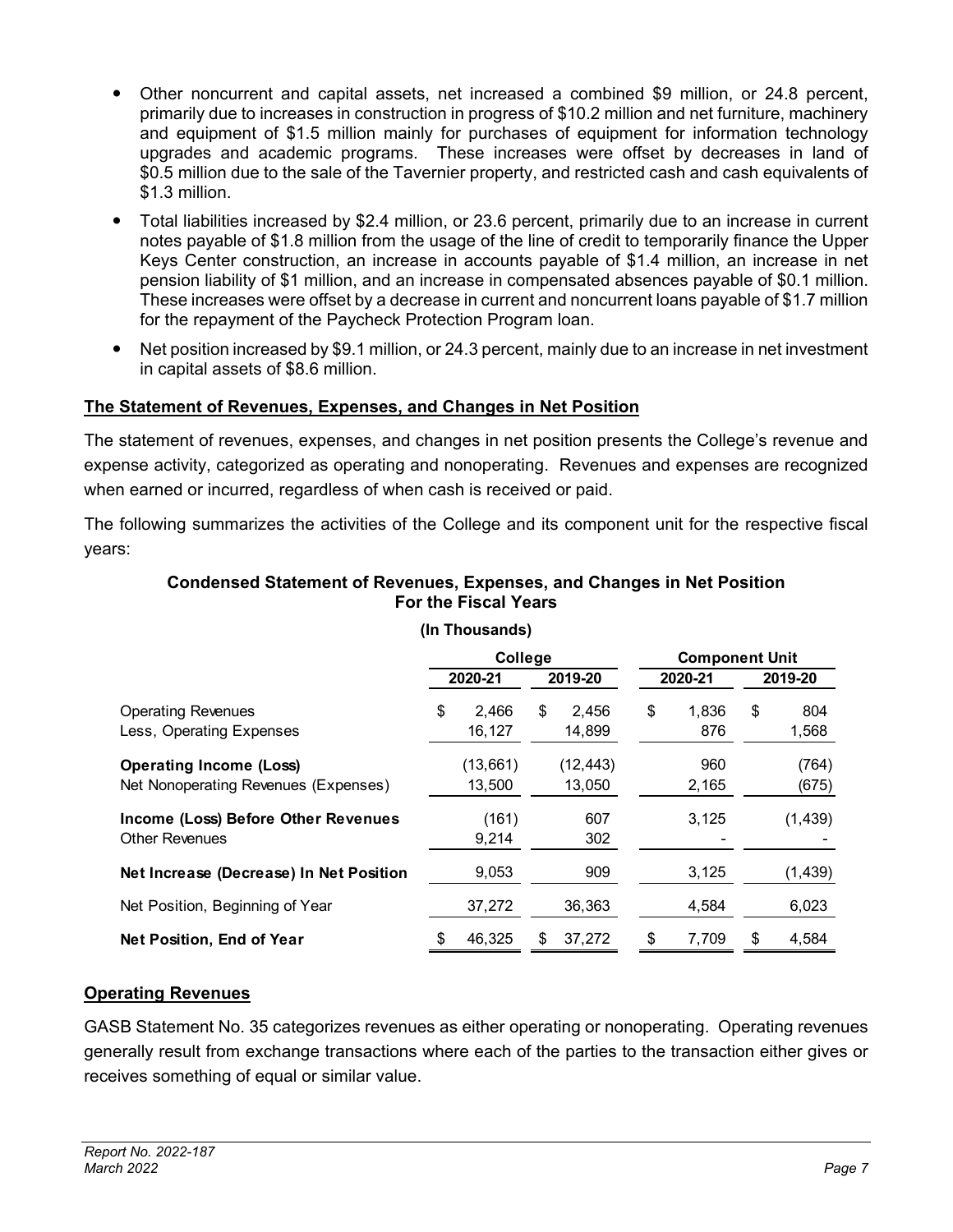The following summarizes the operating revenues by source for the College and its component unit that were used to fund operating activities for the respective fiscal years:

# **Operating Revenues For the Fiscal Years**

**(In Thousands)** 

|                                      | College |         |    |         | <b>Component Unit</b> |       |   |         |  |  |         |  |
|--------------------------------------|---------|---------|----|---------|-----------------------|-------|---|---------|--|--|---------|--|
|                                      |         | 2020-21 |    | 2019-20 |                       |       |   | 2020-21 |  |  | 2019-20 |  |
| <b>Student Tuition and Fees, Net</b> | S       | 1.805   | S  | 1.939   | \$                    |       | S | ۰       |  |  |         |  |
| <b>Grants and Contracts</b>          |         | 545     |    | 339     |                       |       |   | -       |  |  |         |  |
| <b>Auxiliary Enterprises</b>         |         | 49      |    | 83      |                       |       |   |         |  |  |         |  |
| Other                                |         | 67      |    | 95      |                       | 1.836 |   | 804     |  |  |         |  |
| <b>Total Operating Revenues</b>      | S       | 2.466   | \$ | 2.456   | S                     | 1.836 | S | 804     |  |  |         |  |

The following chart presents the College's operating revenues for the 2020-21 and 2019-20 fiscal years:



**Operating Revenues (In Thousands)** 

College operating revenue remained basically unchanged due to an increase in grants and contracts of \$0.2 million offset by a decrease in net tuition and fees of \$0.1 million and a combined decrease in auxiliary enterprises and other revenues of \$0.1 million.

# **Operating Expenses**

Expenses are categorized as operating or nonoperating. The majority of the College's expenses are operating expenses as defined by GASB Statement No. 35. GASB gives financial reporting entities the choice of reporting operating expenses in the functional or natural classifications. The College has chosen to report the expenses in their natural classification on the statement of revenues, expenses, and changes in net position and has displayed the functional classification in the notes to financial statements.

The following summarizes operating expenses by natural classification for the College and its component unit for the respective fiscal years: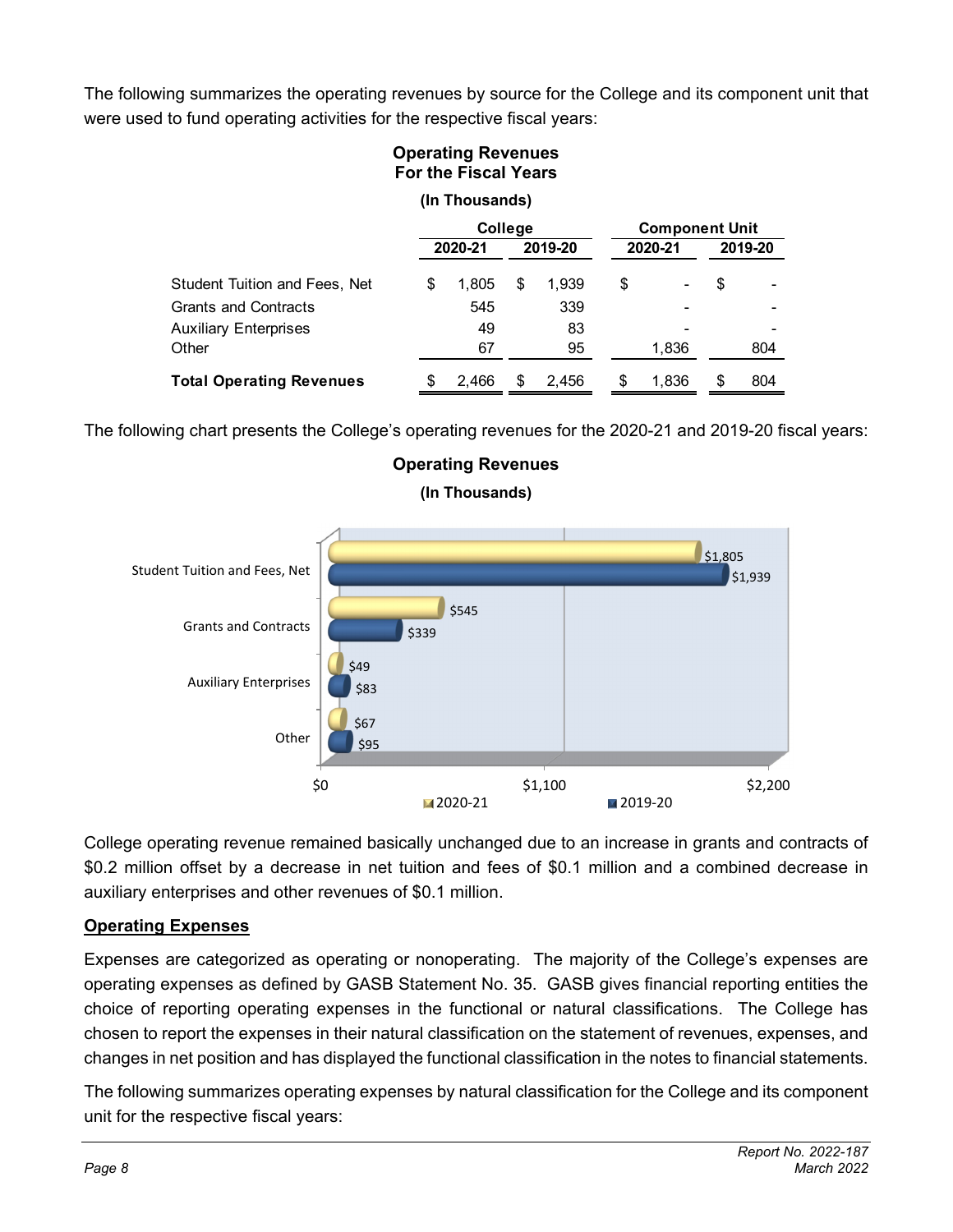# **Operating Expenses For the Fiscal Years**

### **(In Thousands)**

|                                 | College |        |    |         | <b>Component Unit</b> |         |     |    |         |  |
|---------------------------------|---------|--------|----|---------|-----------------------|---------|-----|----|---------|--|
|                                 | 2020-21 |        |    | 2019-20 |                       | 2020-21 |     |    | 2019-20 |  |
| <b>Personnel Services</b>       | \$      | 9,560  | \$ | 9,737   |                       | \$      |     | \$ |         |  |
| Scholarships and Waivers        |         | 593    |    | 550     |                       |         | 169 |    | 167     |  |
| Utilities and Communications    |         | 600    |    | 634     |                       |         |     |    |         |  |
| <b>Contractual Services</b>     |         | 1,905  |    | 1,258   |                       |         |     |    |         |  |
| Other Services and Expenses     |         | 1,029  |    | 882     |                       |         | 704 |    | 1,398   |  |
| <b>Materials and Supplies</b>   |         | 1,083  |    | 470     |                       |         |     |    |         |  |
| Depreciation                    |         | 1,357  |    | 1,368   |                       |         | 3   |    |         |  |
| <b>Total Operating Expenses</b> | \$.     | 16,127 | S. | 14,899  |                       | \$      | 876 | S  | 1,568   |  |

The following chart presents the College's operating expenses for the 2020-21 and 2019-20 fiscal years:



# **Operating Expenses (In Thousands)**

College operating expense changes were primarily the result of the following factors:

- Contractual services increased by \$0.6 million, due to expenses in technology services of \$0.3 million, noncapital expenses of \$0.1 million in the Upper Keys Center, instructional services of \$0.1 million, and charter school consultant fees of \$0.1 million.
- Other services and expenses increased by \$0.2 million, primarily due to an increase in chiller repairs of \$0.1 million and an increase in insurance of \$0.1 million.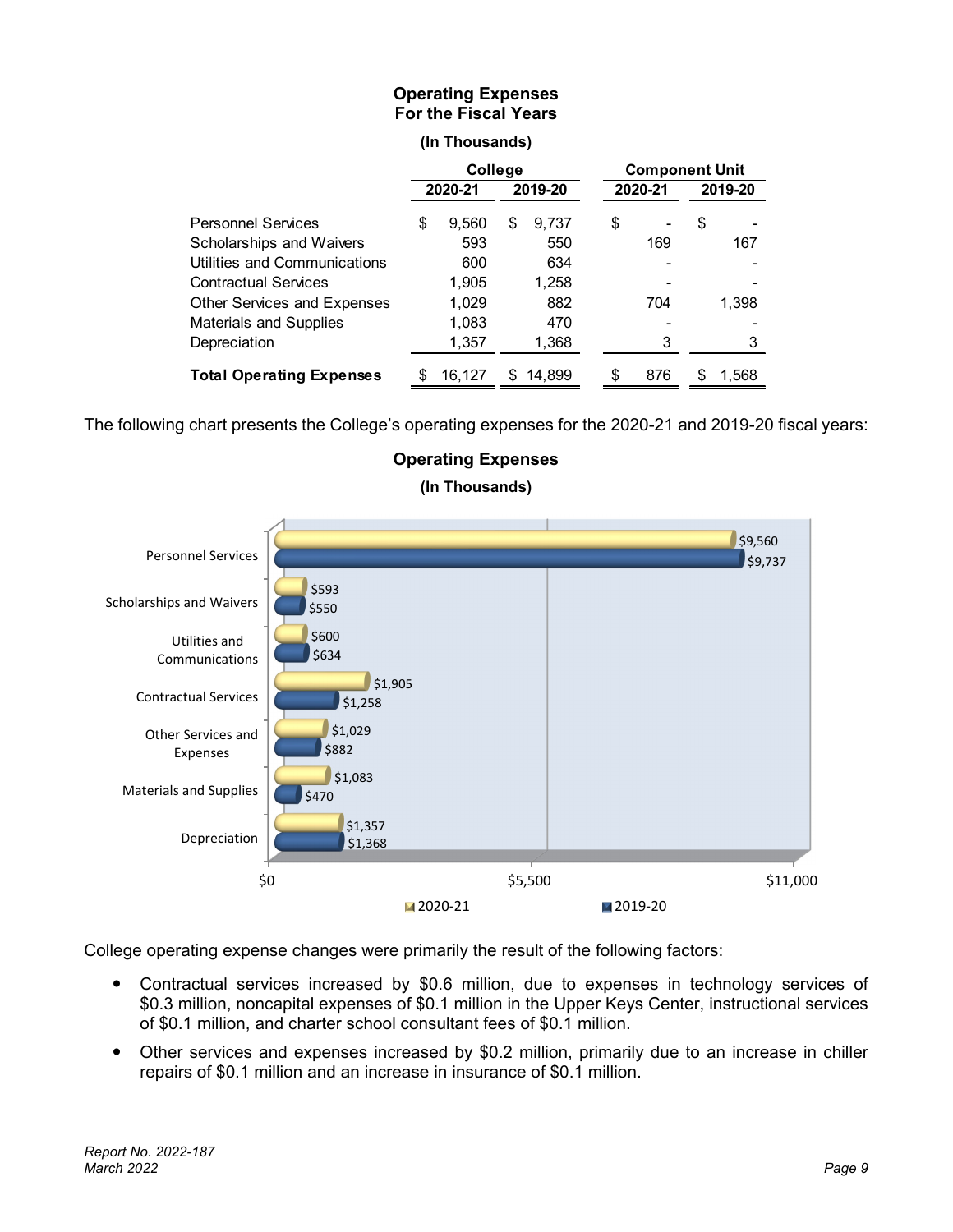Materials and supplies increased by \$0.6 million primarily due to the purchase of noncapital furniture and equipment of \$0.1 million for the Upper Keys Center, various grant expenses of \$0.3 million, and additional instructional materials and data software purchases of \$0.1 million.

### **Nonoperating Revenues and Expenses**

Certain revenue sources that the College relies on to provide funding for operations, including State noncapital appropriations, Federal and State student financial aid, certain gifts and grants, and investment income, are defined by GASB as nonoperating. The following summarizes the College's nonoperating revenues for the 2020-21 and 2019-20 fiscal years:

# **Nonoperating Revenues For the Fiscal Years**

### **(In Thousands)**

|                                                                                   |     | 2020-21        | 2019-20              |
|-----------------------------------------------------------------------------------|-----|----------------|----------------------|
| <b>State Noncapital Appropriations</b><br>Federal and State Student Financial Aid | \$. | 8.525<br>1.751 | \$<br>7.636<br>1.464 |
| Gifts and Grants<br>Investment Income                                             |     | 3.196<br>28    | 3.874<br>76          |
| <b>Nonoperating Revenues</b>                                                      |     | \$13.500       | 13.050               |

Nonoperating revenues increased by \$0.5 million, or 3.4 percent, as a result of increases in State noncapital appropriations of \$0.9 million, and in Federal and State student financial aid of \$0.3 million offset by a decrease in gifts and grants of \$0.7 million.

### **Other Revenues**

This category is composed of State capital appropriations and capital grants, contracts, gifts, and fees. The following summarizes the College's other revenues for the 2020-21 and 2019-20 fiscal years:

# **Other Revenues For the Fiscal Years**

**(In Thousands)** 

|                                                                                   |         | 2020-21     | 2019-20 |           |  |
|-----------------------------------------------------------------------------------|---------|-------------|---------|-----------|--|
| <b>State Capital Appropriations</b><br>Capital Grants, Contracts, Gifts, and Fees | S.      | 31<br>9.183 | \$.     | 35<br>267 |  |
| Total                                                                             | \$9,214 |             | \$.     | 302       |  |

Total other revenues increased by \$8.9 million, or 2,951 percent, as a result of the Upper Keys Center construction grant from the United States Department of Commerce's Economic Development Administration totaling \$8.9 million.

# **The Statement of Cash Flows**

The statement of cash flows provides information about the College's financial results by reporting the major sources and uses of cash and cash equivalents. This statement will assist in evaluating the College's ability to generate net cash flows, its ability to meet its financial obligations as they come due,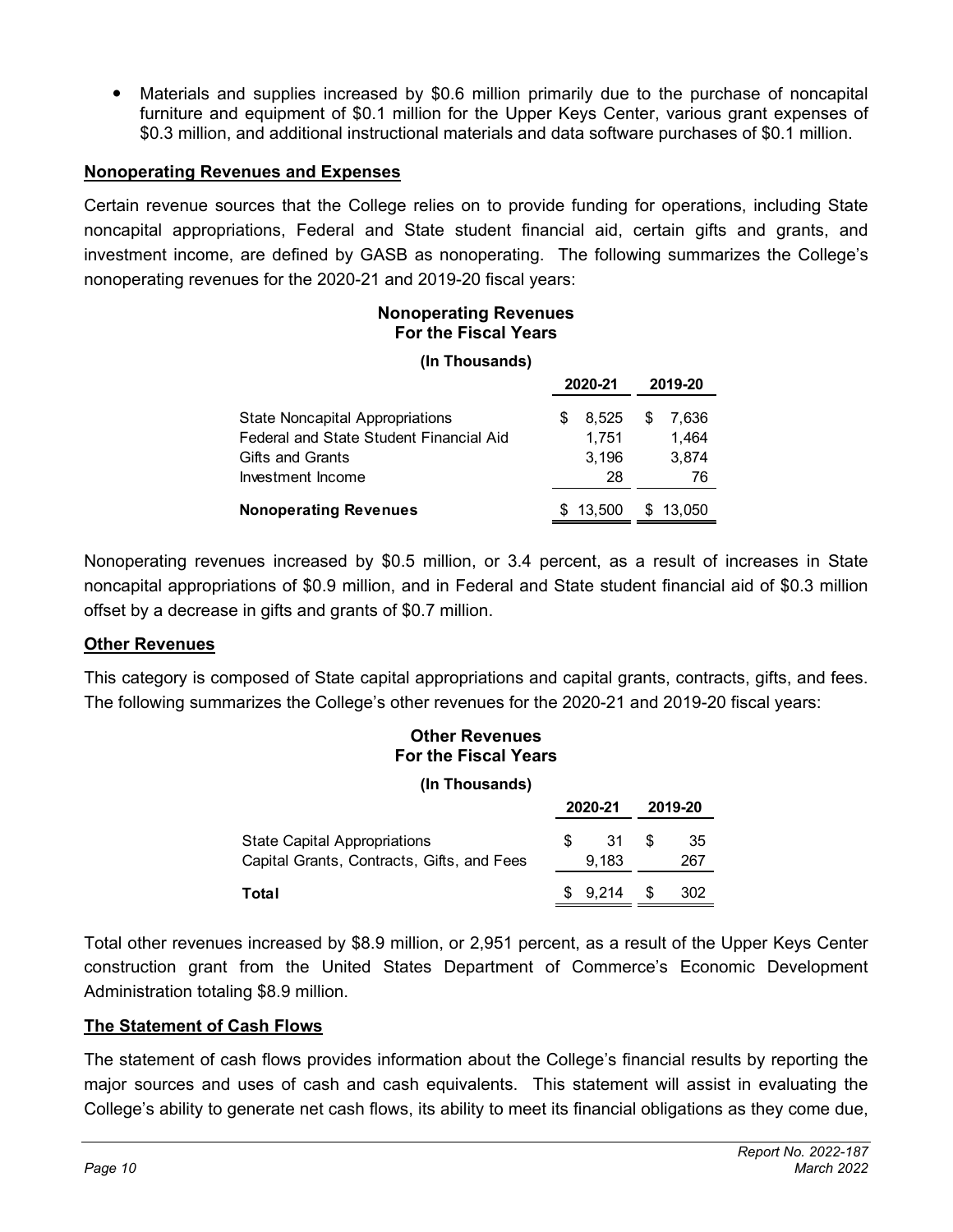and its need for external financing. Cash flows from operating activities show the net cash used by the operating activities of the College. Cash flows from capital financing activities include all plant funds and related long-term debt activities. Cash flows from investing activities show the net source and use of cash related to purchasing or selling investments, and earning income on those investments. Cash flows from noncapital financing activities include those activities not covered in other sections.

The following summarizes the College's cash flows for the 2020-21 and 2019-20 fiscal years:

# **Condensed Statement of Cash Flows For the Fiscal Years**

### **(In Thousands)**

|                                                      |   | 2020-21    |   | 2019-20    |
|------------------------------------------------------|---|------------|---|------------|
| Cash Provided (Used) by:                             |   |            |   |            |
| <b>Operating Activities</b>                          |   | \$(11,662) |   | \$(10,210) |
| <b>Noncapital Financing Activities</b>               |   | 13.476     |   | 14.880     |
| Capital and Related Financing Activities             |   | (4,023)    |   | (1, 587)   |
| <b>Investing Activities</b>                          |   | 28         |   | 76         |
| Net Increase (Decrease) in Cash and Cash Equivalents |   | (2, 181)   |   | 3.159      |
| Cash and Cash Equivalents, Beginning of Year         |   | 6,792      |   | 3,633      |
| Cash and Cash Equivalents, End of Year               | S | 4.611      | S | 6.792      |

Major sources of funds were generated from State noncapital appropriations (\$8.5 million), capital grants and gifts (\$6.2 million), noncapital gifts and grants (\$3.2 million), net student tuition and fees (\$1.8 million), Federal and State student financial aid (\$1.8 million), and Federal Direct Loan program receipts (\$1.3 million). Major uses of funds were for purchases of capital assets (\$10.3 million), payments to employees and employee benefits (\$8.6 million), payment to suppliers (\$4.1 million), and disbursements to students for the Federal Direct Loan program (\$1.3 million).

Changes in cash and cash equivalents were the result of the following factors:

- Net cash used for operating activities increased by \$1.5 million, or 14.2 percent, due to an increase in payments to suppliers of \$1.5 million.
- Net cash provided by noncapital financing activities decreased by \$1.4 million, or 9.3 percent, mainly due to decreases in other nonoperating receipts of \$1.7 million, and in cash received from gifts and grants of \$0.7 million, offset by an increase in State noncapital appropriation receipts of \$0.9 million.
- Net cash used by capital and related financing activities increased by \$2.4 million, or 153.4 percent, mainly due to an increase in cash used for the purchase of capital assets of \$6.6 million and a decrease of State capital appropriation receipts of \$1.9 million, offset by an increase in cash received from capital grants and gifts of \$6 million.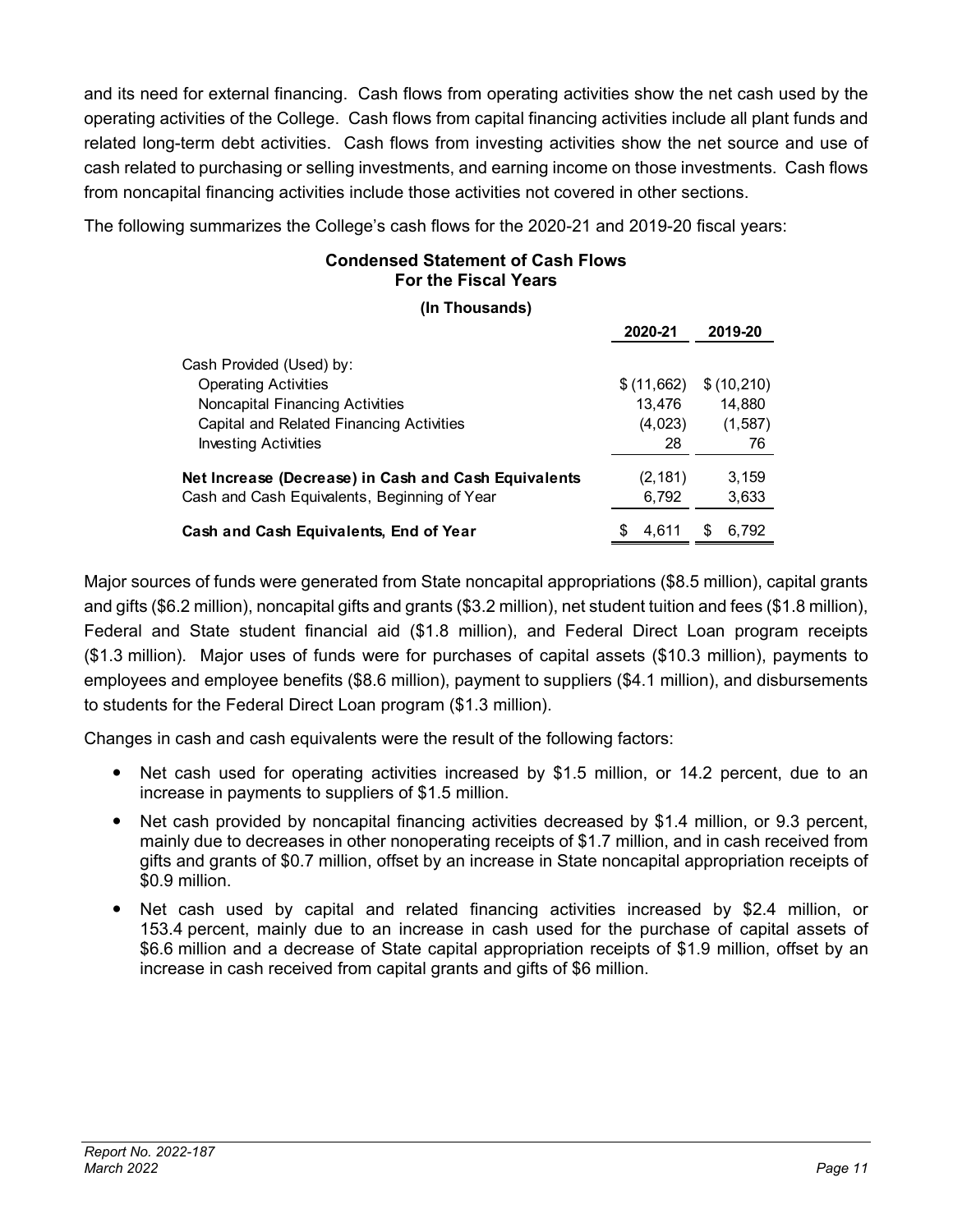### CAPITAL ASSETS, CAPITAL EXPENSES AND COMMITMENTS, AND DEBT ADMINISTRATION

# **Capital Assets**

At June 30, 2021, the College had \$72.4 million in capital assets, less accumulated depreciation of \$29.2 million, for net capital assets of \$43.2 million. Depreciation charges for the current fiscal year totaled \$1.4 million. The following table summarizes the College's capital assets, net of accumulated depreciation, at June 30:

# **Capital Assets, Net at June 30**

### **(In Thousands)**

|                                     | 2021 |        | 2020         |
|-------------------------------------|------|--------|--------------|
| Land                                | \$   | 3.322  | \$<br>3,792  |
| <b>Construction in Progress</b>     |      | 13,357 | 3,130        |
| <b>Buildings</b>                    |      | 22,697 | 23,573       |
| Other Structures and Improvements   |      | 515    | 535          |
| Furniture, Machinery, and Equipment |      | 3,347  | 1,871        |
| <b>Capital Assets, Net</b>          | S    | 43,238 | \$<br>32,901 |

Additional information about the College's capital assets is presented in the notes to financial statements.

# **Capital Expenses and Commitments**

Major capital expenses through June 30, 2021, were incurred for new construction of the Upper Keys Center in Key Largo and new construction of a dual-purpose building for an Emergency Operations Center and a charter school. The College's construction commitments at June 30, 2021, are as follows:

|                                             | <b>Amount</b><br>(In Thousands) |                     |  |  |
|---------------------------------------------|---------------------------------|---------------------|--|--|
| <b>Total Committed</b><br>Completed to Date | S                               | 25,220<br>(13, 357) |  |  |
| <b>Balance Committed</b>                    | \$                              | 11,863              |  |  |

Additional information about the College's construction commitments is presented in the notes to financial statements.

### **Debt Administration**

As of June 30, 2021, the College had \$1.8 million in outstanding note payable, representing an increase of \$1.8 million, or 100 percent, from the prior fiscal year.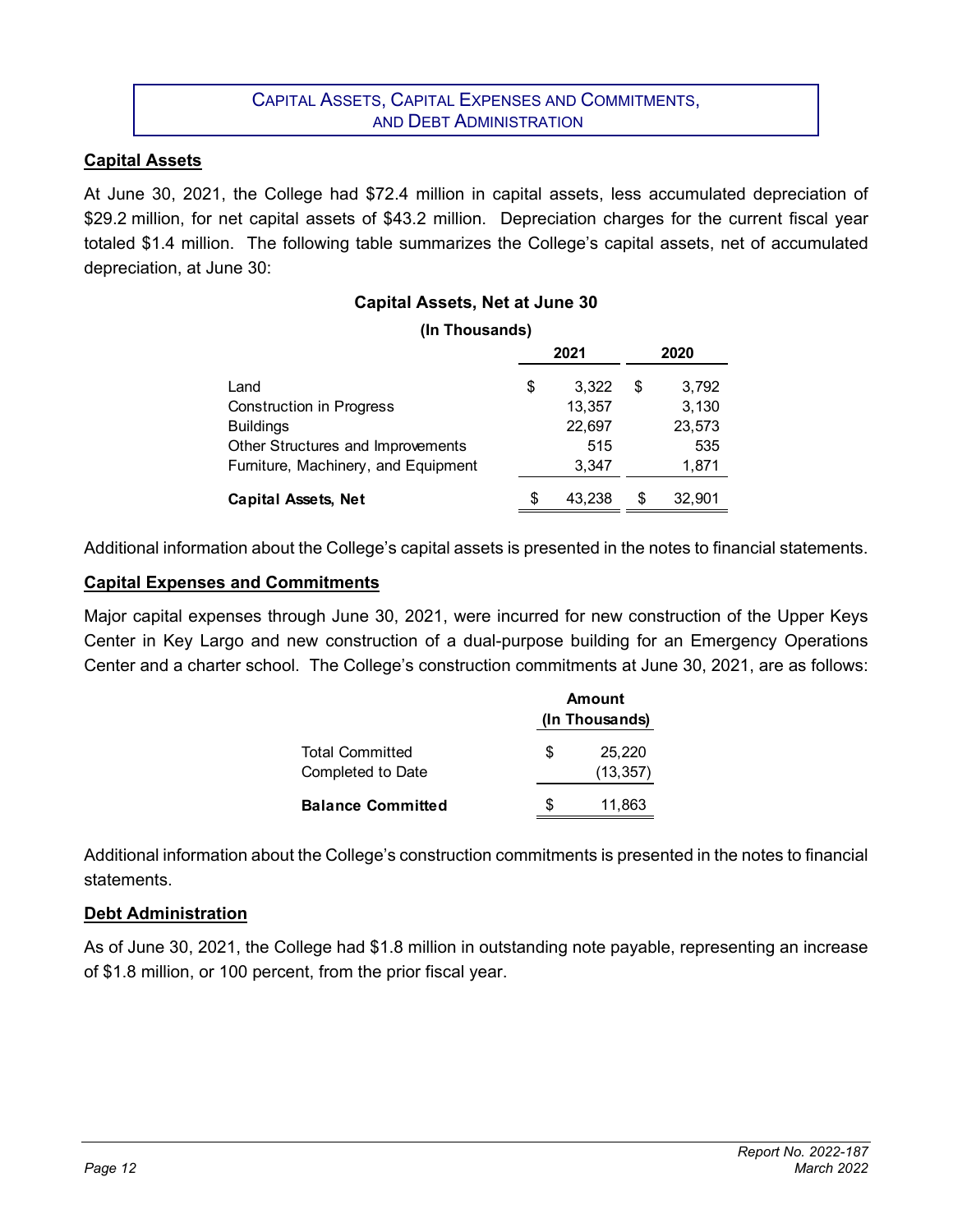# ECONOMIC FACTORS THAT WILL AFFECT THE FUTURE

The College's economic condition is closely tied to that of the State of Florida. Because of limited economic growth and increased demand for State resources, only a modest increase in State funding is anticipated in the 2021-22 fiscal year. The Board of Trustees has forgone the option to increase tuition rates for 2021-22 fiscal year.

# REQUESTS FOR INFORMATION

Questions concerning information provided in the MD&A or other required supplementary information, and financial statements and notes thereto, or requests for additional financial information should be addressed to the Vice President for Financial Services, The College of the Florida Keys, 5901 College Road, Key West, Florida 33040**.**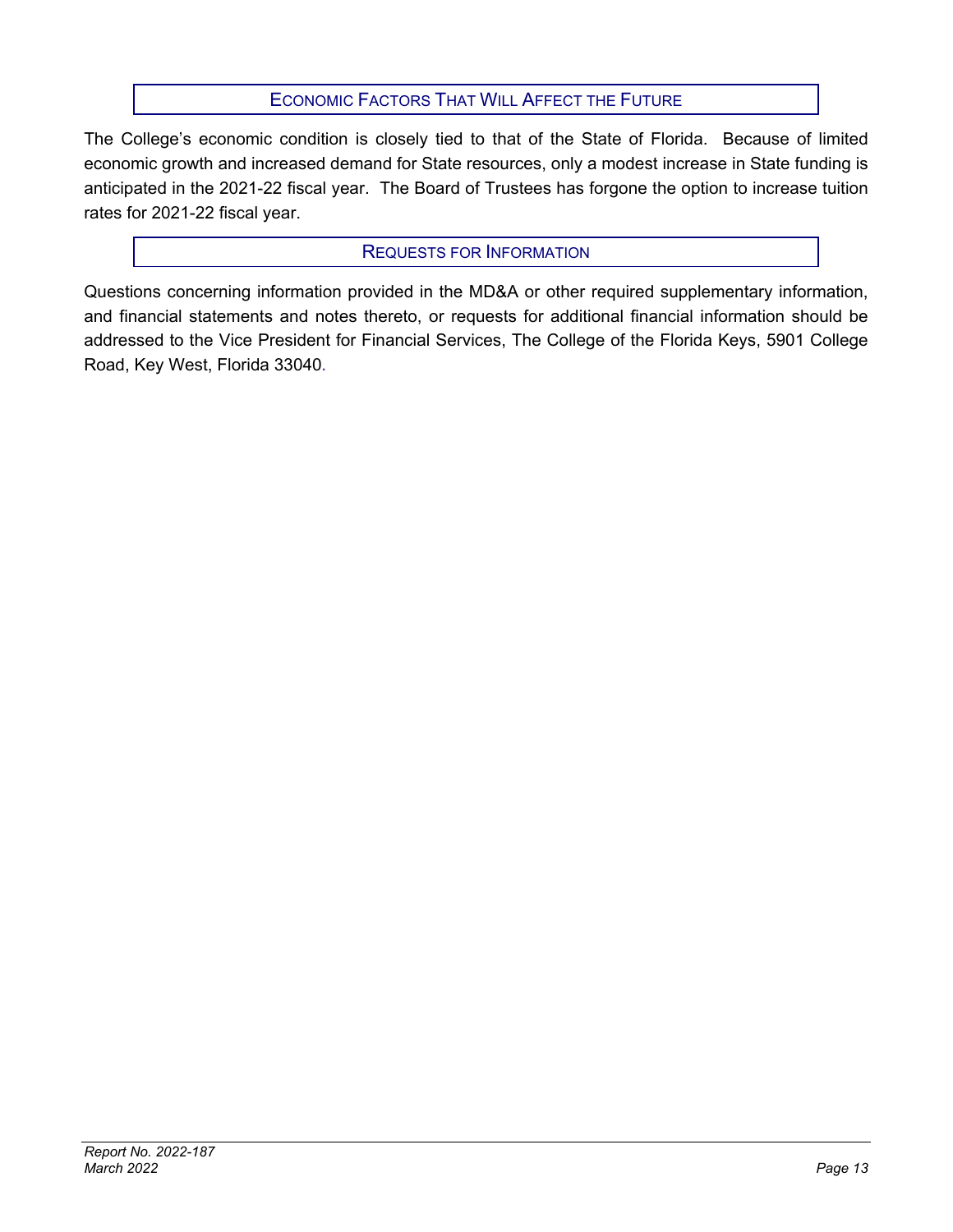# <span id="page-17-0"></span>*BASIC FINANCIAL STATEMENTS*

### **THE COLLEGE OF THE FLORIDA KEYS A Component Unit of the State of Florida Statement of Net Position**

**June 30, 2021** 

|                                                               | College         | Component<br><b>Unit</b> |
|---------------------------------------------------------------|-----------------|--------------------------|
| <b>ASSETS</b>                                                 |                 |                          |
| <b>Current Assets:</b>                                        |                 |                          |
| Cash and Cash Equivalents                                     | \$<br>2,118,873 | \$<br>1,116,551          |
| Restricted Cash and Cash Equivalents                          | 189,572         |                          |
| Investments                                                   |                 | 6,185,581                |
| Accounts Receivable, Net                                      | 173,807         | 42,794                   |
| Notes Receivable, Net<br>Due from Other Governmental Agencies | 8,257,226       | 90,750                   |
| <b>Prepaid Expenses</b>                                       | 396,518         | 40,000                   |
|                                                               |                 |                          |
| <b>Total Current Assets</b>                                   | 11,135,996      | 7,475,676                |
| <b>Noncurrent Assets:</b>                                     |                 |                          |
| Restricted Cash and Cash Equivalents                          | 2,302,195       |                          |
| Notes Receivable, Net                                         |                 | 192,110                  |
| Depreciable Capital Assets, Net                               | 26,559,353      | 5,435                    |
| Nondepreciable Capital Assets                                 | 16,679,074      | 43,774                   |
| <b>Other Assets</b>                                           |                 | 23,399                   |
| <b>Total Noncurrent Assets</b>                                | 45,540,622      | 264,718                  |
| <b>TOTAL ASSETS</b>                                           | 56,676,618      | 7,740,394                |
| DEFERRED OUTFLOWS OF RESOURCES                                |                 |                          |
| <b>Other Postemployment Benefits</b>                          | 35,212          |                          |
| Pensions                                                      | 2,634,745       |                          |
| TOTAL DEFERRED OUTFLOWS OF RESOURCES                          | 2,669,957       |                          |
| <b>LIABILITIES</b>                                            |                 |                          |
| <b>Current Liabilities:</b>                                   |                 |                          |
| <b>Accounts Payable</b>                                       | 1,519,063       | 30,842                   |
| Salary and Payroll Taxes Payable                              | 465,823         |                          |
| <b>Unearned Revenue</b><br>Deposits Held for Others           | 12<br>117,616   |                          |
| Long-Term Liabilities - Current Portion:                      |                 |                          |
| Notes Payable                                                 | 1,786,565       |                          |
| <b>Compensated Absences Payable</b>                           | 23,635          |                          |
| Other Postemployment Benefits Payable                         | 9,456           |                          |
| Net Pension Liability                                         | 22,151          |                          |
| <b>Total Current Liabilities</b>                              | 3,944,321       | 30,842                   |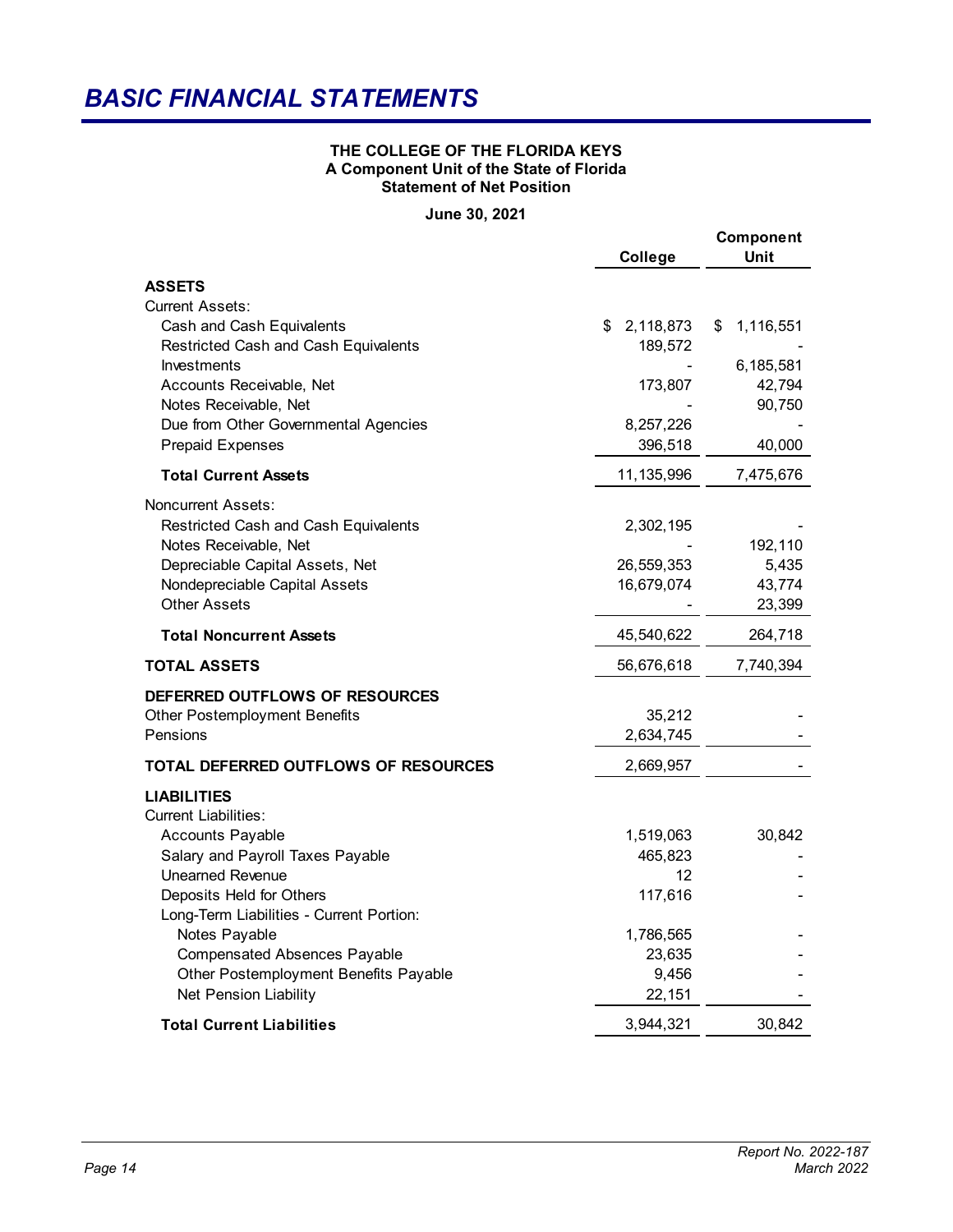|                                                                                                       | College                            | <b>Component</b><br>Unit |
|-------------------------------------------------------------------------------------------------------|------------------------------------|--------------------------|
| <b>LIABILITIES (Continued)</b><br>Noncurrent Liabilities:                                             |                                    |                          |
| <b>Compensated Absences Payable</b><br>Other Postemployment Benefits Payable<br>Net Pension Liability | 671,116<br>177,791<br>7,851,082    |                          |
| <b>Total Noncurrent Liabilities</b>                                                                   | 8,699,989                          |                          |
| <b>TOTAL LIABILITIES</b>                                                                              | 12,644,310                         | 30,842                   |
| DEFERRED INFLOWS OF RESOURCES<br><b>Other Postemployment Benefits</b><br>Pensions                     | 23,018<br>354,042                  |                          |
| <b>TOTAL DEFERRED INFLOWS OF RESOURCES</b>                                                            | 377,060                            |                          |
| <b>NET POSITION</b><br>Net Investment in Capital Assets<br>Restricted:<br>Nonexpendable:              | 41,451,862                         |                          |
| Endowment<br>Expendable:                                                                              |                                    | 6,480,615                |
| Grants and Loans                                                                                      | 328,460                            |                          |
| Scholarships<br>Capital Projects<br>Unrestricted                                                      | 72,473<br>8,439,411<br>(3,967,001) | 1,228,937                |
| <b>TOTAL NET POSITION</b>                                                                             | \$46,325,205                       | 7,709,552<br>\$          |

The accompanying notes to financial statements are an integral part of this statement.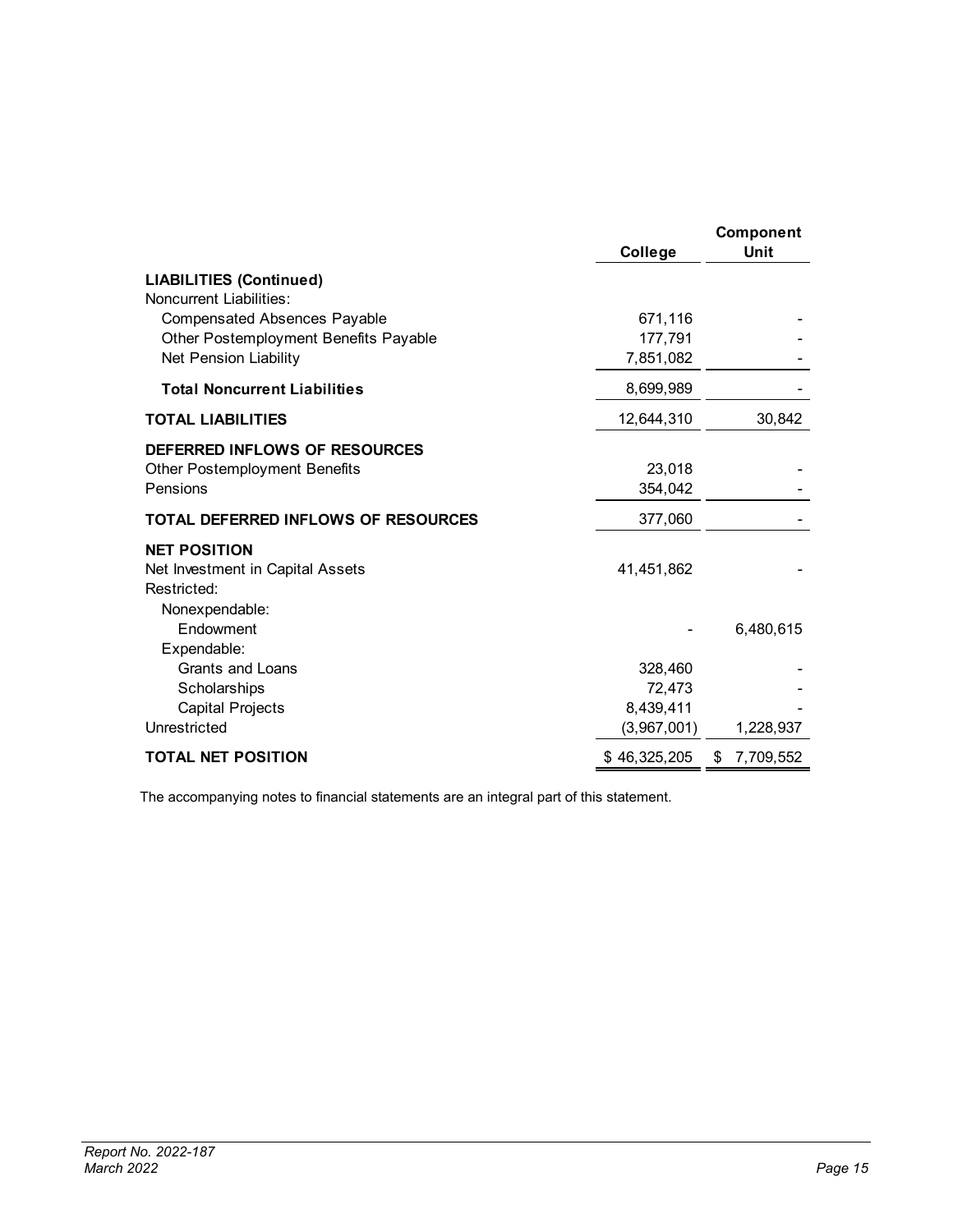THIS PAGE INTENTIONALLY LEFT BLANK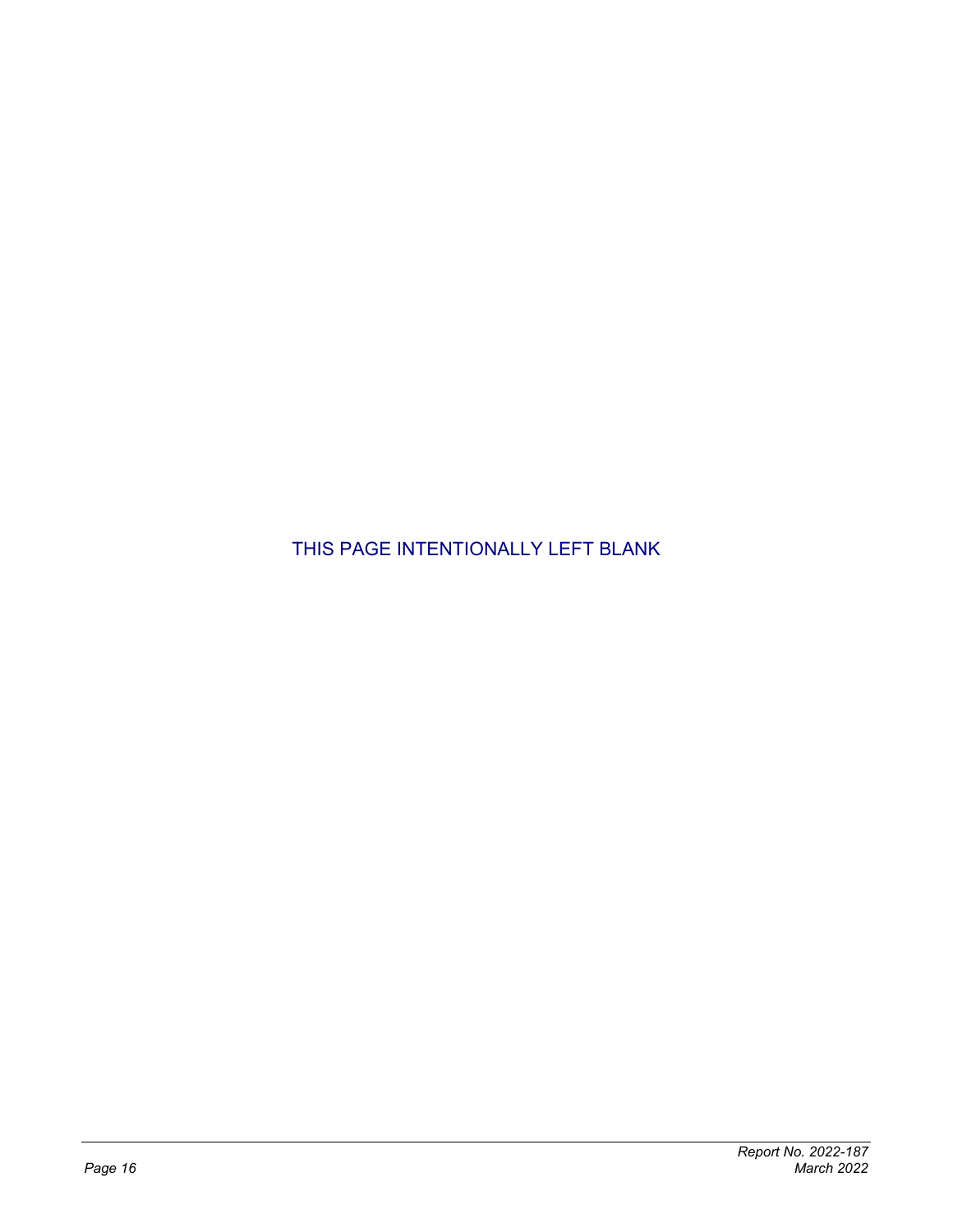### **THE COLLEGE OF THE FLORIDA KEYS A Component Unit of the State of Florida Statement of Revenues, Expenses, and Changes in Net Position**

### **For the Fiscal Year Ended June 30, 2021**

<span id="page-20-0"></span>

|                                                                                                                                                                                                                                                                                                                      | College                                                             | Component<br>Unit |
|----------------------------------------------------------------------------------------------------------------------------------------------------------------------------------------------------------------------------------------------------------------------------------------------------------------------|---------------------------------------------------------------------|-------------------|
| <b>REVENUES</b><br><b>Operating Revenues:</b><br>Student Tuition and Fees, Net of Scholarship<br>Allowances of \$1,429,228<br><b>Federal Grants and Contracts</b><br>State and Local Grants and Contracts<br>Nongovernmental Grants and Contracts<br><b>Auxiliary Enterprises</b><br><b>Other Operating Revenues</b> | \$<br>1,805,362<br>378,888<br>42,290<br>123,662<br>49,355<br>66,718 | \$<br>1,836,089   |
| <b>Total Operating Revenues</b>                                                                                                                                                                                                                                                                                      | 2,466,275                                                           | 1,836,089         |
| <b>EXPENSES</b><br><b>Operating Expenses:</b><br><b>Personnel Services</b><br>Scholarships and Waivers<br>Utilities and Communications                                                                                                                                                                               | 9,559,439<br>593,260<br>599,684                                     | 168,582           |
| <b>Contractual Services</b><br>Other Services and Expenses<br><b>Materials and Supplies</b><br>Depreciation                                                                                                                                                                                                          | 1,905,239<br>1,029,261<br>1,083,040<br>1,357,227                    | 704,615<br>2,720  |
| <b>Total Operating Expenses</b>                                                                                                                                                                                                                                                                                      | 16, 127, 150                                                        | 875,917           |
| <b>Operating Income (Loss)</b>                                                                                                                                                                                                                                                                                       | (13,660,875)                                                        | 960,172           |
| <b>NONOPERATING REVENUES</b><br><b>State Noncapital Appropriations</b><br>Federal and State Student Financial Aid<br>Gifts and Grants Received for Other Than Capital or Endowment Purposes<br>Investment Income                                                                                                     | 8,525,427<br>1,750,921<br>3,195,677<br>27,700                       | 2, 165, 725       |
| <b>Nonoperating Revenues</b>                                                                                                                                                                                                                                                                                         | 13,499,725                                                          | 2, 165, 725       |
| Income (Loss) Before Other Revenues                                                                                                                                                                                                                                                                                  | (161, 150)                                                          | 3,125,897         |
| <b>State Capital Appropriations</b><br>Capital Grants, Contracts, Gifts, and Fees                                                                                                                                                                                                                                    | 31,382<br>9,183,063                                                 |                   |
| <b>Total Other Revenues</b>                                                                                                                                                                                                                                                                                          | 9,214,445                                                           |                   |
| <b>Increase in Net Position</b>                                                                                                                                                                                                                                                                                      | 9,053,295                                                           | 3,125,897         |
| Net Position, Beginning of Year                                                                                                                                                                                                                                                                                      | 37,271,910                                                          | 4,583,655         |
| Net Position, End of Year                                                                                                                                                                                                                                                                                            | \$<br>46,325,205                                                    | 7,709,552<br>\$.  |

The accompanying notes to financial statements are an integral part of this statement.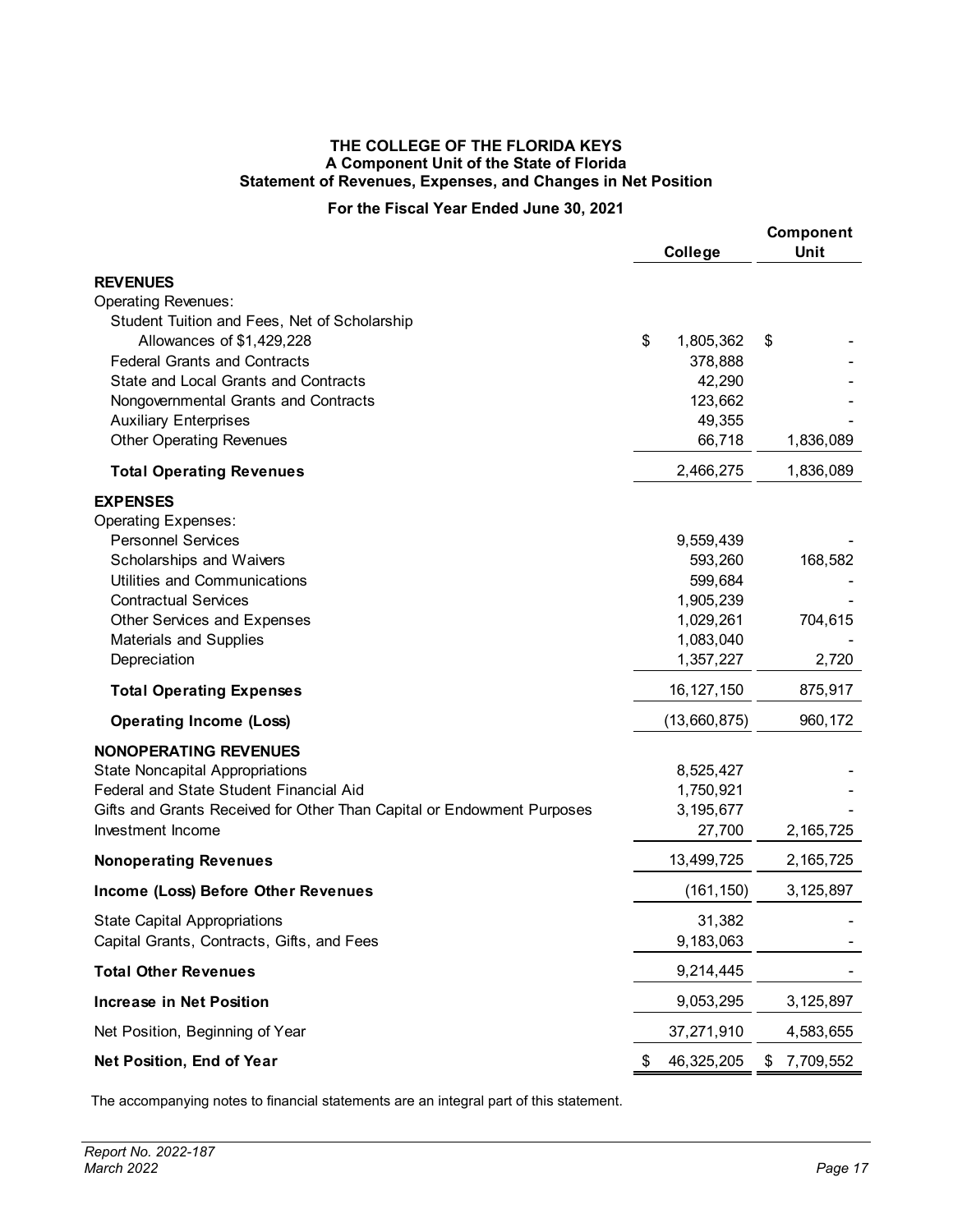### **THE COLLEGE OF THE FLORIDA KEYS A Component Unit of the State of Florida Statement of Cash Flows**

**For the Fiscal Year Ended June 30, 2021** 

<span id="page-21-0"></span>

|                                                                        | College         |
|------------------------------------------------------------------------|-----------------|
| <b>CASH FLOWS FROM OPERATING ACTIVITIES</b>                            |                 |
| Student Tuition and Fees, Net                                          | \$<br>1,839,134 |
| <b>Grants and Contracts</b>                                            | 446,927         |
| Payments to Suppliers                                                  | (4, 147, 784)   |
| Payments for Utilities and Communications                              | (599, 684)      |
| Payments to Employees                                                  | (6, 476, 616)   |
| Payments for Employee Benefits                                         | (2, 168, 864)   |
| Payments for Scholarships                                              | (613, 826)      |
| <b>Auxiliary Enterprises</b>                                           | 49,859          |
| <b>Other Receipts</b>                                                  | 8,717           |
| <b>Net Cash Used by Operating Activities</b>                           | (11, 662, 137)  |
| <b>CASH FLOWS FROM NONCAPITAL FINANCING ACTIVITIES</b>                 |                 |
| <b>State Noncapital Appropriations</b>                                 | 8,525,427       |
| Federal and State Student Financial Aid                                | 1,755,543       |
| Federal Direct Loan Program Receipts                                   | 1,286,451       |
| Federal Direct Loan Program Disbursements                              | (1, 286, 451)   |
| Gifts and Grants Received for Other Than Capital or Endowment Purposes | 3,195,677       |
| <b>Net Cash Provided by Noncapital Financing Activities</b>            | 13,476,647      |
| <b>CASH FLOWS FROM CAPITAL AND RELATED FINANCING ACTIVITIES</b>        |                 |
| <b>State Capital Appropriations</b>                                    | 110,117         |
| <b>Capital Grants and Gifts</b>                                        | 6,179,526       |
| <b>Purchases of Capital Assets</b>                                     | (10, 312, 831)  |
| Net Cash Used by Capital and Related Financing Activities              | (4,023,188)     |
| <b>CASH FLOWS FROM INVESTING ACTIVITIES</b>                            |                 |
| Investment Income                                                      | 27,700          |
| <b>Net Cash Provided by Investing Activities</b>                       | 27,700          |
| Net Decrease in Cash and Cash Equivalents                              | (2, 180, 978)   |
| Cash and Cash Equivalents, Beginning of Year                           | 6,791,618       |
| Cash and Cash Equivalents, End of Year                                 | \$4,610,640     |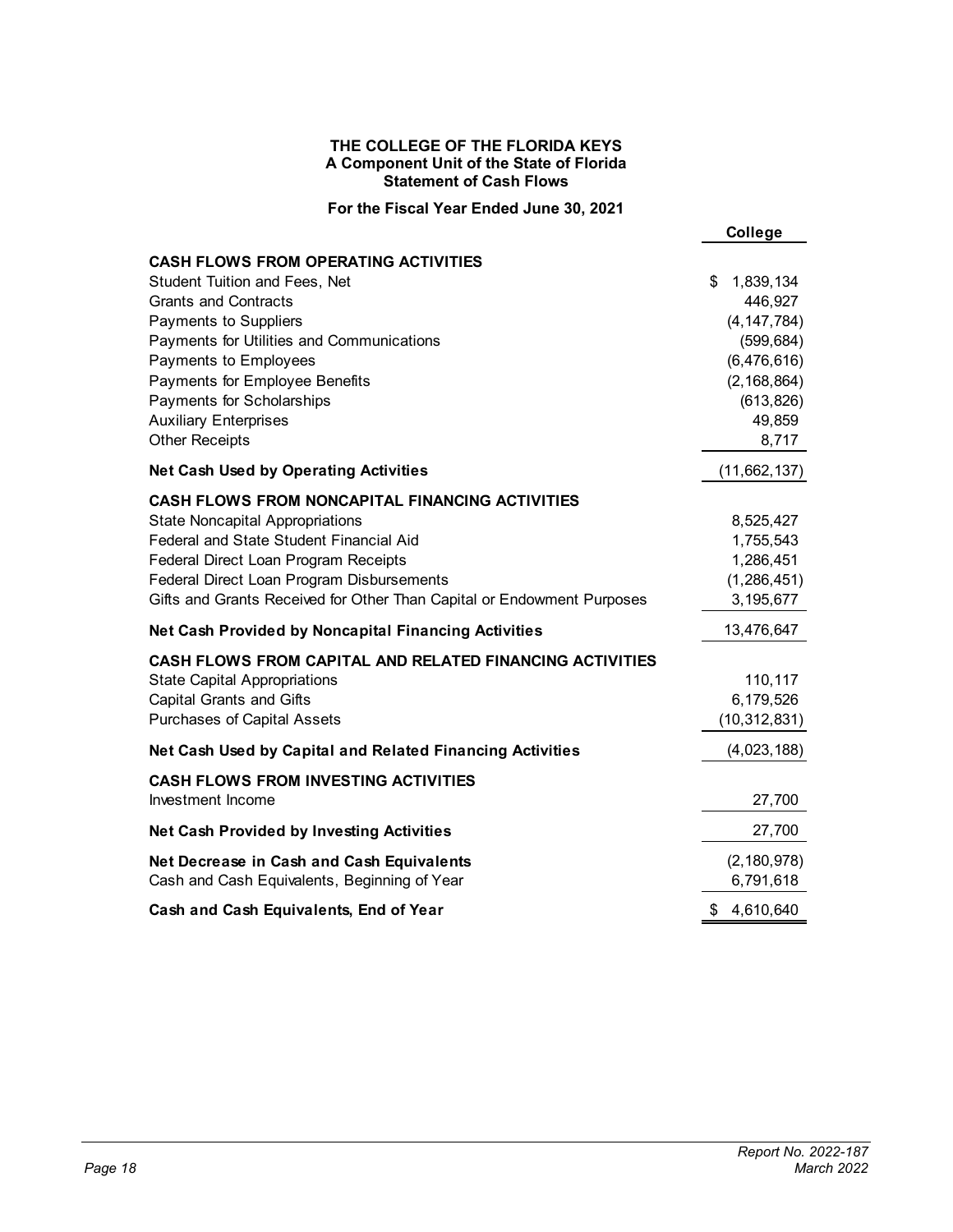|                                                                         | College         |
|-------------------------------------------------------------------------|-----------------|
| <b>RECONCILIATION OF OPERATING LOSS</b>                                 |                 |
| TO NET CASH USED BY OPERATING ACTIVITIES                                |                 |
| <b>Operating Loss</b>                                                   | \$ (13,660,875) |
| Adjustments to Reconcile Operating Loss                                 |                 |
| to Net Cash Used by Operating Activities:                               |                 |
| <b>Depreciation Expense</b>                                             | 1,357,227       |
| Changes in Assets, Liabilities, Deferred Outflows of Resources,         |                 |
| and Deferred Inflows of Resources:                                      |                 |
| Receivables, Net                                                        | 76,679          |
| Due from Other Governmental Agencies                                    | (198, 896)      |
| Due from Component Unit                                                 | 8,958           |
| <b>Prepaid Expenses</b>                                                 | (80, 703)       |
| <b>Accounts Payable</b>                                                 | (2, 255)        |
| Salaries and Payroll Taxes Payable                                      | (162, 808)      |
| Unearned Revenue                                                        | 12              |
| Deposits Held for Others                                                | 33,061          |
| <b>Compensated Absences Payable</b>                                     | 121,419         |
| Other Postemployment Benefits Payable                                   | 6,070           |
| Net Pension Liability                                                   | 1,022,142       |
| Deferred Outflows of Resources Related to Other Postemployment Benefits | (50)            |
| Deferred Inflows of Resources Related to Other Postemployment Benefits  | 3,816           |
| Deferred Outflows of Resources Related to Pensions                      | (77, 818)       |
| Deferred Inflows of Resources Related to Pensions                       | (108,116)       |
| <b>NET CASH USED BY OPERATING ACTIVITIES</b>                            | \$(11,662,137)  |

The accompanying notes to financial statements are an integral part of this statement.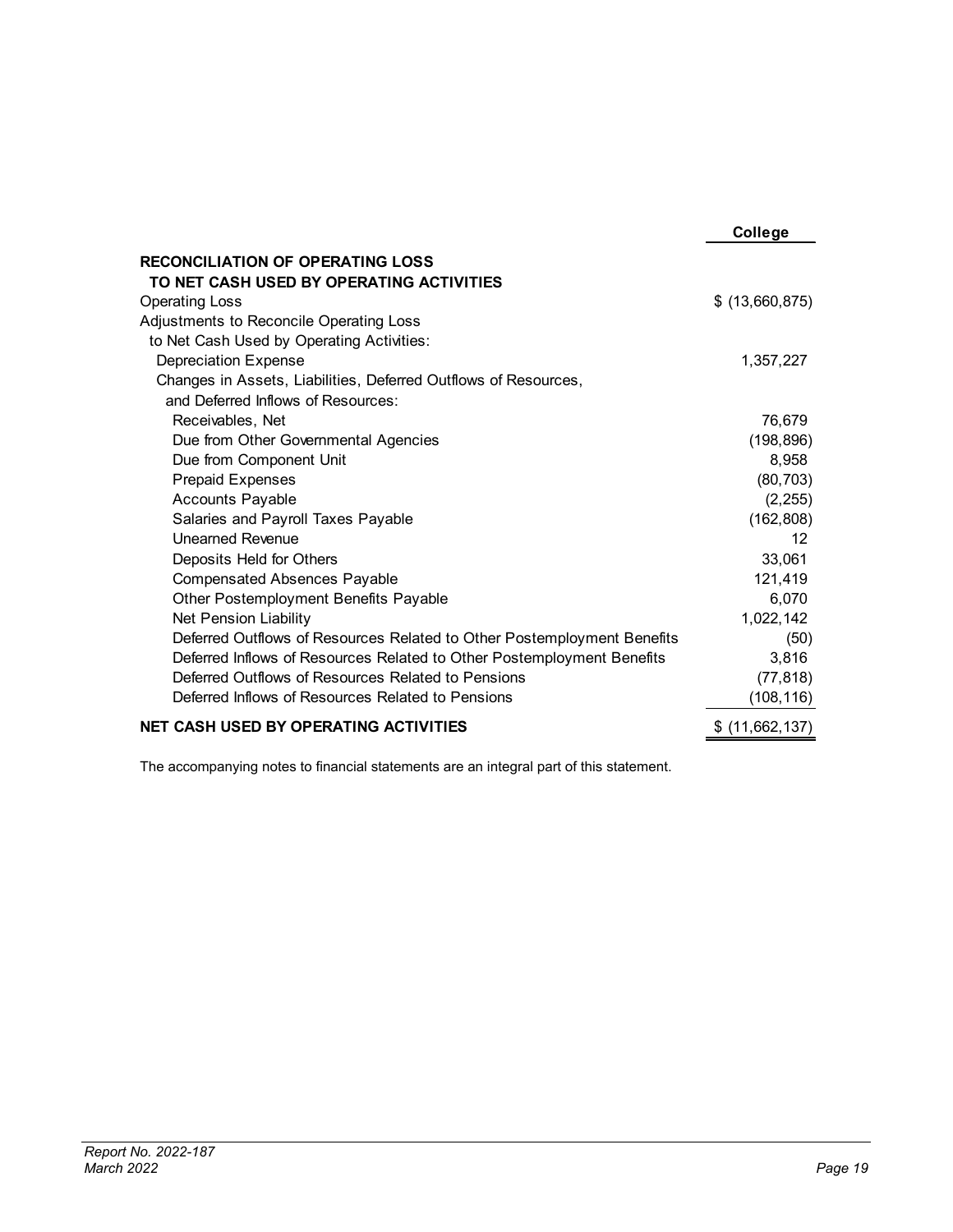# <span id="page-23-0"></span>*NOTES TO FINANCIAL STATEMENTS*

# **1. Summary of Significant Accounting Policies**

**Reporting Entity**. The governing body of The College of the Florida Keys, a component unit of the State of Florida, is the College Board of Trustees. The Board of Trustees constitutes a corporation and is composed of seven members appointed by the Governor and confirmed by the Senate. The Board of Trustees is under the general direction and control of the Florida Department of Education, Division of Florida Colleges, and is governed by State law and State Board of Education (SBE) rules. However, the Board of Trustees is directly responsible for the day-to-day operations and control of the College within the framework of applicable State laws and SBE rules. The College serves Monroe County.

Criteria for defining the reporting entity are identified and described in the Governmental Accounting Standards Board's (GASB) *Codification of Governmental Accounting and Financial Reporting Standards*, Sections 2100 and 2600. These criteria were used to evaluate potential component units for which the Board of Trustees is financially accountable and other organizations for which the nature and significance of their relationship with the Board of Trustees are such that exclusion would cause the College's financial statements to be misleading. Based on the application of these criteria, the College is a component unit of the State of Florida, and its financial balances and activities are reported in the State's Annual Comprehensive Financial Report by discrete presentation.

**Discretely Presented Component Unit**. Based on the application of the criteria for determining component units, Florida Keys Educational Foundation, Inc. (Foundation), a legally separate entity, is included within the College's reporting entity as a discretely presented component unit and is governed by a separate board.

The purpose of the Foundation is to assist in the achievement of the College's mission by soliciting, administering, and optimizing resources through matching programs, private gifts, bequests, and donations to support the College's students and to enhance teaching and learning at the College.

The Foundation is also a direct-support organization, as defined in Section 1004.70, Florida Statutes, and although legally separate from the College, is financially accountable to the College. The Foundation is managed independently, outside the College's budgeting process, and its powers generally are vested in a governing board pursuant to various State statutes. The Foundation receives, holds, invests, and administers property, and makes expenditures to or for the benefit of the College.

The Foundation is audited by other auditors pursuant to Section 1004.70(6), Florida Statutes. The Foundation's audited financial statements are available to the public and can be obtained from the Vice President for Finance and Administration, 5901 College Road, Key West, Florida 33040. The financial data reported on the accompanying financial statements was derived from the Foundation's audited financial statements for the fiscal year ended March 31, 2021.

**Basis of Presentation**. The College's accounting policies conform with accounting principles generally accepted in the United States of America applicable to public colleges and universities as prescribed by GASB. The National Association of College and University Business Officers (NACUBO) also provides the College with recommendations prescribed in accordance with generally accepted accounting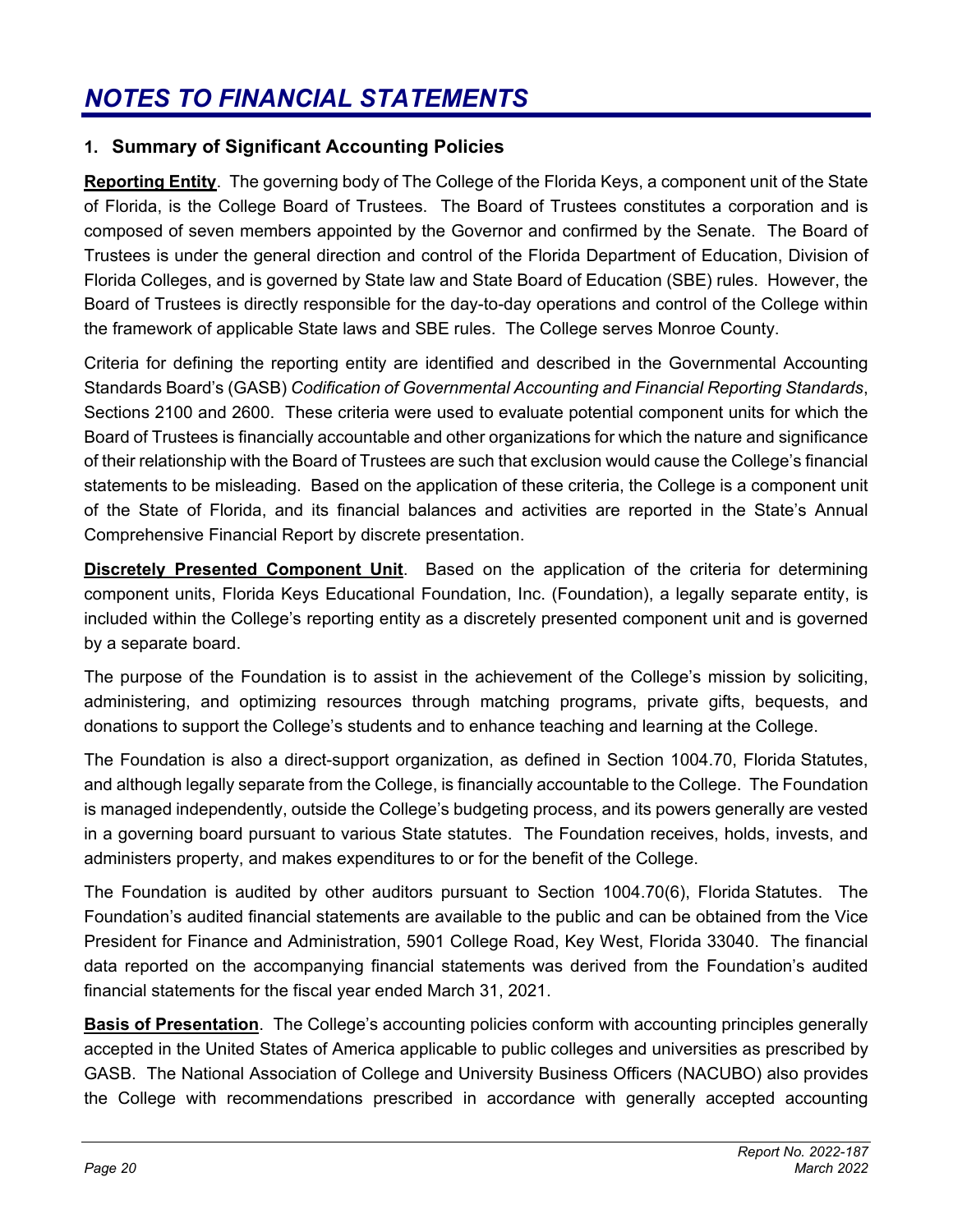principles promulgated by GASB and the Financial Accounting Standards Board (FASB). GASB allows public colleges various reporting options. The College has elected to report as an entity engaged in only business-type activities. This election requires the adoption of the accrual basis of accounting and entitywide reporting including the following components:

- Management's Discussion and Analysis
- Basic Financial Statements:
	- o Statement of Net Position
	- o Statement of Revenues, Expenses, and Changes in Net Position
	- o Statement of Cash Flows
	- o Notes to Financial Statements
- Other Required Supplementary Information

**Measurement Focus and Basis of Accounting**. Basis of accounting refers to when revenues, expenses, assets, deferred outflows of resources, liabilities, and deferred inflows of resources are recognized in the accounts and reported in the financial statements. Specifically, it relates to the timing of the measurements made, regardless of the measurement focus applied. The College's financial statements are presented using the economic resources measurement focus and the accrual basis of accounting. Revenues, expenses, gains, losses, assets, deferred outflows of resources, liabilities, and deferred inflows of resources resulting from exchange and exchange-like transactions are recognized when the exchange takes place. Revenues, expenses, gains, losses, assets, deferred outflows of resources, liabilities, and deferred inflows of resources resulting from nonexchange activities are generally recognized when all applicable eligibility requirements, including time requirements, are met. The College follows GASB standards of accounting and financial reporting.

The College's component unit uses the economic resources measurement focus and the accrual basis of accounting, and follows FASB standards of accounting and financial reporting for not-for-profit entities.

Significant interdepartmental sales between auxiliary service departments and other institutional departments have been accounted for as reductions of expenses and not revenues of those departments.

The College's principal operating activity is instruction. Operating revenues and expenses generally include all fiscal transactions directly related to instruction as well as administration, academic support, student services, physical plant operations, and depreciation of capital assets. Nonoperating revenues include State noncapital appropriations, Federal and State student financial aid, and investment income (net of unrealized gains or losses on investments). Other revenues generally include revenues for capital construction projects.

The statement of net position is presented in a classified format to distinguish between current and noncurrent assets and liabilities. When both restricted and unrestricted resources are available to fund certain programs, it is the College's policy to first apply the restricted resources to such programs followed by the use of the unrestricted resources.

The statement of revenues, expenses, and changes in net position is presented by major sources and is reported net of tuition scholarship allowances. Tuition scholarship allowances are the difference between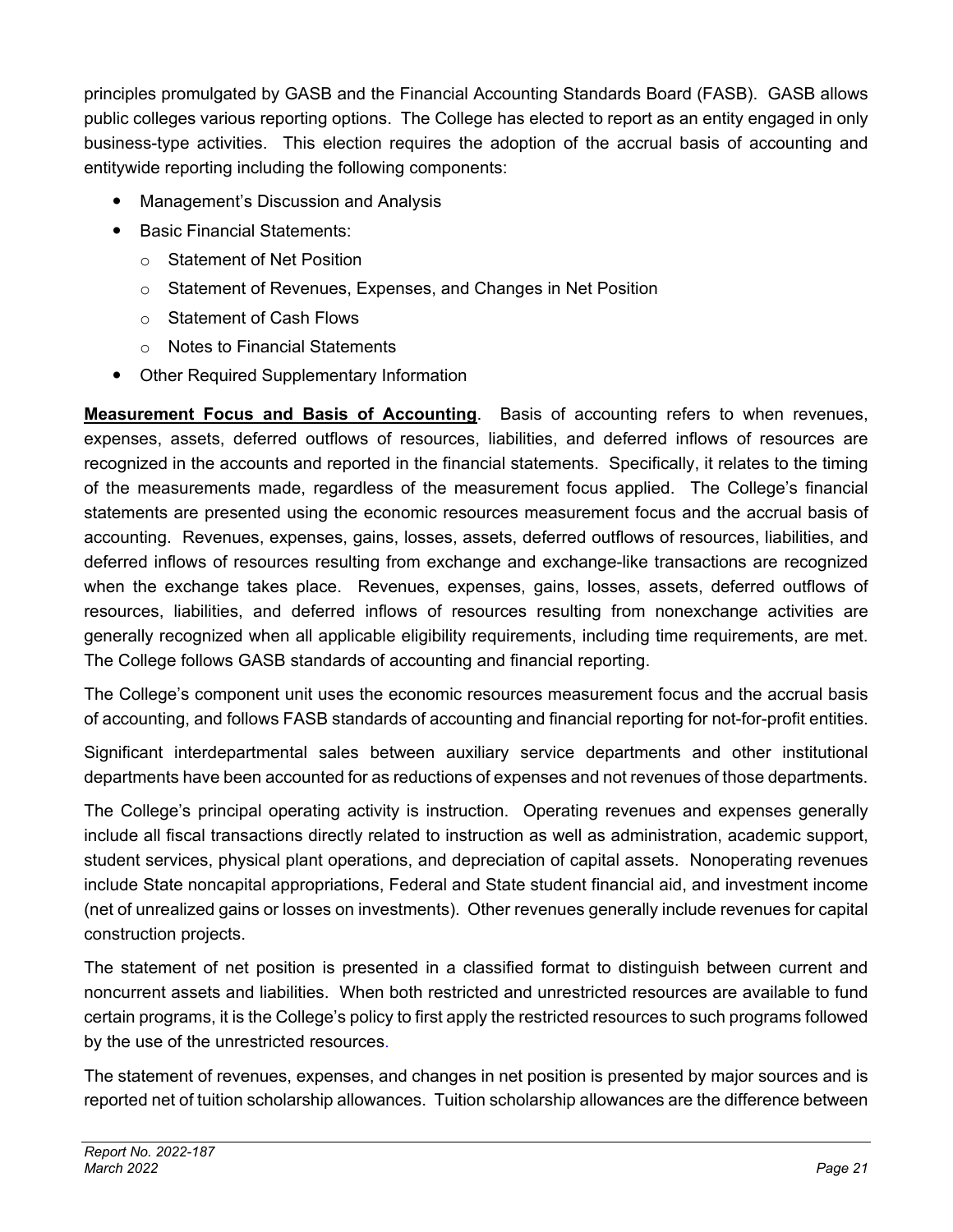the stated charge for goods and services provided by the College and the amount that is actually paid by the student or the third party making payment on behalf of the student. The College identified within its accounting system, amounts pad for tuition and fees by financial aid. The College records a scholarship allowance against student tuition and fees for the total paid by financial aid.

The statement of cash flows is presented using the direct method in compliance with GASB Statement No. 9, *Reporting Cash Flows of Proprietary and Nonexpendable Trust Funds and Governmental Entities That Use Proprietary Fund Accounting*.

**Cash and Cash Equivalents**. The amount reported as cash and cash equivalents consists of cash on hand, cash in demand accounts, and cash invested with the State Board of Administration (SBA) Florida PRIME investment pool. For reporting cash flows, the College considers all highly liquid investments with original maturities of 3 months or less, that are not held solely for income or profit, to be cash equivalents. Under this definition, the College considers amounts invested in the SBA Florida PRIME investment pool to be cash equivalents.

College cash deposits are held in banks qualified as public depositories under Florida law. All such deposits are insured by Federal depository insurance, up to specified limits, or collateralized with securities held in Florida's multiple financial institution collateral pool required by Chapter 280, Florida Statutes. Cash and cash equivalents that are externally restricted to make debt service payments, maintain sinking or reserve funds, or to purchase or construct capital or other restricted assets are classified as restricted.

Under an agreement with a local bank, all funds are held in a checking account and earn interest at the monthly average Federal Funds rate and are secured with a perfected interest in United States Government Securities, Federal Agency Securities, Municipal Bonds or Corporate Bonds.

At June 30, 2021, the College reported as cash equivalents \$103,412 in the Florida PRIME investment pool administered by the SBA pursuant to Section 218.405, Florida Statutes. The College's investments in the Florida PRIME investment pool, which the SBA indicates is a Securities and Exchange Commission Rule 2a7-like external investment pool, are similar to money market funds in which shares are owned in the fund rather than the underlying investments. The Florida PRIME investment pool carried a credit rating of AAAm by Standard & Poor's and had a weighted-average days to maturity (WAM) of 50 days as of June 30, 2021. A portfolio's WAM reflects the average maturity in days based on final maturity or reset date, in the case of floating-rate instruments. WAM measures the sensitivity of the Florida PRIME investment pool to interest rate changes. The investments in the Florida PRIME investment pool are reported at amortized cost.

Section 218.409(8)(a), Florida Statutes, provides that "the principal, and any part thereof, of each account constituting the trust fund is subject to payment at any time from the moneys in the trust fund. However, the executive director may, in good faith, on the occurrence of an event that has a material impact on liquidity or operations of the trust fund, for 48 hours limit contributions to or withdrawals from the trust fund to ensure that the Board [State Board of Administration] can invest moneys entrusted to it in exercising its fiduciary responsibility. Such action must be immediately disclosed to all participants, the trustees, the Joint Legislative Auditing Committee, and the Investment Advisory Council. The trustees shall convene an emergency meeting as soon as practicable from the time the executive director has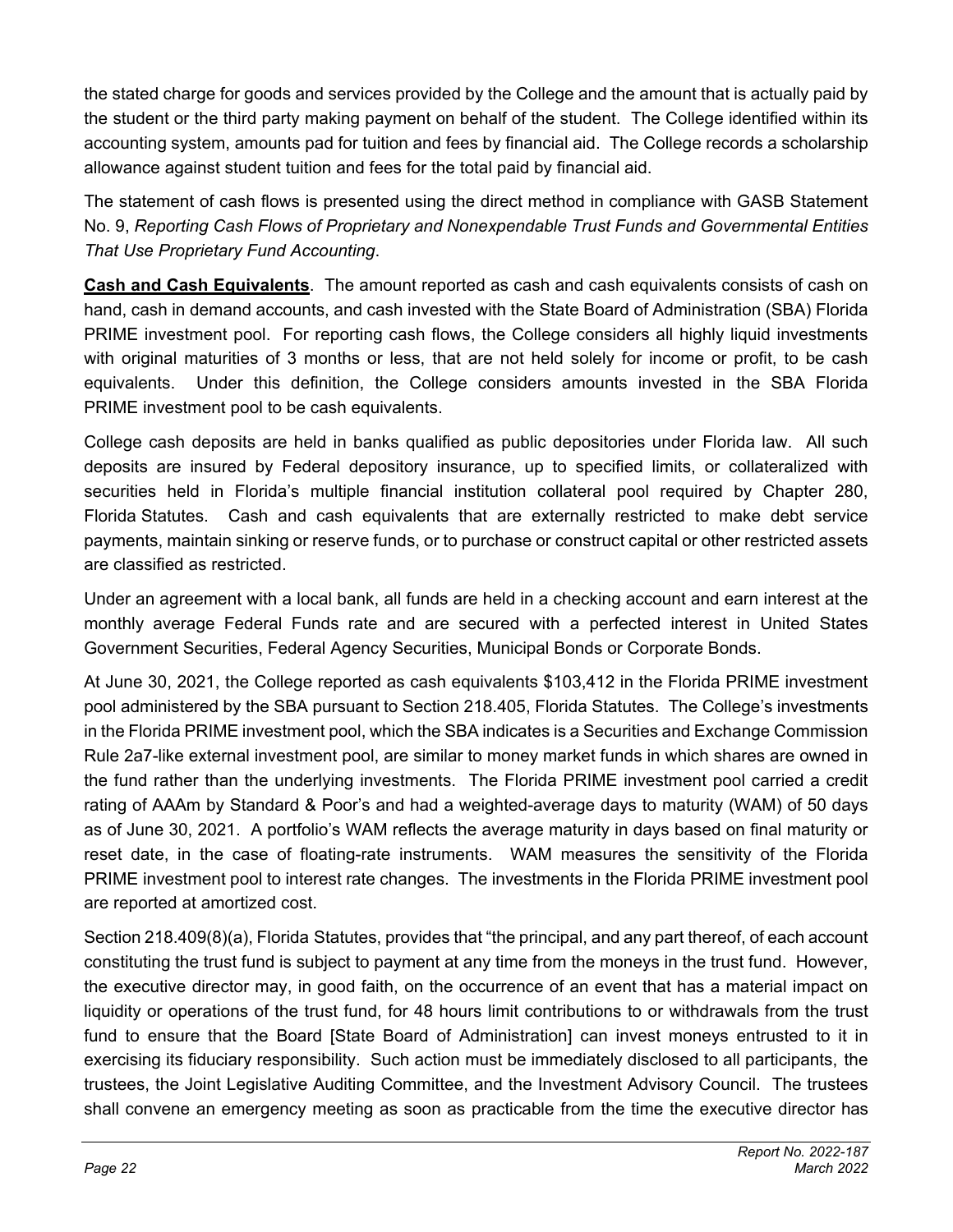instituted such measures and review the necessity of those measures. If the trustees are unable to convene an emergency meeting before the expiration of the 48-hour moratorium on contributions and withdrawals, the moratorium may be extended by the executive director until the trustees are able to meet to review the necessity for the moratorium. If the trustees agree with such measures, the trustees shall vote to continue the measures for up to an additional 15 days. The trustees must convene and vote to continue any such measures before the expiration of the time limit set, but in no case may the time limit set by the trustees exceed 15 days." As of June 30, 2021, there were no redemption fees or maximum transaction amounts, or any other requirements that serve to limit a participant's daily access to 100 percent of their account value.

**Capital Assets**. College capital assets consist of land, construction in progress, buildings, other structures and improvements, furniture, machinery, and equipment, and assets under capital leases. These assets are capitalized and recorded at cost at the date of acquisition or at acquisition value at the date received in the case of gifts and purchases of State surplus property. Additions, improvements, and other outlays that significantly extend the useful life of an asset are capitalized. Other costs incurred for repairs and maintenance are expensed as incurred. The College has a capitalization threshold of \$5,000 for tangible personal property and \$25,000 for buildings and other structures and improvements. Depreciation is computed on the straight-line basis over the following estimated useful lives:

- $\bullet$  Buildings  $-40$  years
- Other Structures and Improvements 10 years
- Furniture, Machinery, and Equipment:
	- $\circ$  Computer Equipment 3 years
	- o Vehicles, Office Machines, and Educational Equipment 5 years
	- $\circ$  Furniture 7 years
	- $\circ$  Machinery 20 years
- Asset Under Capital Lease Life of Lease

**Noncurrent Liabilities**. Noncurrent liabilities include compensated absences payable, other postemployment benefits payable, and net pension liabilities that are not scheduled to be paid within the next fiscal year.

**Pensions**. For purposes of measuring the net pension liability, deferred outflows of resources and deferred inflows of resources related to pensions, and pension expense, information about the fiduciary net positions of the Florida Retirement System (FRS) defined benefit plan and the Health Insurance Subsidy (HIS) defined benefit plan and additions to/deductions from the FRS and HIS fiduciary net positions have been determined on the same basis as they are reported by the FRS and the HIS plans. Benefit payments (including refunds of employee contributions) are recognized when due and payable in accordance with benefit terms. Investments are reported at fair value.

# **2. Deficit Net Position in Individual Funds**

The College reported an unrestricted net position which included a deficit in the current funds - unrestricted, as shown below. This deficit can be attributed to the full recognition of long-term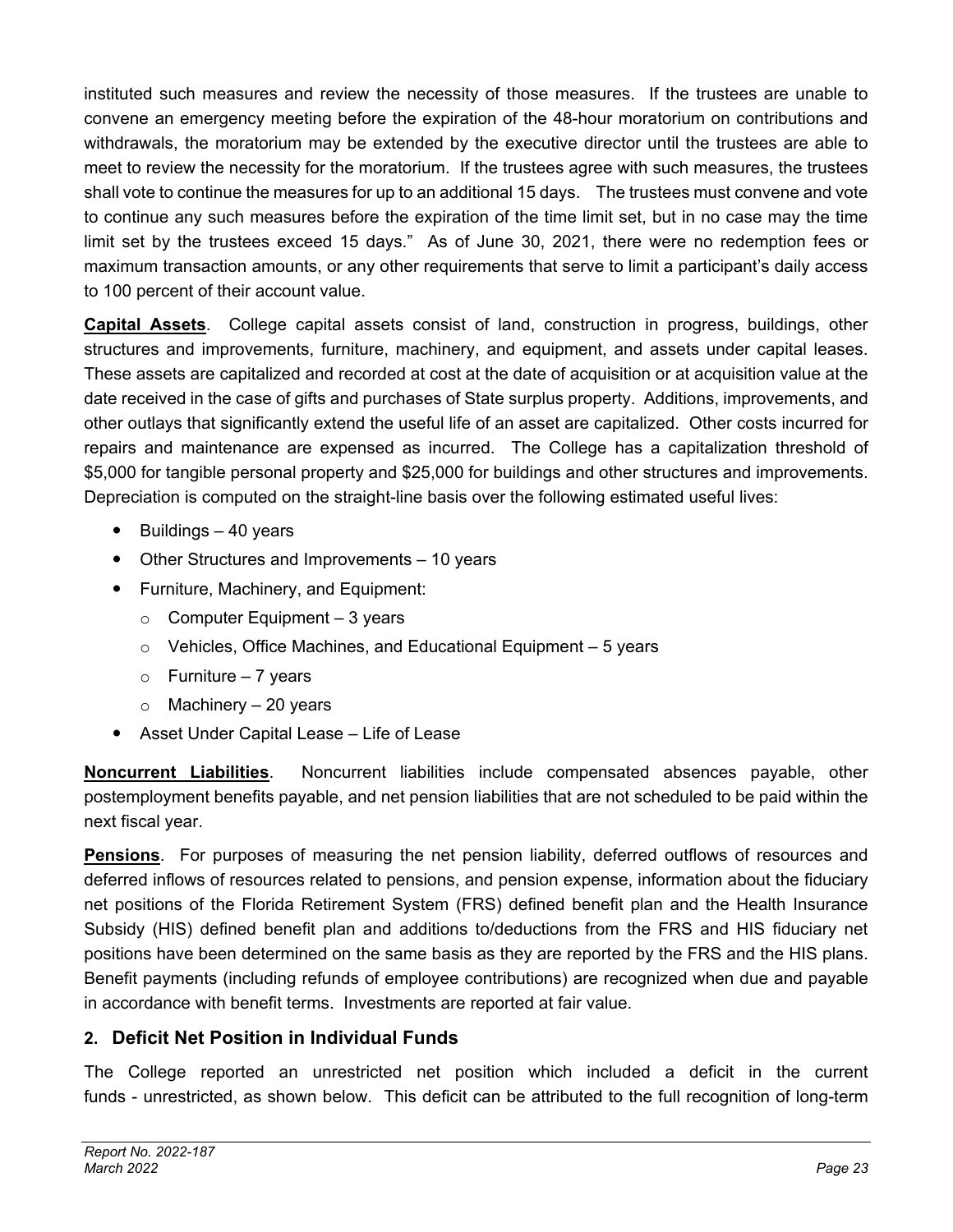liabilities (i.e., compensated absences payable, OPEB payable, and net pension liabilities) in the current unrestricted funds.

| <b>Fund</b>                                                   | <b>Net Position</b> |                          |  |  |
|---------------------------------------------------------------|---------------------|--------------------------|--|--|
| <b>Current Funds - Unrestricted</b><br><b>Auxiliary Funds</b> | \$.                 | (4, 114, 547)<br>147.547 |  |  |
| Total                                                         | \$.                 | (3.967,001)              |  |  |

# **3. Investments**

The Board of Trustees has adopted a written investment policy providing that surplus funds of the College shall be invested in those institutions and instruments permitted under the provisions of Florida Statutes. Section 218.415(16), Florida Statutes, authorizes the College to invest in the Florida PRIME investment pool administered by the SBA; Securities and Exchange Commission registered money market funds with the highest credit quality rating from a nationally recognized rating agency; interest-bearing time deposits and savings accounts in qualified public depositories, as defined by Section 280.02, Florida Statutes; direct obligations of the United States Treasury; obligations of Federal agencies and instrumentalities; securities of, or interests in, certain open-end or closed-end management type investment companies; and other investments approved by the Board of Trustees as authorized by law.

Investments set aside to make debt service payments, maintain sinking or reserve funds, or to purchase or construct capital assets are classified as restricted.

**Fair Value Measurement**. The College categorizes its fair value measurements within the fair value hierarchy established by generally accepted accounting principles. The hierarchy is based on the valuation inputs used to measure the fair value of the asset. Level 1 inputs are quoted prices in active markets for identical assets, Level 2 inputs are significant other observable inputs, and Level 3 inputs are significant unobservable inputs.

As of June 30, 2021, the College does not hold investment accounts.

**Component Unit Investments**. Investments held by the Foundation at March 31, 2021, are reported at fair value (level 1 inputs) as follows:

| <b>Investment Type</b>                  | Amount |             |  |
|-----------------------------------------|--------|-------------|--|
| <b>Mutual Funds - Equities</b>          |        | \$5.543.551 |  |
| Mutual Funds - Fixed Income             |        | 642,030     |  |
| <b>Total Component Unit Investments</b> |        | 6,185,581   |  |

# **4. Accounts Receivable**

Accounts receivable represent amounts for student fee deferments, various student services provided by the College, uncollected commissions for food service and vending machine sales, unused credit memos, and contract and grant reimbursements due from third parties. The accounts receivable are reported net of a \$28,081 allowance for doubtful accounts.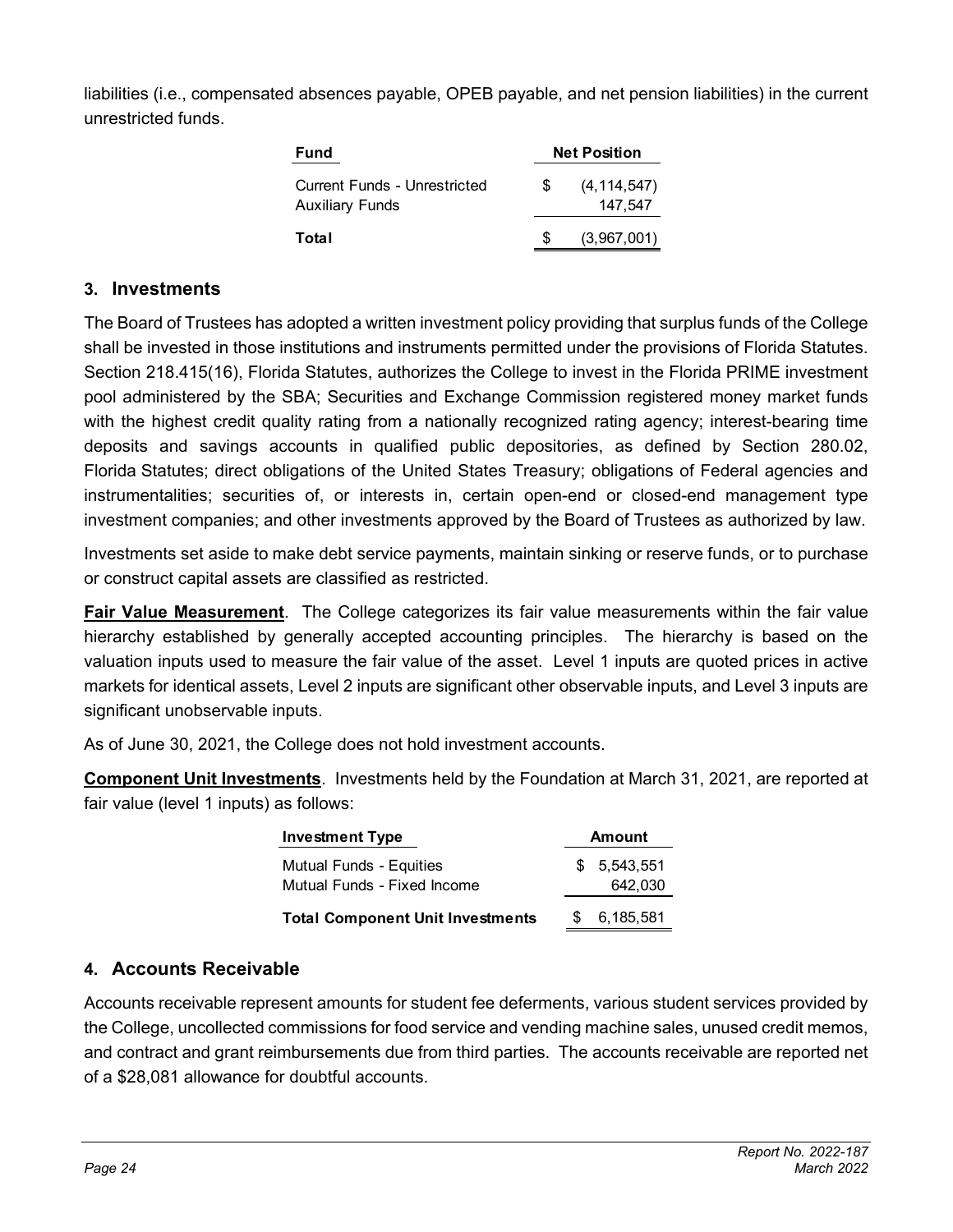# **5. Due From Other Governmental Agencies**

The amount due from other governmental agencies primarily consists of \$4,349,361 of Public Education Capital Outlay allocations due from the State for construction of College facilities and \$3,003,537 due from the United States Department of Commerce's Economic Development Administration for the construction of the Upper Keys Center. Additionally, \$523,119 is due from the United States Department of Education for Coronavirus Aid, Relief, and Economic Security Act (CARES Act) related support, and \$381,209 due from various grant programs.

# **6. Capital Assets**

Capital assets activity for the fiscal year ended June 30, 2021, is shown in the following table:

| <b>Description</b>                           | <b>Beginning</b><br><b>Balance</b> | <b>Additions</b> | <b>Reductions</b> | Ending<br><b>Balance</b> |
|----------------------------------------------|------------------------------------|------------------|-------------------|--------------------------|
| Nondepreciable Capital Assets:               |                                    |                  |                   |                          |
| Land                                         | \$.<br>3,791,796                   | \$               | \$<br>470,000     | 3,321,796<br>\$          |
| <b>Construction in Progress</b>              | 3,129,981                          | 11,606,625       | 1,379,328         | 13,357,278               |
| <b>Total Nondepreciable Capital Assets</b>   | 6,921,777<br>S                     | \$11,606,625     | 1,849,328<br>S    | \$16,679,074             |
| Depreciable Capital Assets:                  |                                    |                  |                   |                          |
| <b>Buildings</b>                             | \$45,627,949                       | \$               | \$                | \$45,627,949             |
| Other Structures and Improvements            | 3,507,029                          | 46,500           |                   | 3,553,529                |
| Furniture, Machinery, and Equipment          | 4,654,098                          | 1,890,633        | 13,825            | 6,530,906                |
| Assets Under Capital Leases                  | 66,585                             |                  |                   | 66,585                   |
| <b>Total Depreciable Capital Assets</b>      | 53,855,661                         | 1,937,133        | 13,825            | 55,778,969               |
| Less, Accumulated Depreciation:              |                                    |                  |                   |                          |
| <b>Buildings</b>                             | 22,055,208                         | 875,491          |                   | 22,930,699               |
| Other Structures and Improvements            | 2,971,546                          | 66,935           |                   | 3,038,481                |
| Furniture, Machinery, and Equipment          | 2,782,875                          | 414,801          | 13,825            | 3,183,851                |
| Assets Under Capital Leases                  | 66,585                             |                  |                   | 66,585                   |
| <b>Total Accumulated Depreciation</b>        | 27,876,214                         | 1,357,227        | 13,825            | 29,219,616               |
| <b>Total Depreciable Capital Assets, Net</b> | \$25,979,447                       | \$<br>579,906    | \$                | \$26,559,353             |

Capital assets activity of the Florida Keys Educational Foundation, Inc. for the fiscal year ended March 31, 2021, is shown in the following table:

| <b>Description</b>                                                     | <b>Beginning</b><br><b>Balance</b> |        |    |         | <b>Additions</b> |            | <b>Reductions</b> |        | Ending<br><b>Balance</b> |  |
|------------------------------------------------------------------------|------------------------------------|--------|----|---------|------------------|------------|-------------------|--------|--------------------------|--|
| Nondepreciable Capital Assets:<br>Land                                 | \$.                                | 43.774 | \$ |         | - \$             | $\sim$ $-$ | -S                | 43.774 |                          |  |
| Depreciable Capital Assets:<br>Furniture, Machinery, and Equipment     |                                    | 27,195 |    |         |                  |            |                   | 27,195 |                          |  |
| Less, Accumulated Depreciation:<br>Furniture, Machinery, and Equipment |                                    | 19.040 |    | 2.720   |                  |            |                   | 21,760 |                          |  |
| <b>Total Depreciable Capital Assets, Net</b>                           | \$                                 | 8.155  | \$ | (2,720) | - \$             | $\sim$     | - \$              | 5,435  |                          |  |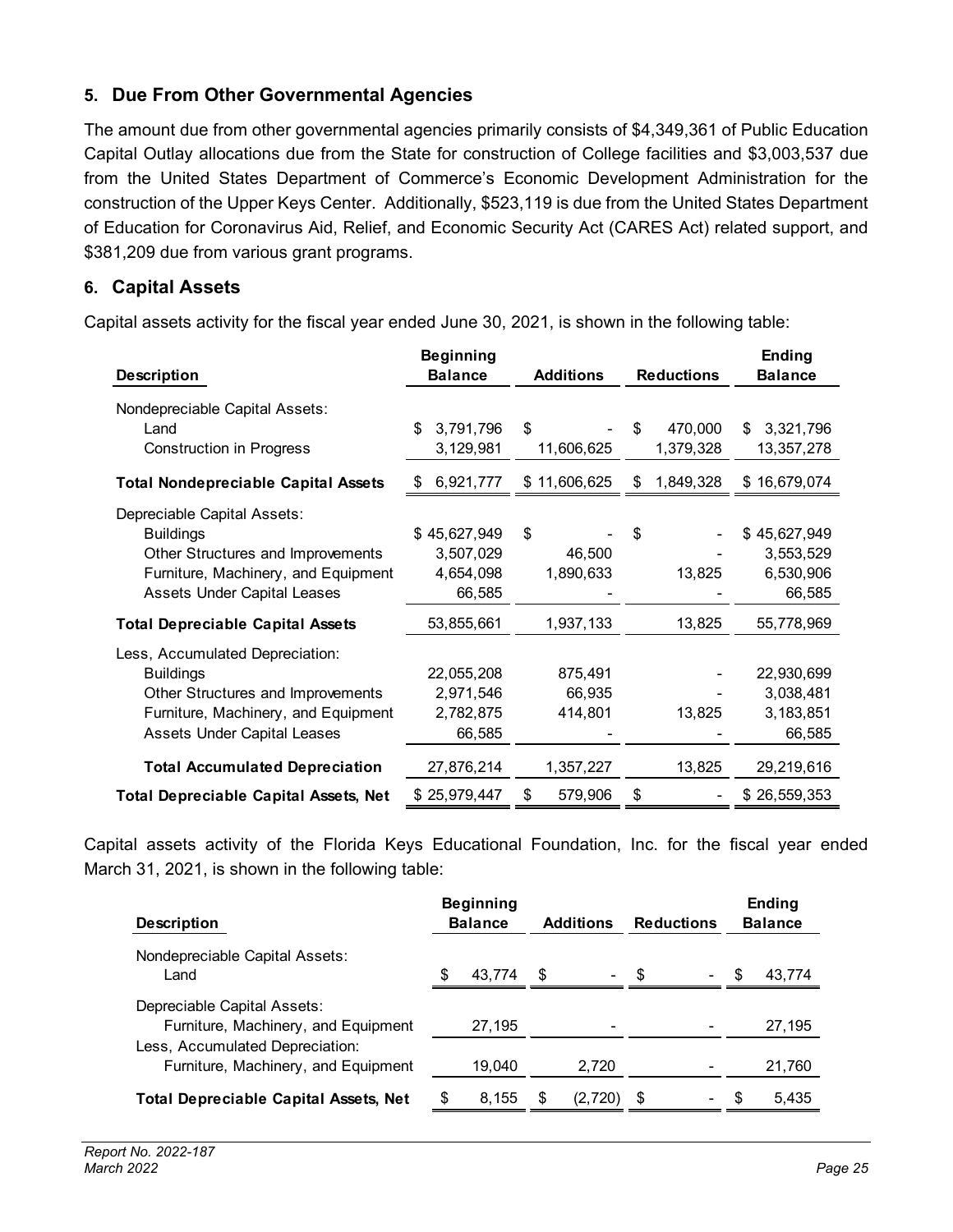# **7. Long-Term Liabilities**

Long-term liabilities activity for the fiscal year ended June 30, 2021, is shown in the following table:

| <b>Description</b>                  |    | <b>Beginning</b><br><b>Balance</b> |    | <b>Additions</b> |   | <b>Reductions</b> | <b>Ending</b><br><b>Balance</b> |     | <b>Current</b><br><b>Portion</b> |
|-------------------------------------|----|------------------------------------|----|------------------|---|-------------------|---------------------------------|-----|----------------------------------|
| Loan Payable from Direct Borrowing  | S. | 1,742,208                          | \$ | ۰.               | S | 1.742.208         | \$<br>-                         | -\$ |                                  |
| Note Payable from Direct Borrowing  |    | ٠                                  |    | 5,908,468        |   | 4,121,903         | 1,786,565                       |     | 1,786,565                        |
| <b>Compensated Absences Payable</b> |    | 573.332                            |    | 148.243          |   | 26.824            | 694.751                         |     | 23,635                           |
| Other Postemployment                |    |                                    |    |                  |   |                   |                                 |     |                                  |
| <b>Benefits Payable</b>             |    | 181,177                            |    | 19.157           |   | 13.087            | 187.247                         |     | 9.456                            |
| Net Pension Liability               |    | 6,851,091                          |    | 3,701,423        |   | 2,679,281         | 7,873,233                       |     | 22,151                           |
| <b>Total Long-Term Liabilities</b>  |    | 9,347,808                          | S. | 9.777.291        | S | 8,583,303         | \$10,541,796                    | \$  | 1,841,807                        |

**Loan Payable from Direct Borrowing**. On May 3, 2020, the College borrowed \$1,742,208, at a stated interest rate of 1 percent from a bank under the Paycheck Protection Program (program) established by the CARES Act. The purpose of the program was to provide small businesses with funds to pay up to 24 weeks of payroll costs including benefits and select operating costs to combat the economic impact of the COVID-19 virus outbreak. The College utilized the funds for the 24-week period as originally stated in the program. The original loan term would have matured on May 3, 2022, and the College did not pledge any collateral for this loan. On March 22, 2021, the loan was repaid in full.

**Note Payable from Direct Borrowing**. On October 14, 2020, the College established a revolving line of credit of \$5,000,000, at a stated interest rate of 4.75 percent, from Centennial Bank for the construction of the Upper Keys Center. The loan maturity date is October 14, 2022, and the College did not pledge any collateral for this line of credit. At June 30, 2021, the liability for the use of the line of credit totaled \$1,786,565. Federal grant award funds from the United States Department of Commerce's Economic Development Administration will support the replenishment of the line of credit as reimbursements are received.

**Compensated Absences Payable**. College employees may accrue annual and sick leave based on length of service, subject to certain limitations regarding the amount that will be paid upon termination. The College reports a liability for the accrued leave; however, State noncapital appropriations fund only the portion of accrued leave that is used or paid in the current fiscal year. Although the College expects the liability to be funded primarily from future appropriations, generally accepted accounting principles do not permit the recording of a receivable in anticipation of future appropriations. At June 30, 2021, the estimated liability for compensated absences, which includes the College's share of the Florida Retirement System and FICA contributions, totaled \$694,751. The current portion of the compensated absences liability, \$23,635, is the amount expected to be paid in the coming fiscal year and represents a historical percentage of leave used applied to total accrued leave liability.

**Other Postemployment Benefits Payable**. The College follows GASB Statement No. 75, *Accounting and Financial Reporting for Postemployment Benefits Other Than Pensions*, for other postemployment benefits administered by the College administered by the Florida College System Risk Management Consortium.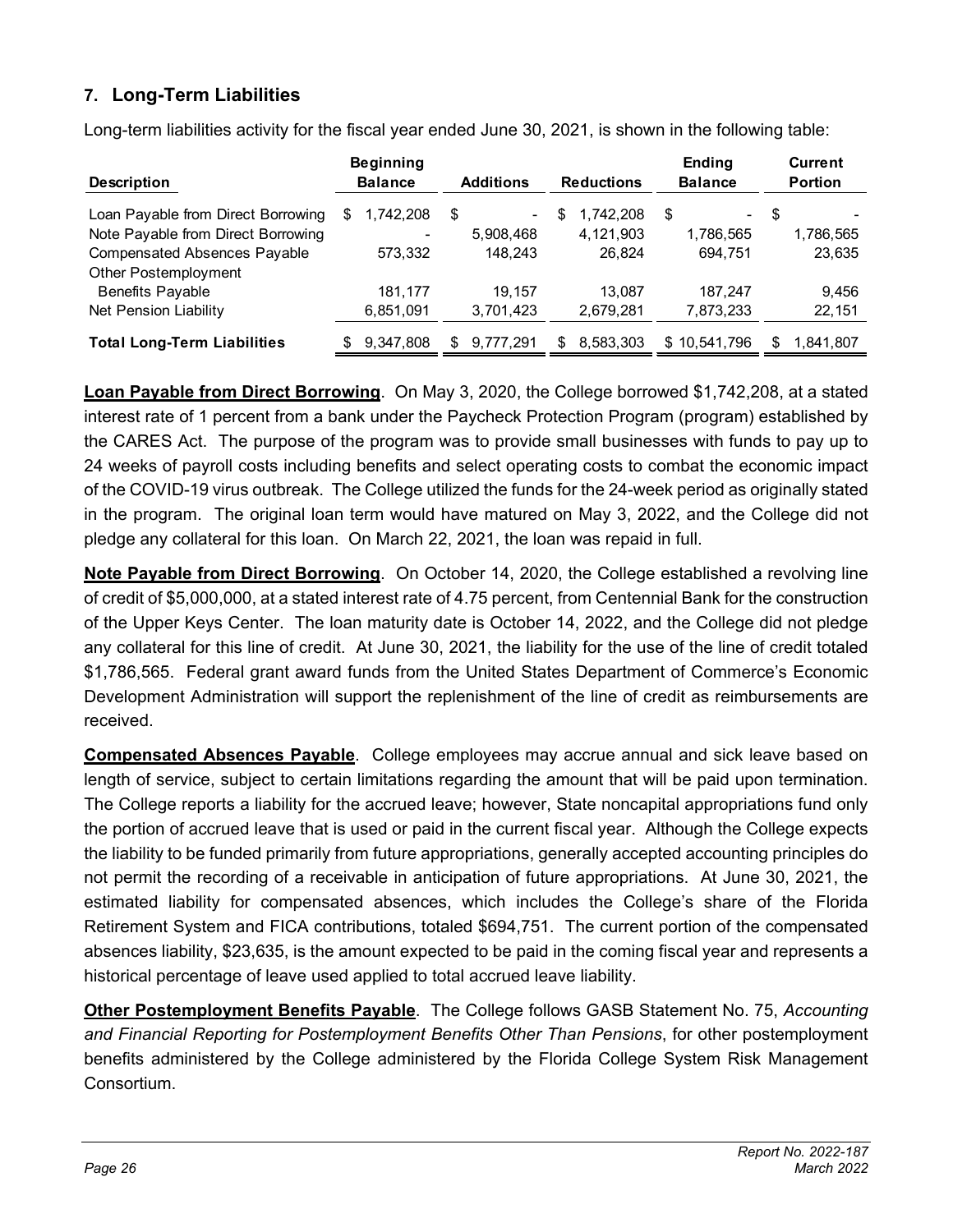# *General Information about the OPEB Plan*

*Plan Description*. The Other Postemployment Benefits Plan (OPEB Plan) is a single-employer defined benefit plan administered by the Florida College System Risk Management Consortium that provides OPEB for all employees who satisfy the College's retirement eligibility provisions. Pursuant to the provisions of Section 112.0801, Florida Statutes, former employees who retire from the College are eligible to participate in the College's health care and life insurance coverage. The College subsidizes the premium rates paid by retirees by allowing them to participate in the OPEB Plan at reduced or blended group (implicitly subsidized) premium rates for both active and retired employees. These rates provide an implicit subsidy for retirees because, on an actuarial basis, their current and future claims are expected to result in higher costs to the OPEB Plan on average than those of active employees. The College does not offer any explicit subsidies for retiree coverage. Retirees are required to enroll in the Federal Medicare (Medicare) program for their primary coverage as soon as they are eligible. The OPEB Plan contribution requirements and benefit terms of the College and the OPEB Plan members are established and may be amended by action from the Board. No assets are accumulated in a trust that meet the criteria in paragraph 4 of GASB Statement No. 75.

*Benefits Provided*. The OPEB Plan provides healthcare benefits for retirees and their dependents. The OPEB Plan only provides an implicit subsidy as described above.

*Employees Covered by Benefit Terms*. At June 30, 2019, the following employees were covered by the benefit terms:

| Inactive Employees or Beneficiaries Currently Receiving Benefits | 5   |
|------------------------------------------------------------------|-----|
| Inactive Employees Entitled to But Not Yet Receiving Benefits    |     |
| <b>Active Employees</b>                                          | 98  |
| Total                                                            | 104 |

# *Total OPEB Liability*

The College's total OPEB liability of \$187,247 was measured as of June 30, 2020, and was determined by an actuarial valuation as of June 30, 2019.

*Actuarial Assumptions and Other Inputs*. The total OPEB liability in the June 30, 2019, actuarial valuation was determined using the following actuarial assumptions and other inputs, applied to all periods included in the measurement, unless otherwise specified:

| Inflation                   | 2.40 percent                                                                                    |
|-----------------------------|-------------------------------------------------------------------------------------------------|
| Salary increases            |                                                                                                 |
| Regular Employees           | $3.40$ percent $-7.80$ percent                                                                  |
| Senior Management           | $4.10$ percent $-8.20$ percent                                                                  |
| Discount rate               | 3.50 percent - At Prior Measurement Date                                                        |
|                             | 2.21 percent - At Measurement Date                                                              |
| Healthcare cost trend rates | Pre-Medicare – 7.00 percent for 2019, decreasing<br>to an ultimate rate of 4.50 percent by 2026 |
|                             | Medicare - 5.00 percent for 2019, decreasing to an<br>ultimate rate of 4.60 percent by 2026     |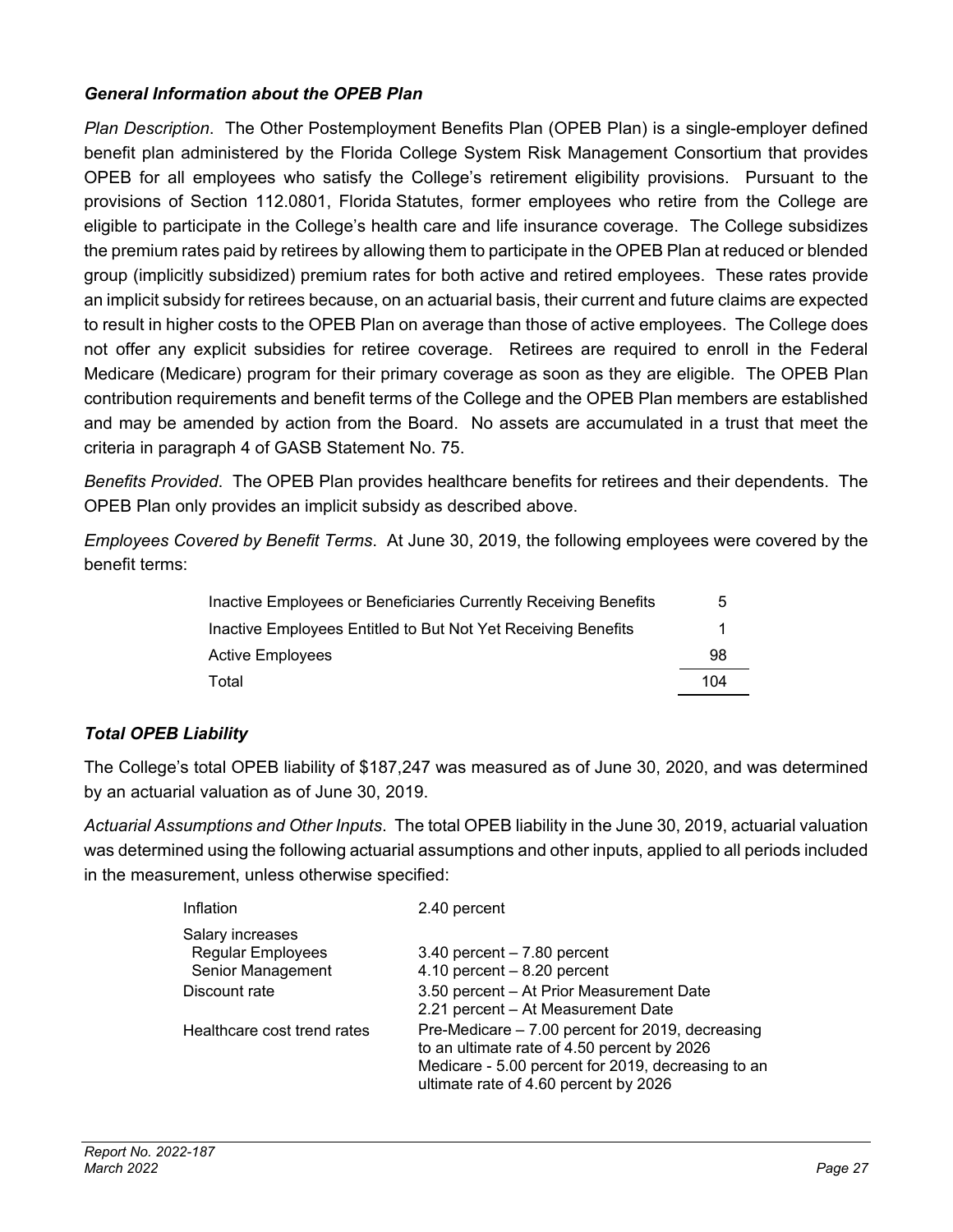The discount rate was based on the Bond Buyer General Obligation 20-year Municipal Bond Index.

Mortality rates were based on the PUB-2010 mortality tables, with adjustments for FRS experience and generational mortality improvements using Scale MP-2018.

The demographic actuarial assumptions for retirement, disability incidence, and withdrawal used in the June 30, 2019, valuation were based on the results of an actuarial experience study for the period July 1, 2013, through June 30, 2018, adopted by the FRS.

The remaining actuarial assumptions (e.g., initial per capita costs, health care cost trends, rate of plan participation, rates of plan election, etc.) used in the June 30, 2019, valuation were based on a review of recent plan experience done concurrently with the June 30, 2019, valuation.

# *Changes in the Total OPEB Liability*

|                                        |    | Amount   |  |  |  |  |
|----------------------------------------|----|----------|--|--|--|--|
| \$<br>Balance at 6/30/20               |    | 181,177  |  |  |  |  |
| Changes for the year:                  |    |          |  |  |  |  |
| Service Cost                           |    | 12,491   |  |  |  |  |
| Interest                               |    | 6,666    |  |  |  |  |
| Changes in Assumptions or Other Inputs |    | (6,635)  |  |  |  |  |
| <b>Benefit Payments</b>                |    | (6, 452) |  |  |  |  |
| <b>Net Changes</b>                     |    | 6,070    |  |  |  |  |
| Balance at 6/30/21                     | \$ | 187,247  |  |  |  |  |

Changes of assumptions and other inputs reflect a change in the discount rate from 3.50 percent in 2019 to 2.21 percent in 2020.

*Sensitivity of the Total OPEB Liability to Changes in the Discount Rate*. The following table presents the total OPEB liability of the College, as well as what the College's total OPEB liability would be if it were calculated using a discount rate that is 1 percentage point lower (1.21 percent) or 1 percentage point higher (3.21 percent) than the current rate:

|                             | $1\%$           | Current              | 1%              |
|-----------------------------|-----------------|----------------------|-----------------|
|                             | <b>Decrease</b> | <b>Discount Rate</b> | <b>Increase</b> |
|                             | $(1.21\%)$      | $(2.21\%)$           | $(3.21\%)$      |
| <b>Total OPEB liability</b> | \$215,365       | \$187.247            | \$164.480       |

*Sensitivity of the Total OPEB Liability to Changes in the Healthcare Cost Trend Rates*. The following table presents the total OPEB liability of the College, as well as what the College's total OPEB liability would be if it were calculated using healthcare cost trend rates that are 1 percentage point lower or 1 percentage point higher than the current healthcare cost trend rates:

|                      |             | <b>Healthcare</b><br><b>Cost Trend</b> |             |
|----------------------|-------------|----------------------------------------|-------------|
|                      | 1% Decrease | Rates                                  | 1% Increase |
| Total OPEB liability | \$154.684   | \$187.247                              | \$230.214   |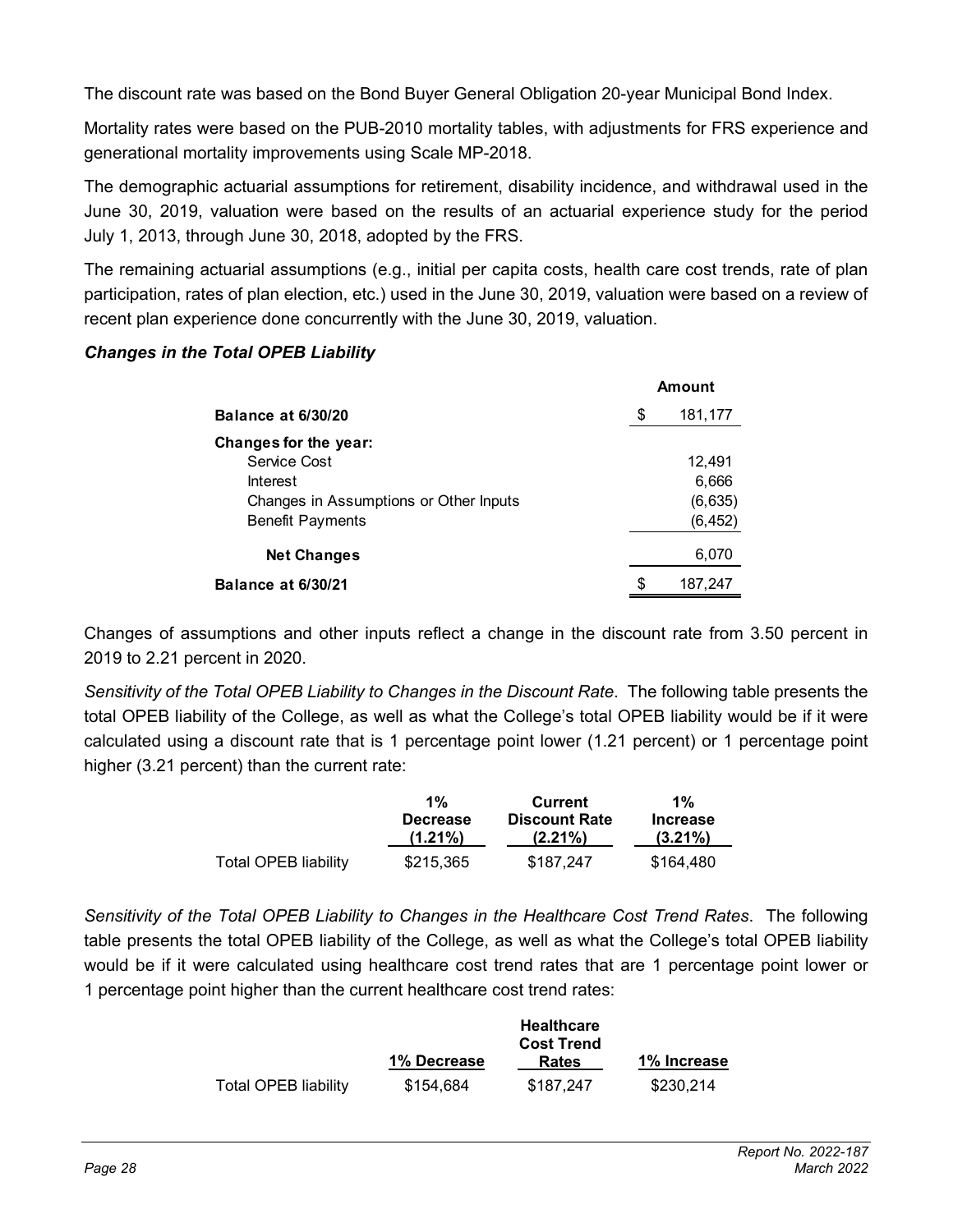# *OPEB Expense and Deferred Outflows of Resources and Deferred Inflows of Resources Related to OPEB*

For the fiscal year ended June 30, 2021, the College recognized OPEB expense of \$19,292. At June 30, 2021, the College reported deferred outflows of resources and deferred inflows of resources related to OPEB from the following sources:

| <b>Description</b>                                                                             |   | <b>Deferred Outflows</b><br>of Resources |    | Deferred Inflows<br>of Resources |  |
|------------------------------------------------------------------------------------------------|---|------------------------------------------|----|----------------------------------|--|
| Differences between expected<br>and actual experience<br>Change of assumptions or other inputs | S | 25,756                                   | \$ | 23,018                           |  |
| Transactions subsequent to the<br>measurement date                                             |   | 9,456                                    |    |                                  |  |
| Total                                                                                          | S | 35.212                                   | S  | 23,018                           |  |

Of the total amount reported as deferred outflows of resources related to OPEB, \$9,456 resulting from benefits paid subsequent to the measurement date and before the end of the fiscal year will be included as a reduction of the total OPEB liability in the year ended June 30, 2022. Other amounts reported as deferred outflows of resources and deferred inflows of resources related to OPEB will be recognized in OPEB expense as follows:

| <b>Fiscal Year Ending June 30</b> | Amount      |
|-----------------------------------|-------------|
| 2022                              | \$<br>135   |
| 2023                              | 135         |
| 2024                              | 135         |
| 2025                              | 135         |
| 2026                              | 135         |
| Thereafter                        | 2,063       |
| Total                             | \$<br>2,738 |

**Net Pension Liability**. As a participating employer in the Florida Retirement System (FRS), the College recognizes its proportionate share of the collective net pension liabilities of the FRS cost-sharing multiple-employer defined benefit plans. As of June 30, 2021, the College's proportionate share of the net pension liabilities totaled \$7,873,233. Note 8. includes a complete discussion of defined benefit pension plans.

# **8. Retirement Plans – Defined Benefit Pension Plans**

# *General Information about the Florida Retirement System (FRS)*

The FRS was created in Chapter 121, Florida Statutes, to provide a defined benefit pension plan for participating public employees. The FRS was amended in 1998 to add the Deferred Retirement Option Program (DROP) under the defined benefit plan and amended in 2000 to provide a defined contribution plan alternative to the defined benefit plan for FRS members effective July 1, 2002. This integrated defined contribution pension plan is the FRS Investment Plan. Chapter 112, Florida Statutes, established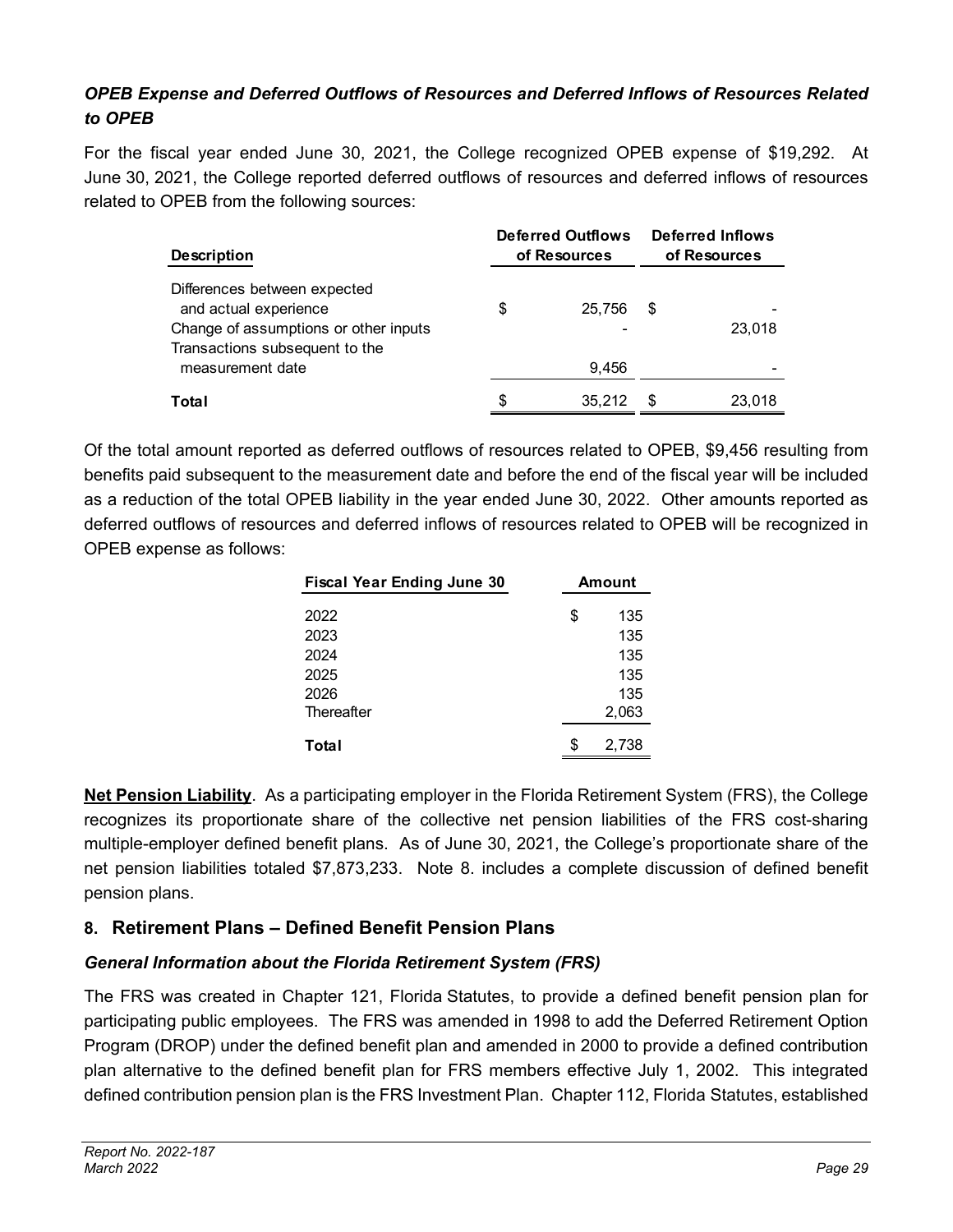the HIS Program, a cost-sharing multiple-employer defined benefit pension plan to assist retired members of any State-administered retirement system in paying the costs of health insurance.

Essentially all regular employees of the College are eligible to enroll as members of the State-administered FRS. Provisions relating to the FRS are established by Chapters 121 and 122, Florida Statutes; Chapter 112, Part IV, Florida Statutes; Chapter 238, Florida Statutes; and FRS Rules, Chapter 60S, Florida Administrative Code; wherein eligibility, contributions, and benefits are defined and described in detail. Such provisions may be amended at any time by further action from the Florida Legislature. The FRS is a single retirement system administered by the Florida Department of Management Services, Division of Retirement, and consists of two cost-sharing multiple-employer defined benefit plans and other nonintegrated programs. An annual comprehensive financial report of the FRS, which includes its financial statements, required supplementary information, actuarial report, and other relevant information, is available from the Florida Department of Management Services Web site (www.dms.myflorida.com).

The College's FRS and HIS pension expense totaled \$1,404,025 for the fiscal year ended June 30, 2021.

# **FRS Pension Plan**

*Plan Description*. The FRS Pension Plan (Plan) is a cost-sharing multiple-employer defined benefit pension plan, with a DROP for eligible employees. The general classes of membership are as follows:

- *Regular Class* Members of the FRS who do not qualify for membership in the other classes.
- *Senior Management Service Class* (SMSC) Members in senior management level positions.

Employees enrolled in the Plan prior to July 1, 2011, vest at 6 years of creditable service and employees enrolled in the Plan on or after July 1, 2011, vest at 8 years of creditable service. All vested members, enrolled prior to July 1, 2011, are eligible for normal retirement benefits at age 62 or at any age after 30 years of creditable service. All members enrolled in the Plan on or after July 1, 2011, once vested, are eligible for normal retirement benefits at age 65 or any time after 33 years of creditable service. The Plan also includes an early retirement provision; however, there is a benefit reduction for each year a member retires before his or her normal retirement date. The Plan provides retirement, disability, death benefits, and annual cost-of-living adjustments to eligible participants.

The DROP, subject to provisions of Section 121.091, Florida Statutes, permits employees eligible for normal retirement under the Plan to defer receipt of monthly benefit payments while continuing employment with an FRS-participating employer. An employee may participate in DROP for a period not to exceed 60 months after electing to participate. During the period of DROP participation, deferred monthly benefits are held in the FRS Trust Fund and accrue interest. The net pension liability does not include amounts for DROP participants, as these members are considered retired and are not accruing additional pension benefits.

*Benefits Provided*. Benefits under the Plan are computed on the basis of age and/or years of service, average final compensation, and service credit. Credit for each year of service is expressed as a percentage of the average final compensation. For members initially enrolled before July 1, 2011, the average final compensation is the average of the 5 highest fiscal years' earnings; for members initially enrolled on or after July 1, 2011, the average final compensation is the average of the 8 highest fiscal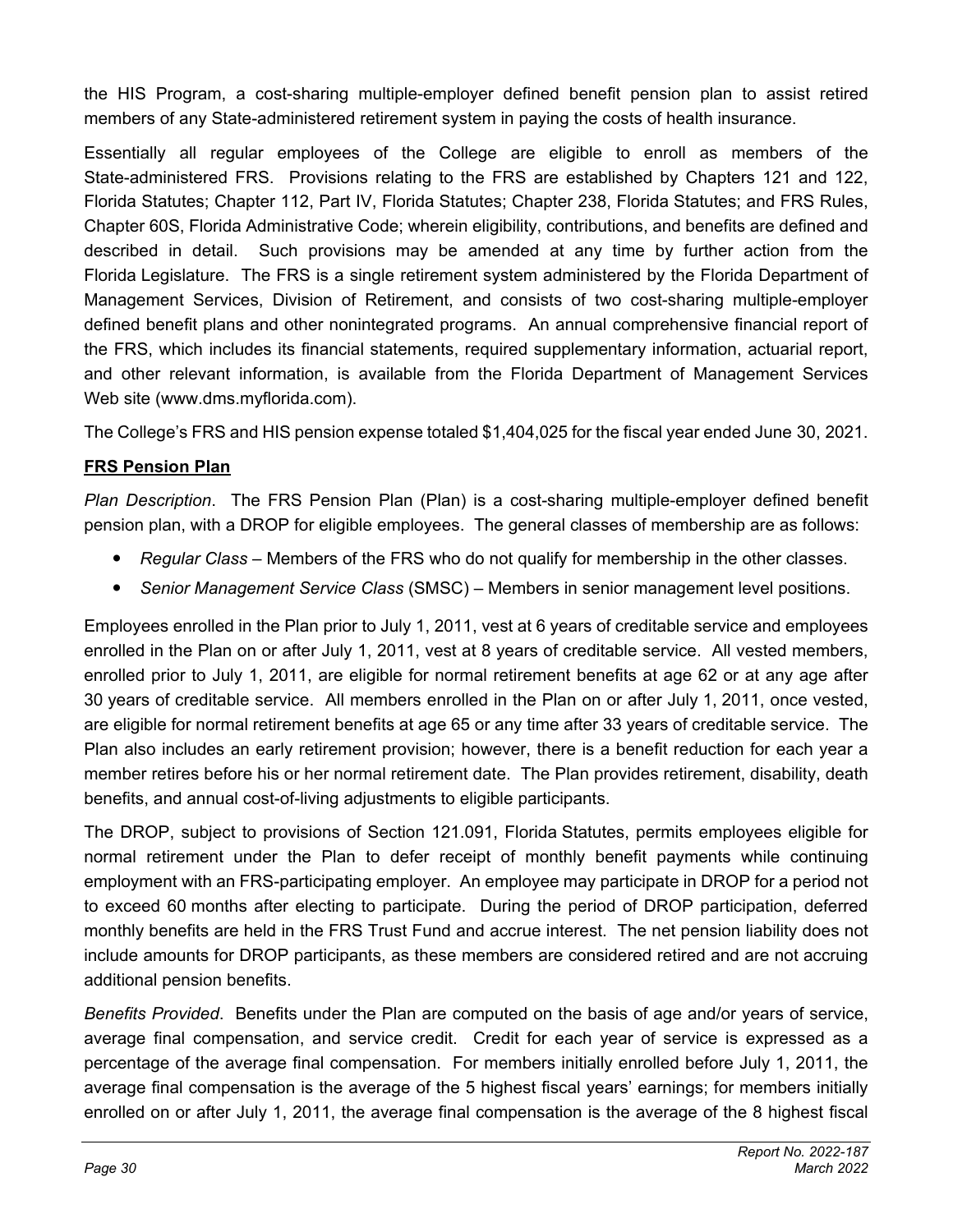years' earnings. The total percentage value of the benefit received is determined by calculating the total value of all service, which is based on retirement plan and/or the class to which the member belonged when the service credit was earned. Members are eligible for in-line-of-duty or regular disability and survivors' benefits. The following table shows the percentage value for each year of service credit earned:

| Class, Initial Enrollment, and Retirement Age/Years of Service    | % Value |
|-------------------------------------------------------------------|---------|
| Regular Class members initially enrolled before July 1, 2011      |         |
| Retirement up to age 62 or up to 30 years of service              | 1.60    |
| Retirement at age 63 or with 31 years of service                  | 1.63    |
| Retirement at age 64 or with 32 years of service                  | 1.65    |
| Retirement at age 65 or with 33 or more years of service          | 1.68    |
| Regular Class members initially enrolled on or after July 1, 2011 |         |
| Retirement up to age 65 or up to 33 years of service              | 1.60    |
| Retirement at age 66 or with 34 years of service                  | 1.63    |
| Retirement at age 67 or with 35 years of service                  | 1.65    |
| Retirement at age 68 or with 36 or more years of service          | 1.68    |
| <b>Senior Management Service Class</b>                            | 2.00    |

As provided in Section 121.101, Florida Statutes, if the member was initially enrolled in the Plan before July 1, 2011, and all service credit was accrued before July 1, 2011, the annual cost-of-living adjustment is 3 percent per year. If the member was initially enrolled before July 1, 2011, and has service credit on or after July 1, 2011, there is an individually calculated cost-of-living adjustment. The annual cost-of-living adjustment is a proportion of 3 percent determined by dividing the sum of the pre-July 2011 service credit by the total service credit at retirement multiplied by 3 percent. Plan members initially enrolled on or after July 1, 2011, will not have a cost-of-living adjustment after retirement.

*Contributions*. The Florida Legislature establishes contribution rates for participating employers and employees. Contribution rates during the 2020-21 fiscal year were:

|                                                                                             | <b>Percent of Gross Salary</b> |             |  |
|---------------------------------------------------------------------------------------------|--------------------------------|-------------|--|
| <b>Class</b>                                                                                | <b>Employee</b>                | Emplover(1) |  |
| FRS, Regular                                                                                | 3.00                           | 10.00       |  |
| <b>FRS, Senior Management Service</b>                                                       | 3.00                           | 27.29       |  |
| Deferred Retirement Option Program (applicable to<br>members from all of the above classes) | 0.00                           | 16.98       |  |
| FRS, Reemployed Retiree                                                                     | (2)                            | 2)          |  |

(1) Employer rates include 1.66 percent for the postemployment health insurance subsidy. Also, employer rates, other than for DROP participants, include 0.06 percent for administrative costs of the Investment Plan.

(2) Contribution rates are dependent upon retirement class in which reemployed.

The College's contributions to the Plan totaled \$464,983 for the fiscal year ended June 30, 2021.

*Pension Liabilities, Pension Expense, and Deferred Outflows of Resources and Deferred Inflows of Resources Related to Pensions*. At June 30, 2021, the College reported a liability of \$5,748,467 for its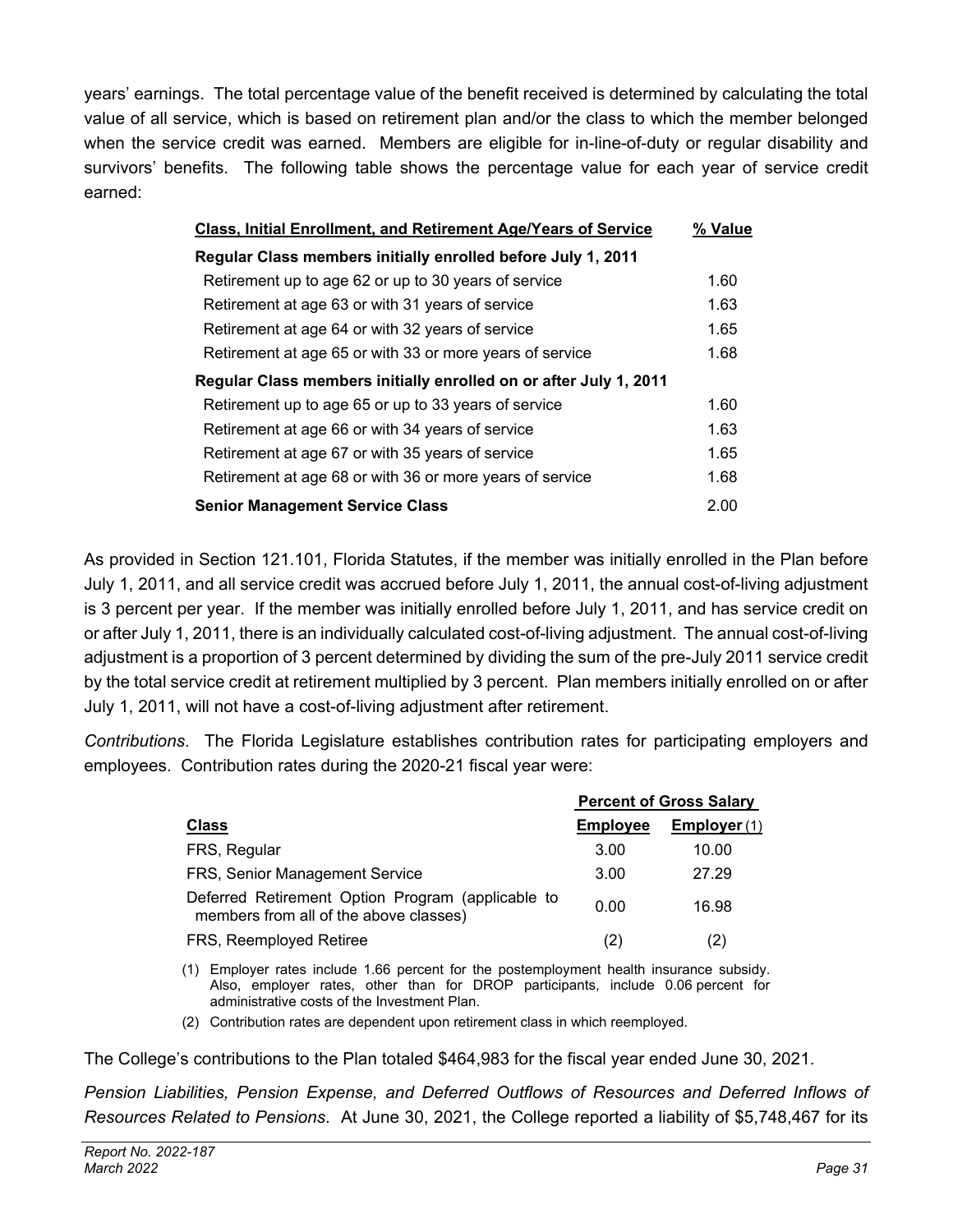proportionate share of the net pension liability. The net pension liability was measured as of June 30, 2020, and the total pension liability used to calculate the net pension liability was determined by an actuarial valuation as of July 1, 2020. The College's proportionate share of the net pension liability was based on the College's 2019-20 fiscal year contributions relative to the total 2019-20 fiscal year contributions of all participating members. At June 30, 2020, the College's proportionate share was 0.013263201 percent, which was a decrease of 0.000721088 from its proportionate share measured as of June 30, 2019.

For the fiscal year ended June 30, 2021, the College recognized pension expense of \$1,228,790. In addition, the College reported deferred outflows of resources and deferred inflows of resources related to pensions from the following sources:

| <b>Description</b>                                                                           | <b>Deferred Outflows</b><br>of Resources |           | <b>Deferred Inflows</b><br>of Resources |         |
|----------------------------------------------------------------------------------------------|------------------------------------------|-----------|-----------------------------------------|---------|
| Differences between expected and                                                             |                                          |           |                                         |         |
| actual experience                                                                            | \$                                       | 220,006   | \$                                      |         |
| Change of assumptions                                                                        |                                          | 1.040.655 |                                         |         |
| Net difference between projected and actual<br>earnings on FRS Plan investments              |                                          | 342.269   |                                         |         |
| Changes in proportion and differences between<br>College FRS contributions and proportionate |                                          |           |                                         |         |
| share of contributions                                                                       |                                          | 42.880    |                                         | 152,570 |
| College FRS contributions subsequent to                                                      |                                          |           |                                         |         |
| the measurement date                                                                         |                                          | 464.983   |                                         |         |
| Total                                                                                        | \$                                       | 2,110,793 |                                         | 152.570 |

The deferred outflows of resources totaling \$464,983, resulting from College contributions subsequent to the measurement date will be recognized as a reduction of the net pension liability in the fiscal year ending June 30, 2022. Other amounts reported as deferred outflows of resources and deferred inflows of resources related to pensions will be recognized in pension expense as follows:

| <b>Fiscal Year Ending June 30</b> |    | <b>Amount</b> |  |  |
|-----------------------------------|----|---------------|--|--|
| 2022                              | \$ | 318,713       |  |  |
| 2023                              |    | 494.274       |  |  |
| 2024                              |    | 413,665       |  |  |
| 2025                              |    | 234,203       |  |  |
| 2026                              |    | 32,385        |  |  |
| Total                             |    | 1,493,240     |  |  |

*Actuarial Assumptions*. The total pension liability in the July 1, 2020, actuarial valuation was determined using the following actuarial assumptions, applied to all periods included in the measurement:

| Inflation                 | 2.40 percent                                                                 |
|---------------------------|------------------------------------------------------------------------------|
| Salary increases          | 3.25 percent, average, including inflation                                   |
| Investment rate of return | 6.80 percent, net of pension plan investment<br>expense, including inflation |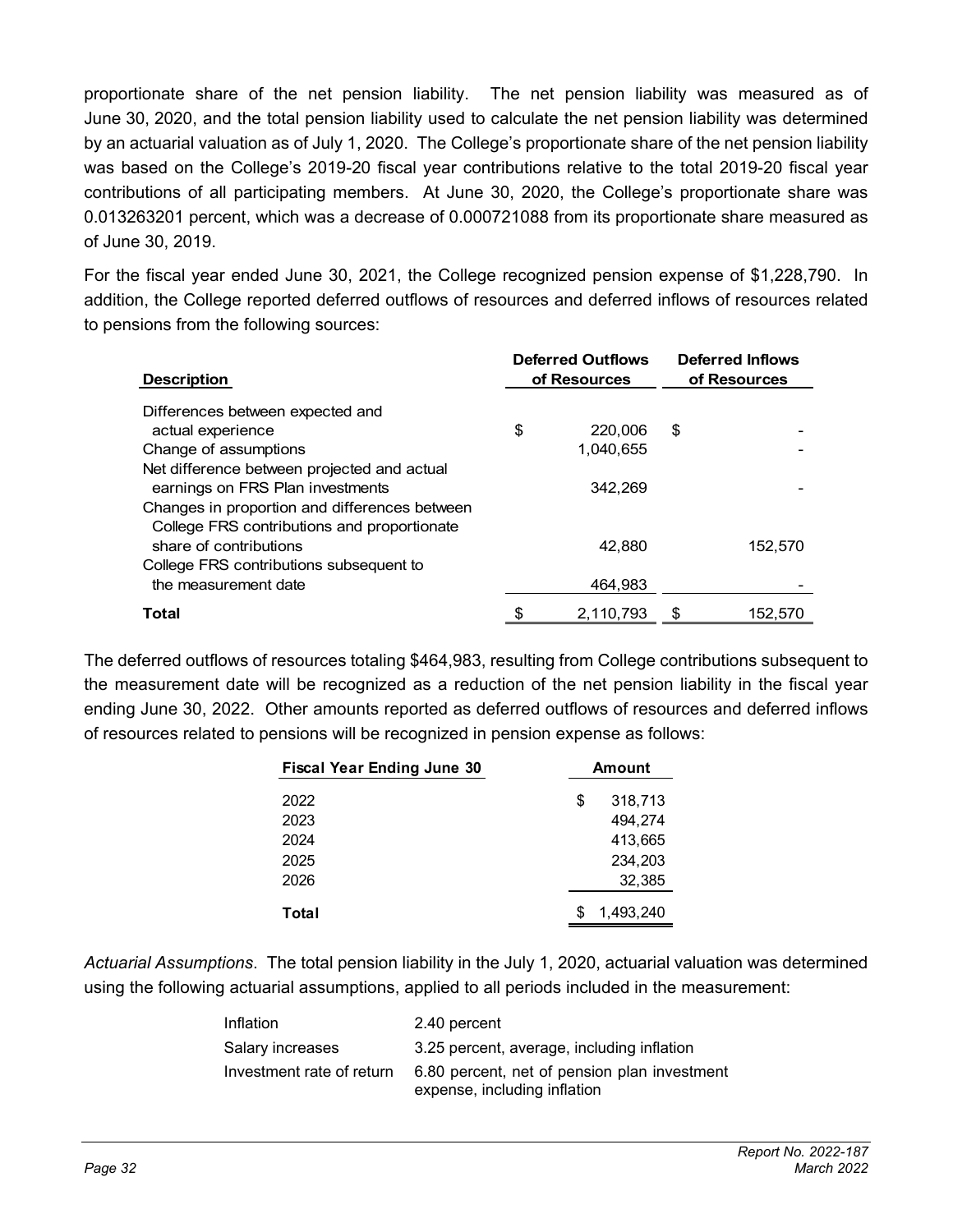Mortality rates were based on the PUB-2010 base table, projected generationally with Scale MP-2018.

The actuarial assumptions used in the July 1, 2020, valuation were based on the results of an actuarial experience study for the period July 1, 2013, through June 30, 2018.

The long-term expected rate of return on pension plan investments was not based on historical returns, but instead is based on a forward-looking capital market economic model. The allocation policy's description of each asset class was used to map the target allocation to the asset classes shown below. Each asset class assumption is based on a consistent set of underlying assumptions, and includes an adjustment for the inflation assumption. The target allocation and best estimates of arithmetic and geometric real rates of return for each major asset class are summarized in the following table:

| <b>Asset Class</b>           | <b>Target</b><br>Allocation (1) | Annual<br><b>Arithmetic</b><br>Return | Compound<br>Annual<br>(Geometric)<br>Return | <b>Standard</b><br><b>Deviation</b> |
|------------------------------|---------------------------------|---------------------------------------|---------------------------------------------|-------------------------------------|
| Cash                         | $1\%$                           | $2.2\%$                               | 2.2%                                        | 1.2%                                |
| Fixed Income                 | 19.0%                           | $3.0\%$                               | 2.9%                                        | 3.5%                                |
| <b>Global Equity</b>         | 54.2%                           | $8.0\%$                               | 6.7%                                        | 17.1%                               |
| Real Estate (Property)       | 10.3%                           | 6.4%                                  | 5.8%                                        | 11.7%                               |
| <b>Private Equity</b>        | 11.1%                           | 10.8%                                 | 8.1%                                        | 25.7%                               |
| <b>Strategic Investments</b> | 4.4%                            | 5.5%                                  | 5.3%                                        | 6.9%                                |
| <b>Total</b>                 | 100%                            |                                       |                                             |                                     |
| Assumed inflation - Mean     |                                 |                                       | 2.4%                                        | 1.7%                                |
|                              |                                 |                                       |                                             |                                     |

(1) As outlined in the Plan's investment policy.

*Discount Rate*. The discount rate used to measure the total pension liability was 6.80 percent. The Plan's fiduciary net position was projected to be available to make all projected future benefit payments of current active and inactive employees. Therefore, the discount rate for calculating the total pension liability is equal to the long-term expected rate of return. The discount rate used in the 2020 valuation was updated from 6.90 percent to 6.80 percent.

*Sensitivity of the College's Proportionate Share of the Net Pension Liability to Changes in the Discount Rate*. The following presents the College's proportionate share of the net pension liability calculated using the discount rate of 6.80 percent, as well as what the College's proportionate share of the net pension liability would be if it were calculated using a discount rate that is 1 percentage point lower (5.80 percent) or 1 percentage point higher (7.80 percent) than the current rate:

|                                                               | 1%              | Current              | $1\%$           |
|---------------------------------------------------------------|-----------------|----------------------|-----------------|
|                                                               | <b>Decrease</b> | <b>Discount Rate</b> | <b>Increase</b> |
|                                                               | $(5.80\%)$      | $(6.80\%)$           | $(7.80\%)$      |
| College's proportionate share<br>of the net pension liability | \$9,179,335     | \$5,748,467          | \$2,882,990     |

*Pension Plan Fiduciary Net Position*. Detailed information about the Plan's fiduciary net position is available in the separately issued FRS Pension Plan and Other State Administered Systems Annual Comprehensive Financial Report.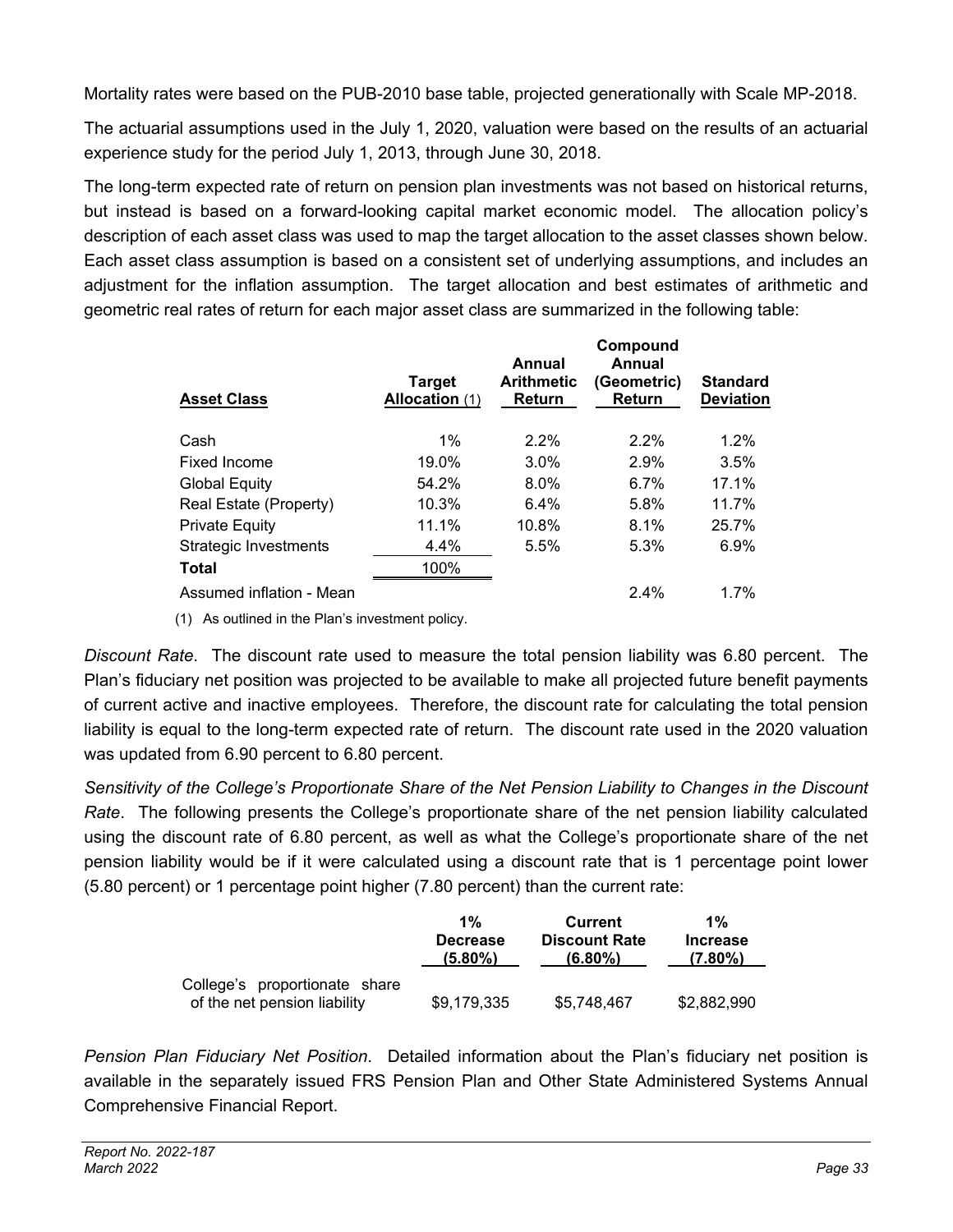# **HIS Pension Plan**

*Plan Description*. The HIS Pension Plan (HIS Plan) is a cost-sharing multiple-employer defined benefit pension plan established under Section 112.363, Florida Statutes. The benefit is a monthly payment to assist retirees of State-administered retirement systems in paying their health insurance costs and is administered by the Florida Department of Management Services, Division of Retirement.

*Benefits Provided*. For the fiscal year ended June 30, 2021, eligible retirees and beneficiaries received a monthly HIS payment of \$5 for each year of creditable service completed at the time of retirement with a minimum HIS payment of \$30 and a maximum HIS payment of \$150 per month, pursuant to Section 112.363, Florida Statutes. To be eligible to receive a HIS benefit, a retiree under a State-administered retirement system must provide proof of health insurance coverage, which can include Medicare.

*Contributions*. The HIS Plan is funded by required contributions from FRS participating employers as set by the Florida Legislature. Employer contributions are a percentage of gross compensation for all active FRS members. For the fiscal year ended June 30, 2021, the contribution rate was 1.66 percent of payroll pursuant to Section 112.363, Florida Statutes. The College contributed 100 percent of its statutorily required contributions for the current and preceding 3 years. HIS Plan contributions are deposited in a separate trust fund from which HIS payments are authorized. HIS Plan benefits are not guaranteed and are subject to annual legislative appropriation. In the event the legislative appropriation or available funds fail to provide full subsidy benefits to all participants, benefits may be reduced or canceled.

The College's contributions to the HIS Plan totaled \$102,704 for the fiscal year ended June 30, 2021.

*Pension Liabilities, Pension Expense, and Deferred Outflows of Resources and Deferred Inflows of Resources Related to Pensions*. At June 30, 2021, the College reported a net pension liability of \$2,124,766 for its proportionate share of the net pension liability. The current portion of the net pension liability is the College's proportionate share of benefit payments expected to be paid within 1 year, net of the College's proportionate share of the HIS Plan's fiduciary net position available to pay that amount. The net pension liability was measured as of June 30, 2020, and the total pension liability used to calculate the net pension liability was determined by an actuarial valuation as of July 1, 2020. The College's proportionate share of the net pension liability was based on the College's 2019-20 fiscal year contributions relative to the total 2019-20 fiscal year contributions of all participating members. At June 30, 2020, the College's proportionate share was 0.017402080 percent, which was a decrease of 0.000786298 from its proportionate share measured as of June 30, 2019.

For the fiscal year ended June 30, 2021, the College recognized pension expense of \$175,235. In addition, the College reported deferred outflows of resources and deferred inflows of resources related to pensions from the following sources: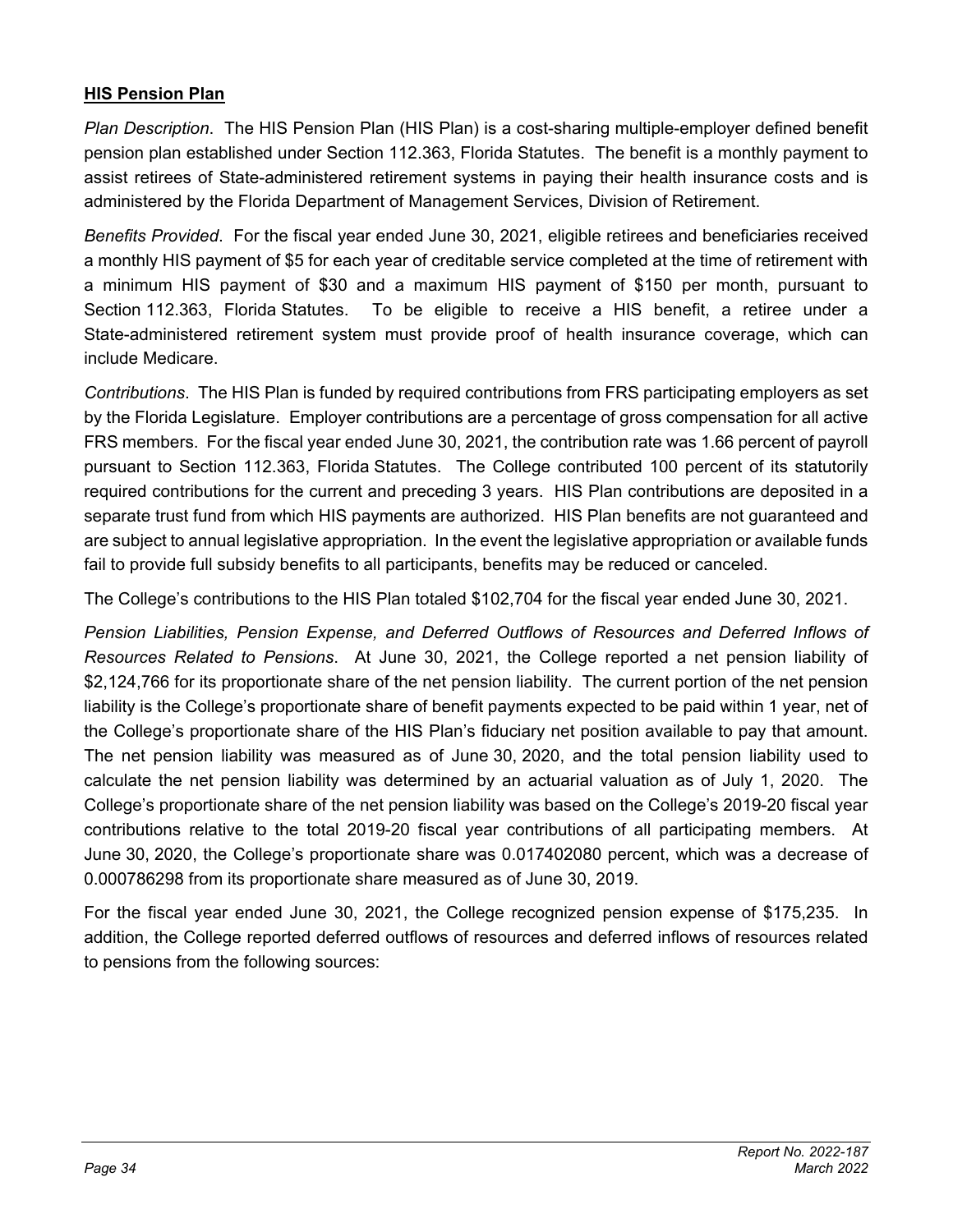| <b>Description</b>                            | <b>Deferred Outflows</b><br>of Resources |         | <b>Deferred Inflows</b><br>of Resources |         |
|-----------------------------------------------|------------------------------------------|---------|-----------------------------------------|---------|
| Difference between expected                   |                                          |         |                                         |         |
| and actual experience                         | \$                                       | 86.916  | \$                                      | 1,639   |
| Change of assumptions                         |                                          | 228.473 |                                         | 123.547 |
| Net difference between projected and actual   |                                          |         |                                         |         |
| earnings on HIS Plan investments              |                                          | 1,696   |                                         |         |
| Changes in proportion and differences between |                                          |         |                                         |         |
| College HIS contributions and proportionate   |                                          |         |                                         |         |
| share of HIS contributions                    |                                          | 104.163 |                                         | 76.286  |
| College contributions subsequent to the       |                                          |         |                                         |         |
| measurement date                              |                                          | 102,704 |                                         |         |
| Total                                         | \$                                       | 523.952 |                                         | 201.472 |

The deferred outflows of resources totaling \$102,704, resulting from College contributions subsequent to the measurement date will be recognized as a reduction of the net pension liability in the fiscal year ending June 30, 2022. Other amounts reported as deferred outflows of resources and deferred inflows of resources related to pensions will be recognized in pension expense as follows:

| <b>Fiscal Year Ending June 30</b> | <b>Amount</b> |  |  |  |
|-----------------------------------|---------------|--|--|--|
| 2022                              | \$<br>69,411  |  |  |  |
| 2023                              | 59,496        |  |  |  |
| 2024                              | 16,812        |  |  |  |
| 2025                              | 25,844        |  |  |  |
| 2026                              | 31,049        |  |  |  |
| Thereafter                        | 17,164        |  |  |  |
| Total                             | \$<br>219,776 |  |  |  |

*Actuarial Assumptions.* The total pension liability at July 1, 2020, actuarial valuation was determined using the following actuarial assumptions, applied to all periods included in the measurement:

| Inflation           | 2.40 percent                               |
|---------------------|--------------------------------------------|
| Salary increases    | 3.25 percent, average, including inflation |
| Municipal bond rate | 2.21 percent                               |

Mortality rates were based on the PUB-2010 base table, projected generationally with Scale MP-2018. This is a change from the prior year mortality assumption which was based on the Generational RP-2000 with Projection Scale BB tables.

While an experience study had not been completed for the HIS Plan, the actuarial assumptions that determined the total pension liability for the HIS Plan were based on certain results of the most recent experience study for the FRS Plan.

*Discount Rate*. The discount rate used to measure the total pension liability was 2.21 percent. In general, the discount rate for calculating the total pension liability is equal to the single rate equivalent to discounting at the long-term expected rate of return for benefit payments prior to the projected depletion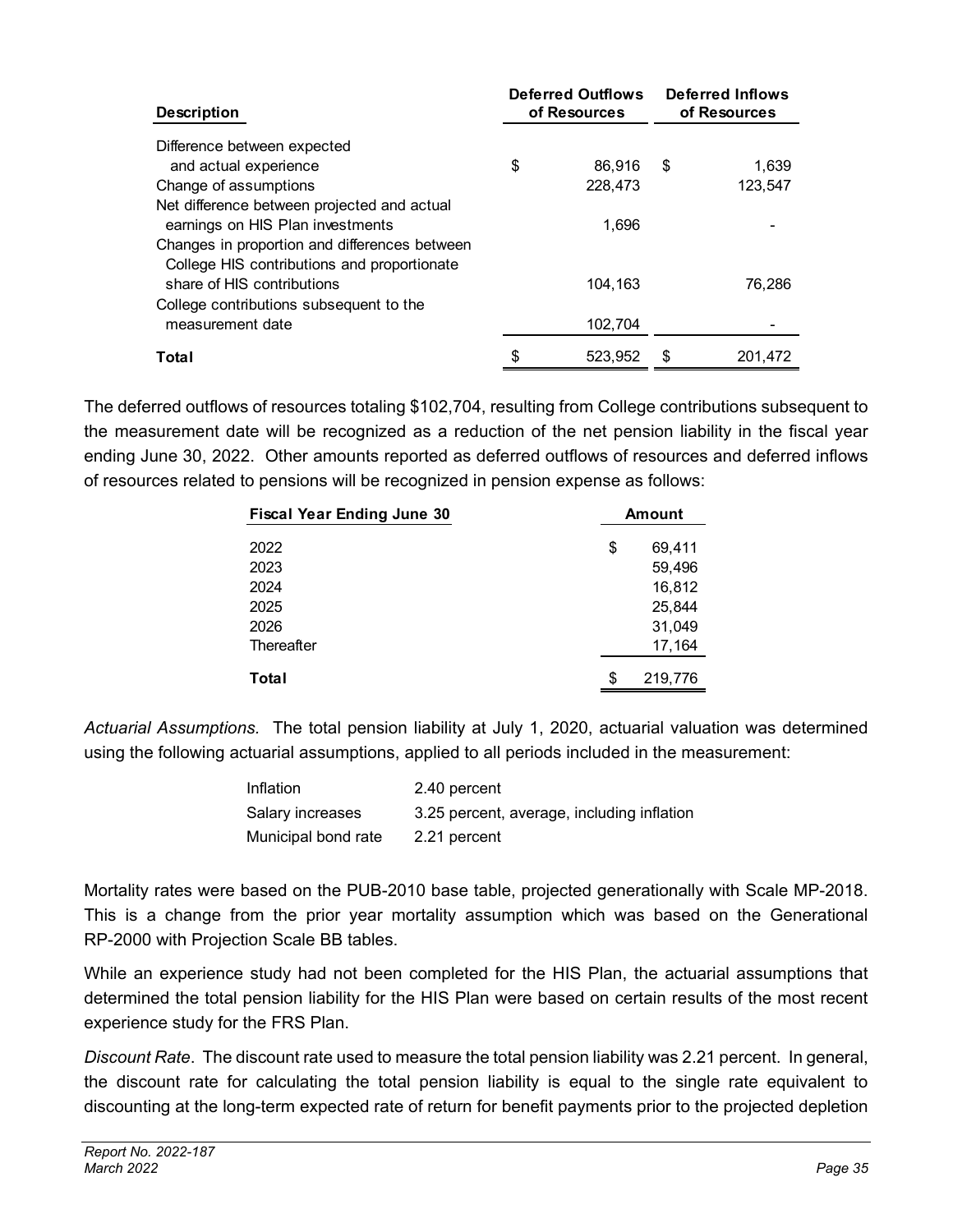date. Because the HIS benefit is essentially funded on a pay-as-you-go basis, the depletion date is considered to be immediate, and the single equivalent discount rate is equal to the municipal bond rate selected by the plan sponsor. The Bond Buyer General Obligation 20-Bond Municipal Bond Index was adopted as the applicable municipal bond index. The discount rate used in the 2020 valuation was updated from 3.50 percent to 2.21 percent.

*Sensitivity of the College's Proportionate Share of the Net Pension Liability to Changes in the Discount Rate*. The following presents the College's proportionate share of the net pension liability calculated using the discount rate of 2.21 percent, as well as what the College's proportionate share of the net pension liability would be if it were calculated using a discount rate that is 1 percentage point lower (1.21 percent) or 1 percentage point higher (3.21 percent) than the current rate:

|                                                               | 1%              | Current              | 1%              |
|---------------------------------------------------------------|-----------------|----------------------|-----------------|
|                                                               | <b>Decrease</b> | <b>Discount Rate</b> | <b>Increase</b> |
|                                                               | $(1.21\%)$      | $(2.21\%)$           | $(3.21\%)$      |
| College's proportionate share<br>of the net pension liability | \$2,456,134     | \$2,124,766          | \$1,853,541     |

*Pension Plan Fiduciary Net Position*. Detailed information about the HIS Plan's fiduciary net position is available in the separately issued FRS Pension Plan and Other State Administered Systems Annual Comprehensive Financial Report.

# **9. Retirement Plans – Defined Contribution Pension Plans**

**FRS Investment Plan**. The SBA administers the defined contribution plan officially titled the FRS Investment Plan (Investment Plan). The Investment Plan is reported in the SBA's annual financial statements and in the State's Annual Comprehensive Financial Report.

As provided in Section 121.4501, Florida Statutes, eligible FRS members may elect to participate in the Investment Plan in lieu of the FRS defined benefit plan. College employees already participating in the State College System Optional Retirement Program or DROP are not eligible to participate in the Investment Plan. Employer and employee contributions are defined by law, but the ultimate benefit depends in part on the performance of investment funds. Service retirement benefits are based upon the value of the member's account upon retirement. Benefit terms, including contribution requirements, are established and may be amended by the Florida Legislature. The Investment Plan is funded with the same employer and employee contributions rates, that are based on salary and membership class (Regular Class, Senior Management Service Class, etc.), as the FRS defined benefit plan. Contributions are directed to individual member accounts and the individual members allocate contributions and account balances among various approved investment choices. Costs of administering the Investment Plan, including the FRS Financial Guidance Program, are funded through an employer contribution of 0.06 percent of payroll and by forfeited benefits of Investment Plan members. Allocations to the Investment Plan member accounts during the 2020-21 fiscal year were as follows: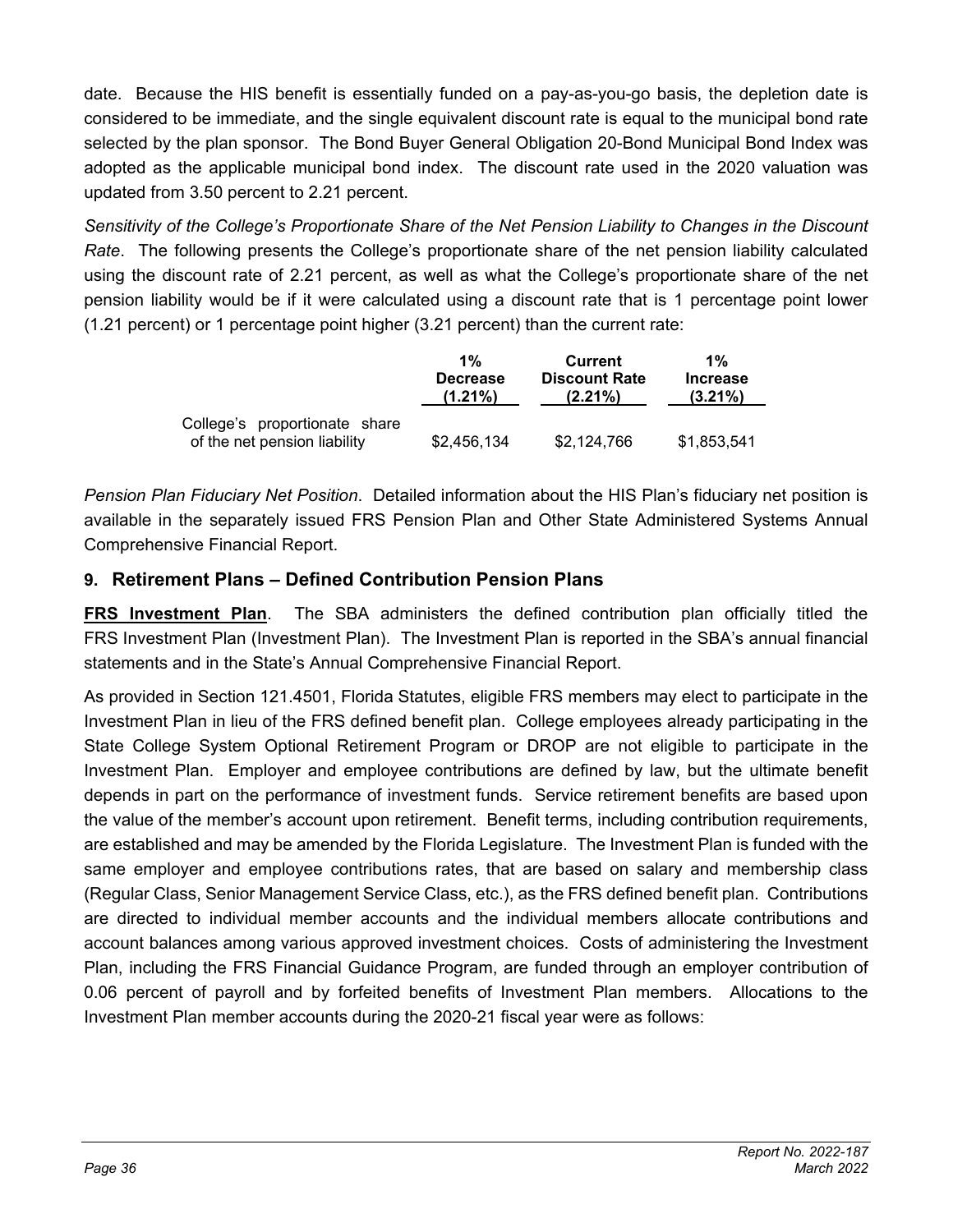|                                | Percent of   |
|--------------------------------|--------------|
|                                | Gross        |
| <b>Class</b>                   | Compensation |
| FRS, Regular                   | 6.30         |
| FRS, Senior Management Service | 7.67         |

For all membership classes, employees are immediately vested in their own contributions and are vested after 1 year of service for employer contributions and investment earnings regardless of membership class. If an accumulated benefit obligation for service credit originally earned under the FRS Pension Plan is transferred to the Investment Plan, the member must have the years of service required for FRS Pension Plan vesting (including the service credit represented by the transferred funds) to be vested for these funds and the earnings on the funds. Nonvested employer contributions are placed in a suspense account for up to 5 years. If the employee returns to FRS-covered employment within the 5-year period, the employee will regain control over their account. If the employee does not return within the 5-year period, the employee will forfeit the accumulated account balance. For the fiscal year ended June 30, 2021, the information for the amount of forfeitures was unavailable from the SBA; however, management believes that these amounts, if any, would be immaterial to the College.

After termination and applying to receive benefits, the member may roll over vested funds to another qualified plan, structure a periodic payment under the Investment Plan, receive a lump-sum distribution, leave the funds invested for future distribution, or any combination of these options. Disability coverage is provided in which the member may either transfer the account balance to the FRS Pension Plan when approved for disability retirement to receive guaranteed lifetime monthly benefits under the FRS Pension Plan, or remain in the Investment Plan and rely upon that account balance for retirement income.

The College's Investment Plan pension expense totaled \$294,682 for the fiscal year ended June 30, 2021.

# **10. Construction Commitments**

The College's construction commitments at June 30, 2021, were as follows:

| <b>Project Description</b>                              | Total<br><b>Commitment</b> | <b>Completed</b><br>to Date | <b>Balance</b><br>Committed |  |  |  |
|---------------------------------------------------------|----------------------------|-----------------------------|-----------------------------|--|--|--|
| <b>Upper Keys Center</b><br><b>Emergency Operations</b> | \$20,000,000               | \$12,783,803                | \$7,216,197                 |  |  |  |
| Center/Charter School                                   | 5,219,906                  | 573,475                     | 4,646,431                   |  |  |  |
| Total                                                   | \$25,219,906               | \$13,357,278                | \$11,862,628                |  |  |  |

# **11. Risk Management Programs**

The College is exposed to various risks of loss related to torts; theft of, damage to, and destruction of assets; errors and omissions; injuries to employees; and natural disasters. The College provided coverage for these risks primarily through the Florida College System Risk Management Consortium (Consortium), which was created under authority of Section 1001.64(27), Florida Statutes, by the boards of trustees of the Florida public colleges for the purpose of joining a cooperative effort to develop,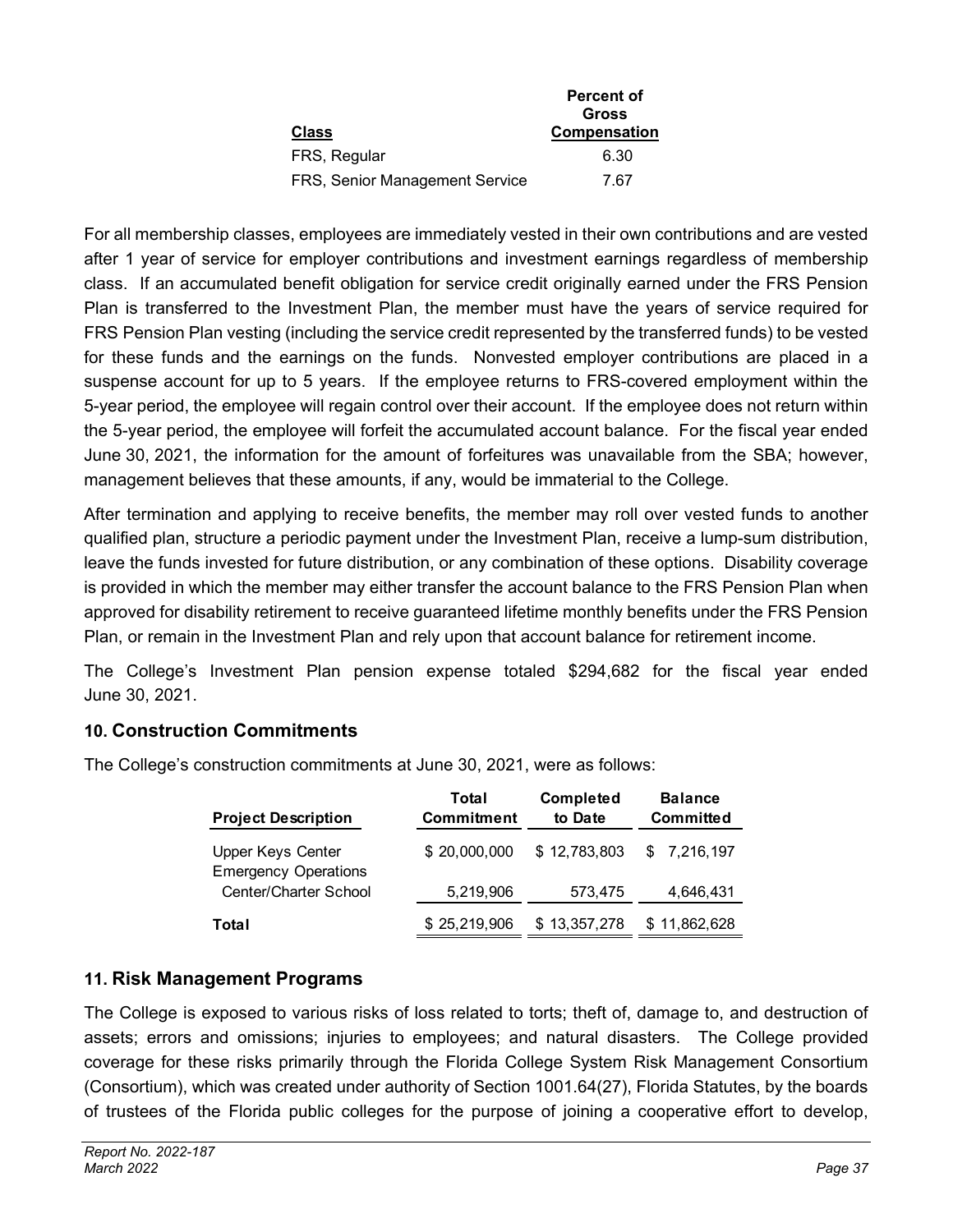implement, and participate in a coordinated Statewide college risk management program. The Consortium is self-sustaining through member assessments (premiums) and purchases excess insurance through commercial companies for claims in excess of specified amounts. Excess insurance from commercial companies provided coverage of up to \$110 million to February 28, 2021, and up to \$100 million from March 1, 2021, for property insurance. Insurance coverage obtained through the Consortium included fire and extended property, general and automobile liability, workers' compensation, health, life, and other liability coverage. Settled claims resulting from these risks have not exceeded commercial coverage in any of the past 3 fiscal years.

Dental, supplemental health and short-term disability coverage are provided through purchased commercial insurance.

# **12. Functional Distribution of Operating Expenses**

The functional classification of an operating expense (instruction, academic support, etc.) is assigned to a department based on the nature of the activity, which represents the material portion of the activity attributable to the department. For example, activities of an academic department for which the primary departmental function is instruction may include some activities other than direct instruction such as public service. However, when the primary mission of the department consists of instructional program elements, all expenses of the department are reported under the instruction classification. The operating expenses on the statement of revenues, expenses, and changes in net position are presented by natural classifications. The following are those same expenses presented in functional classifications as recommended by NACUBO:

| <b>Functional Classification</b>   | Amount         |  |  |  |
|------------------------------------|----------------|--|--|--|
| Instruction                        | 5,476,387<br>S |  |  |  |
| Institutional Support              | 3,583,423      |  |  |  |
| Operation and Maintenance of Plant | 2,057,226      |  |  |  |
| Academic Support                   | 1,738,023      |  |  |  |
| Depreciation                       | 1,357,227      |  |  |  |
| <b>Student Services</b>            | 1,304,803      |  |  |  |
| Scholarships and Waivers           | 593,260        |  |  |  |
| <b>Auxiliary Enterprises</b>       | 16,801         |  |  |  |
| <b>Total Operating Expenses</b>    | \$16,127,150   |  |  |  |

# **13. Related Party Transaction**

The College has deposited its funds in an interest-bearing checking account with a local bank. A reconciliation of this account, its activity and any interest earned is reported monthly to the College's Board of Trustees. The checking account totaled \$5,272,894 as of June 30, 2021. The College also applied and obtained through this local bank the Paycheck Protection Program loan and the revolving line of credit disclosed in Note 7. The Monroe County Market President of the local bank is a member of the College's Board of Trustees.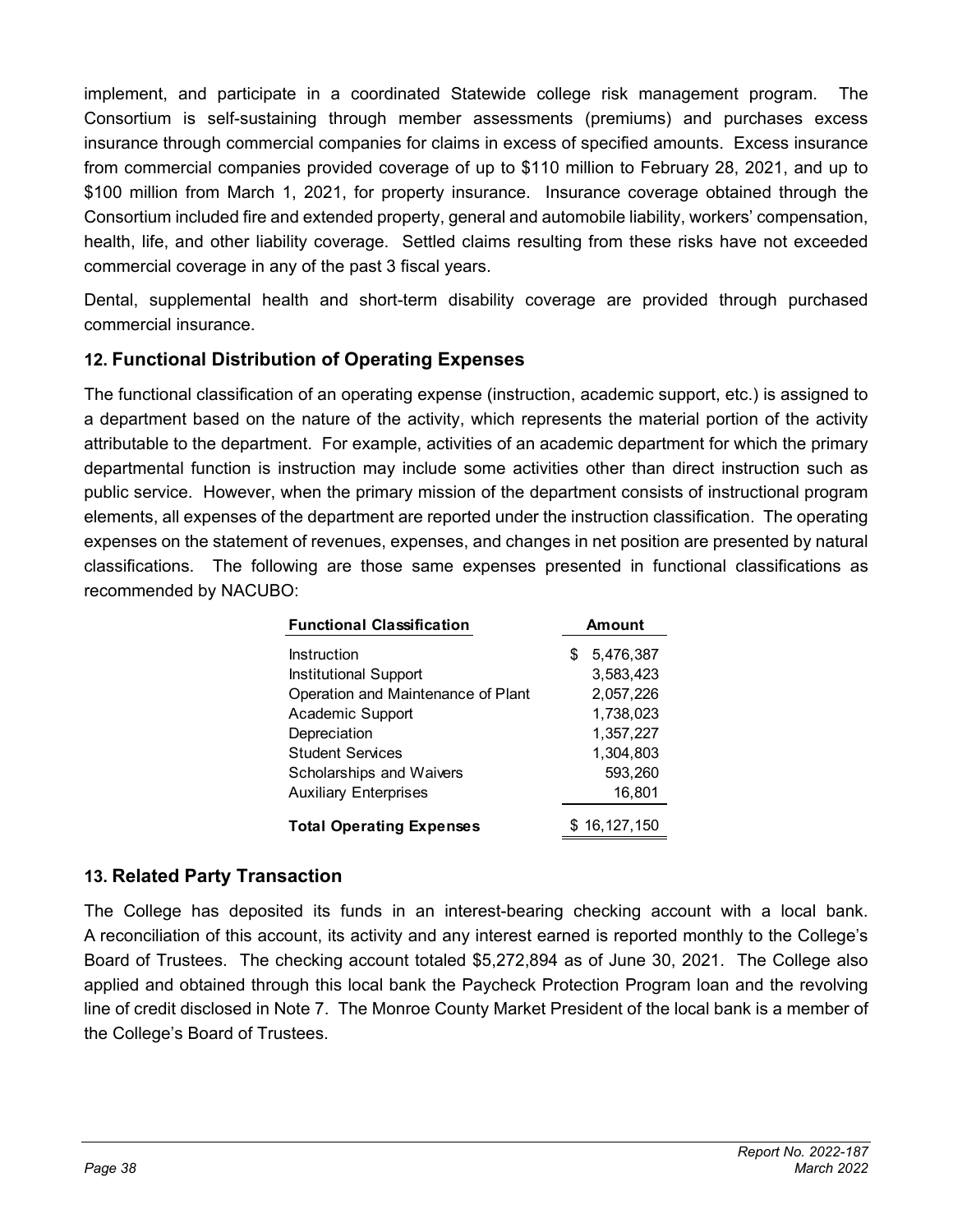# **14. Current Unrestricted Funds**

The Southern Association of Colleges and Schools, Commission on Colleges, which establishes the accreditation requirements for institutions of higher education, requires a disclosure of the financial position of unrestricted net position, exclusive of plant assets and plant-related debt, which represents the change in unrestricted net position. To meet this requirement, statements of net position and revenues, expenses, and changes in net position for the current unrestricted funds are presented as follows:

# **ASSETS** Current Assets: Cash and Cash Equivalents **2,118,873** Accounts Receivable, Net 52,834 Due from Other Funds 109,773 Prepaid Expenses 394,940 **TOTAL ASSETS** 2,676,420 **DEFERRED OUTFLOWS OF RESOURCES** Other Postemployment Benefits 35,212 Pensions 2,634,745 **TOTAL DEFERRED OUTFLOWS OF RESOURCES** 2,669,957 **LIABILITIES** Current Liabilities: Accounts Payable 180,645 Deposits Held in Custody **430** Unearned Revenue 12 Compensated Absences Payable 23,635 Net Pension Liability 22,151 Other Postemployment Benefits Payable 9,456 **Total Current Liabilities** 236.329 Noncurrent Liabilities: Compensated Absences Payable 671,116 Other Postemployment Benefits Payable 177,791 Net Pension Liability 7,851,082 **TOTAL LIABILITIES** 8,936,318 **DEFERRED INFLOWS OF RESOURCES** Other Postemployment Benefits 23,018 Pensions 354,042 **TOTAL DEFERRED INFLOWS OF RESOURCES** 377,060 **TOTAL NET POSITION** \$ (3,967,001)

### **Statement of Current Unrestricted Funds Net Position**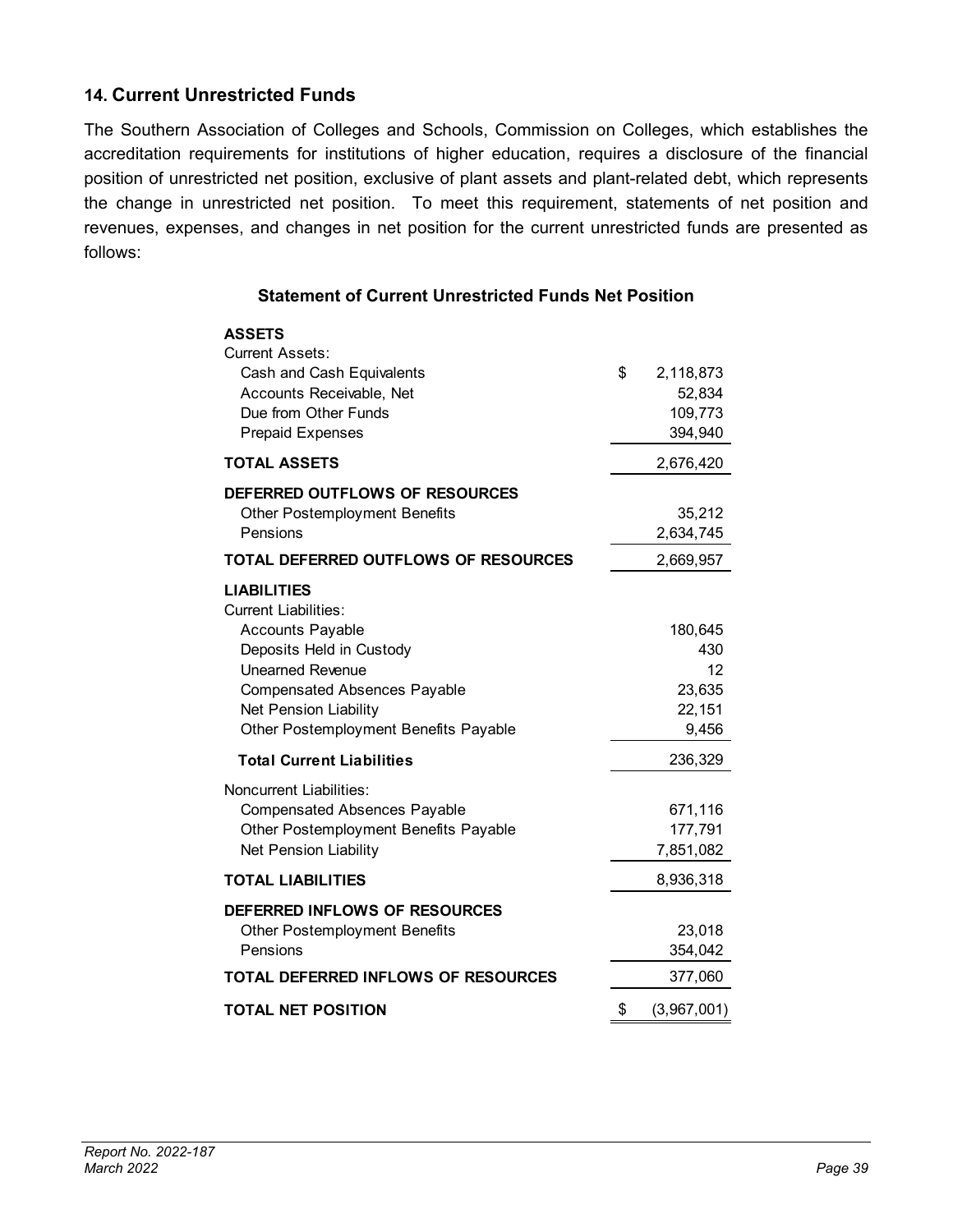| <b>REVENUES</b><br><b>Operating Revenues:</b>                             |                      |
|---------------------------------------------------------------------------|----------------------|
| Student Tuition and Fees, Net of Scholarship<br>Allowances of \$1,429,228 | \$<br>1,541,500      |
| Nongovernmental Grants and Contracts                                      | 116,000              |
| <b>Auxiliary Enterprises</b>                                              | 49,355               |
| <b>Other Operating Revenues</b>                                           | 66,718               |
| <b>Total Operating Revenues</b>                                           | 1,773,573            |
| <b>EXPENSES</b>                                                           |                      |
| <b>Operating Expenses:</b>                                                |                      |
| <b>Personnel Services</b>                                                 | 9,052,920            |
| Utilities and Communications<br><b>Contractual Services</b>               | 564,077<br>1,526,982 |
| <b>Other Services and Expenses</b>                                        | 800,651              |
| <b>Materials and Supplies</b>                                             | 332,211              |
|                                                                           |                      |
| <b>Total Operating Expenses</b>                                           | 12,276,841           |
| <b>Operating Loss</b>                                                     | (10, 503, 268)       |
| <b>NONOPERATING REVENUES</b>                                              |                      |
| <b>State Noncapital Appropriations</b>                                    | 8,525,427            |
| <b>Gifts and Grants</b>                                                   | 83,713               |
| Investment Income                                                         | 26,077               |
| <b>Nonoperating Revenues</b>                                              | 8,635,217            |
| <b>Loss Before Other Revenues and Transfers</b>                           | (1,868,051)          |
| <b>State Capital Appropriations</b>                                       | 480                  |
| <b>Transfers from Other Funds</b>                                         | 1,864,343            |
| Decrease in Net Position                                                  | (3,228)              |
| Net Position, Beginning of Year                                           | (3,963,773)          |
| Net Position, End of Year                                                 | \$<br>(3,967,001)    |

# **Statement of Current Unrestricted Funds Revenues, Expenses, and Changes in Net Position**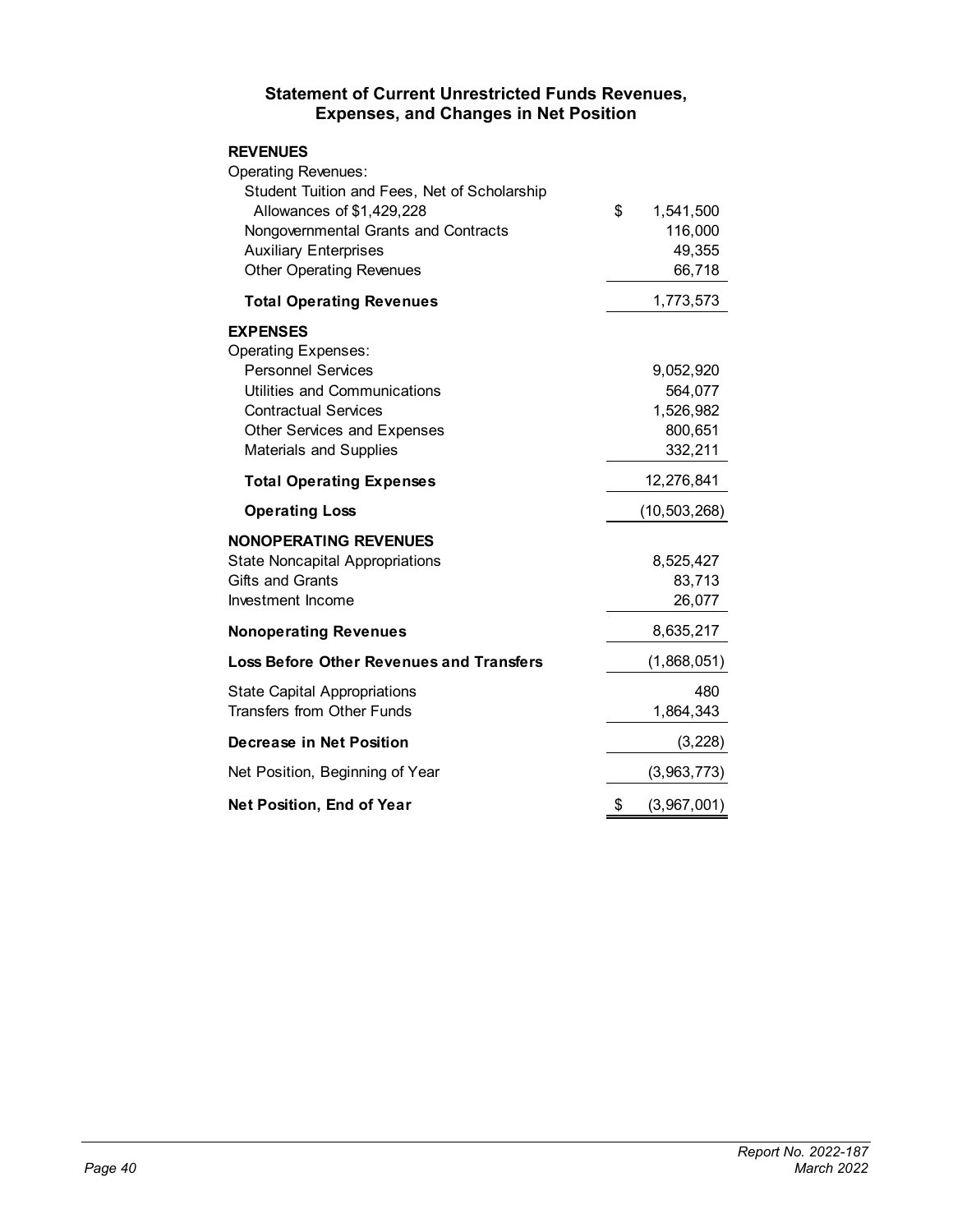# <span id="page-44-0"></span>*OTHER REQUIRED SUPPLEMENTARY INFORMATION*

|                                                                            | 2020 |             | 2019          |    | 2018        | 2017 |             |
|----------------------------------------------------------------------------|------|-------------|---------------|----|-------------|------|-------------|
| <b>Total OPEB Liability</b>                                                |      |             |               |    |             |      |             |
| Service cost                                                               | \$   | 12,491      | \$<br>12,552  | \$ | 12,823      | \$   | 13,677      |
| <b>Interest</b>                                                            |      | 6,666       | 5,760         |    | 5,562       |      | 5,151       |
| Difference between expected and                                            |      |             |               |    |             |      |             |
| actual experience                                                          |      |             | 31,664        |    |             |      |             |
| Changes of assumptions or other inputs                                     |      | (6, 635)    | (9,648)       |    | (5,083)     |      | (9,005)     |
| <b>Benefit Payments</b>                                                    |      | (6, 452)    | (15, 833)     |    | (25, 495)   |      | (23, 944)   |
| Net change in total OPEB liability                                         |      | 6,070       | 24,495        |    | (12, 193)   |      | (14, 121)   |
| Total OPEB Liability - beginning                                           |      | 181,177     | 156,682       |    | 168,875     |      | 182,996     |
| <b>Total OPEB Liability - ending</b>                                       | S    | 187,247     | \$<br>181,177 | S  | 156,682     | \$   | 168,875     |
| Covered-Employee Payroll                                                   |      | \$5,882,011 | \$5,882,011   |    | \$5,279,849 |      | \$5,279,849 |
| <b>Total OPEB Liability as a percentage</b><br>of covered-employee payroll |      | 3.18%       | 3.08%         |    | 2.97%       |      | 3.20%       |

### **Schedule of Changes in the College's Total Other Postemployment Benefits Liability and Related Ratios**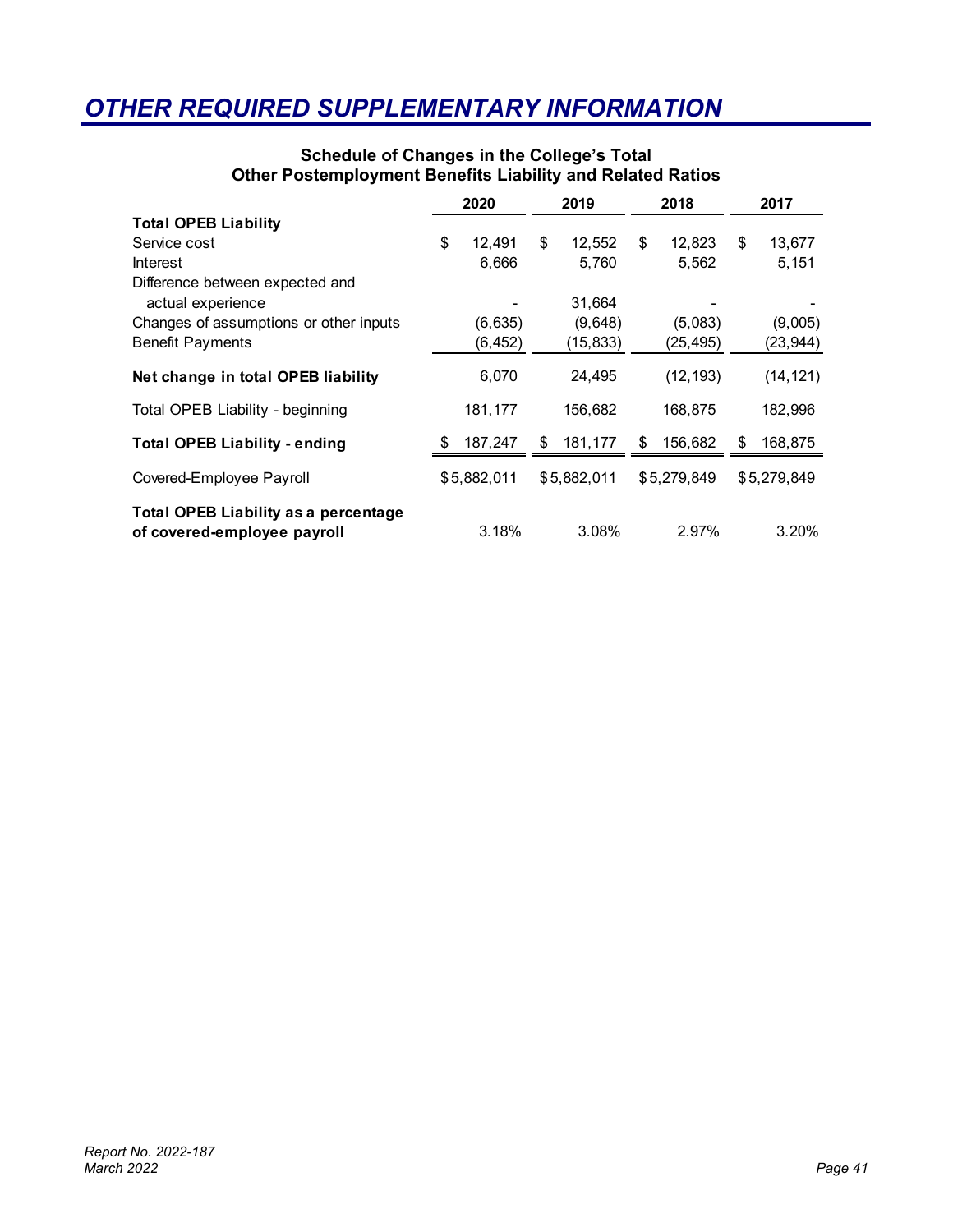### **Schedule of the College's Proportionate Share of the Net Pension Liability – Florida Retirement System Pension Plan**

<span id="page-45-0"></span>

|                                                                                                             | 2020(1)            | 2019(1)      | 2018(1)      |      | 2017(1)      |
|-------------------------------------------------------------------------------------------------------------|--------------------|--------------|--------------|------|--------------|
| College's proportion of the FRS<br>net pension liability<br>College's proportionate share of                | 0.013263201%       | 0.013984289% | 0.013907334% |      | 0.013772438% |
| the FRS net pension liability                                                                               | \$<br>5,748,467 \$ | 4,815,994 \$ | 4,188,961 \$ |      | 4,073,795    |
| College's covered payroll (2)                                                                               | \$<br>6,066,168 \$ | 6,101,071 \$ | 5,794,859    | - \$ | 5,556,683    |
| College's proportionate share of<br>the FRS net pension liability as a<br>percentage of its covered payroll | 94.76%             | 78.94%       | 72.29%       |      | 73.31%       |
| FRS Plan fiduciary net position as<br>a percentage of the FRS total<br>pension liability                    | 78.85%             | 82.61%       | 84.26%       |      | 83.89%       |

(1) The amounts presented for each fiscal year were determined as of June 30.

(2) Covered payroll includes defined benefit plan actives, investment plan members, and members in DROP because total employer contributions are determined on a uniform basis (blended rate) as required by Part III of Chapter 121, Florida Statutes.

### **Schedule of College Contributions – Florida Retirement System Pension Plan**

|                                                                             | 2021(1)            | 2020(1)                  | 2019(1)      | 2018(1)    |
|-----------------------------------------------------------------------------|--------------------|--------------------------|--------------|------------|
| <b>Contractually required FRS</b><br>contribution                           | \$<br>464,984 \$   | 440,677 \$               | 433,614 \$   | 396,348    |
| FRS contributions in relation to the<br>contractually required contribution | (464, 984)         | (440, 677)               | (433,614)    | (396, 348) |
| FRS contribution deficiency<br>(excess)                                     | \$                 | $\overline{\phantom{0}}$ |              |            |
| College's covered payroll (2)                                               | \$<br>5,844,722 \$ | 6,066,168 \$             | 6,101,071 \$ | 5,794,859  |
| FRS contributions as a percentage<br>of covered payroll                     | 7.96%              | 7.26%                    | 7 11%        | 6.84%      |

(1) The amounts presented for each fiscal year were determined as of June 30.

(2) Covered payroll includes defined benefit plan actives, investment plan members, and members in DROP because total employer contributions are determined on a uniform basis (blended rate) as required by Part III of Chapter 121, Florida Statutes.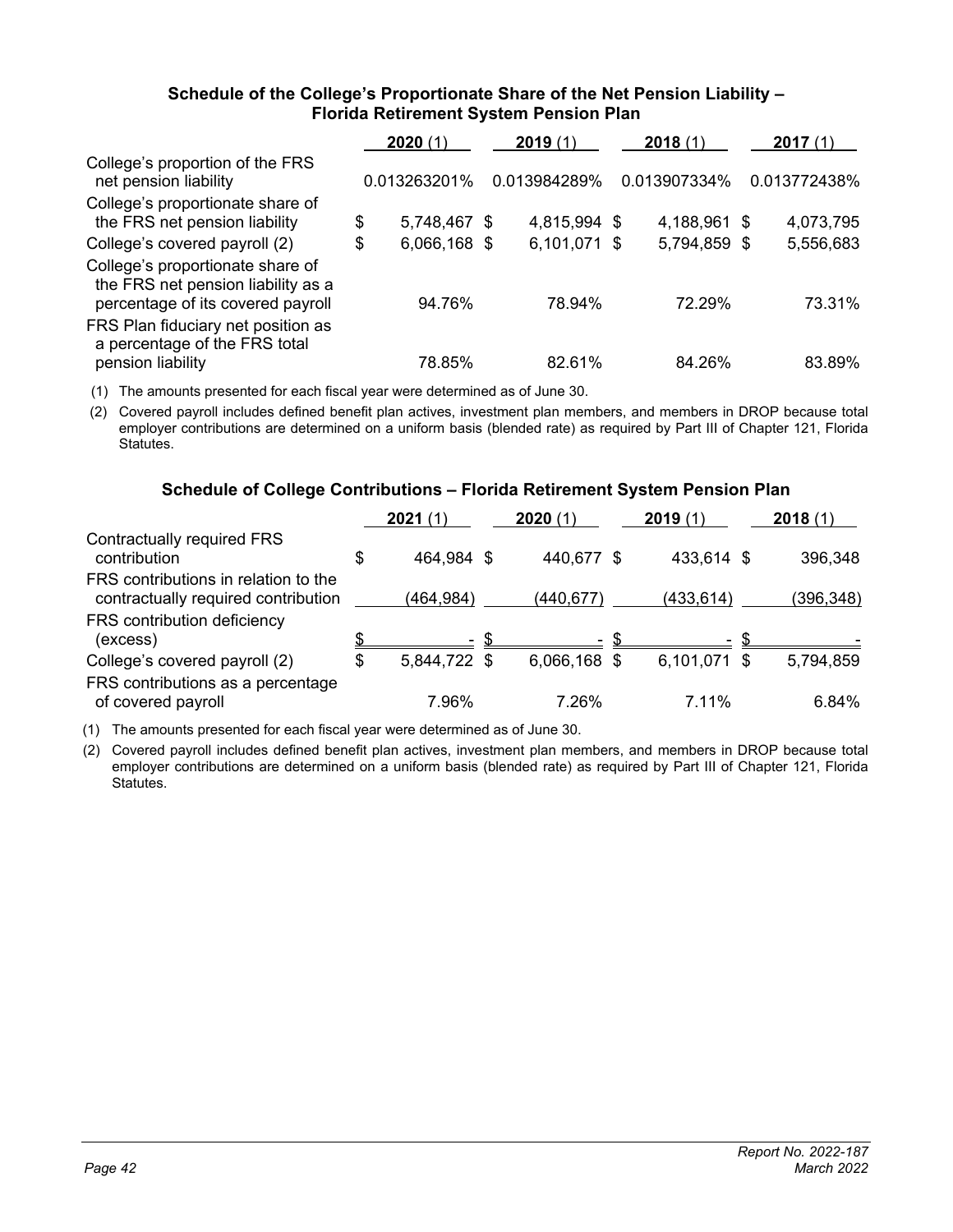|          | 2016(1)                | 2015(1)                                 | <b>2014</b> (1)                    | 2013(1)                |  |  |  |
|----------|------------------------|-----------------------------------------|------------------------------------|------------------------|--|--|--|
|          | 0.013635125%           | 0.013471189%                            | 0.012608178%                       | 0.010386350%           |  |  |  |
| \$<br>\$ | 3,442,880<br>5,308,969 | 1,739,985 \$<br>- \$<br>4,807,070<br>\$ | 769,284 \$<br>4,703,422 \$<br>- \$ | 1,787,952<br>5,559,097 |  |  |  |
|          | 64.85%                 | 36.20%                                  | 16.36%                             | 32.16%                 |  |  |  |
|          | 84.88%                 | 92.00%                                  | 96.09%                             | 88.54%                 |  |  |  |

| 2017(1)            | 2016(1)   |      | 2015(1)          |      | 2014(1)          |
|--------------------|-----------|------|------------------|------|------------------|
| \$<br>358,530 \$   | 330,000   | - \$ | 328,439 \$       |      | 276,173          |
| (358, 530)         | (330,000) |      | <u>(328,439)</u> |      | <u>(276,173)</u> |
|                    |           |      |                  |      |                  |
| \$<br>5,556,683 \$ | 5,308,969 | \$   | 4,807,070        | - \$ | 4,703,422        |
| 6.45%              | 6.22%     |      | 6.83%            |      | 5.87%            |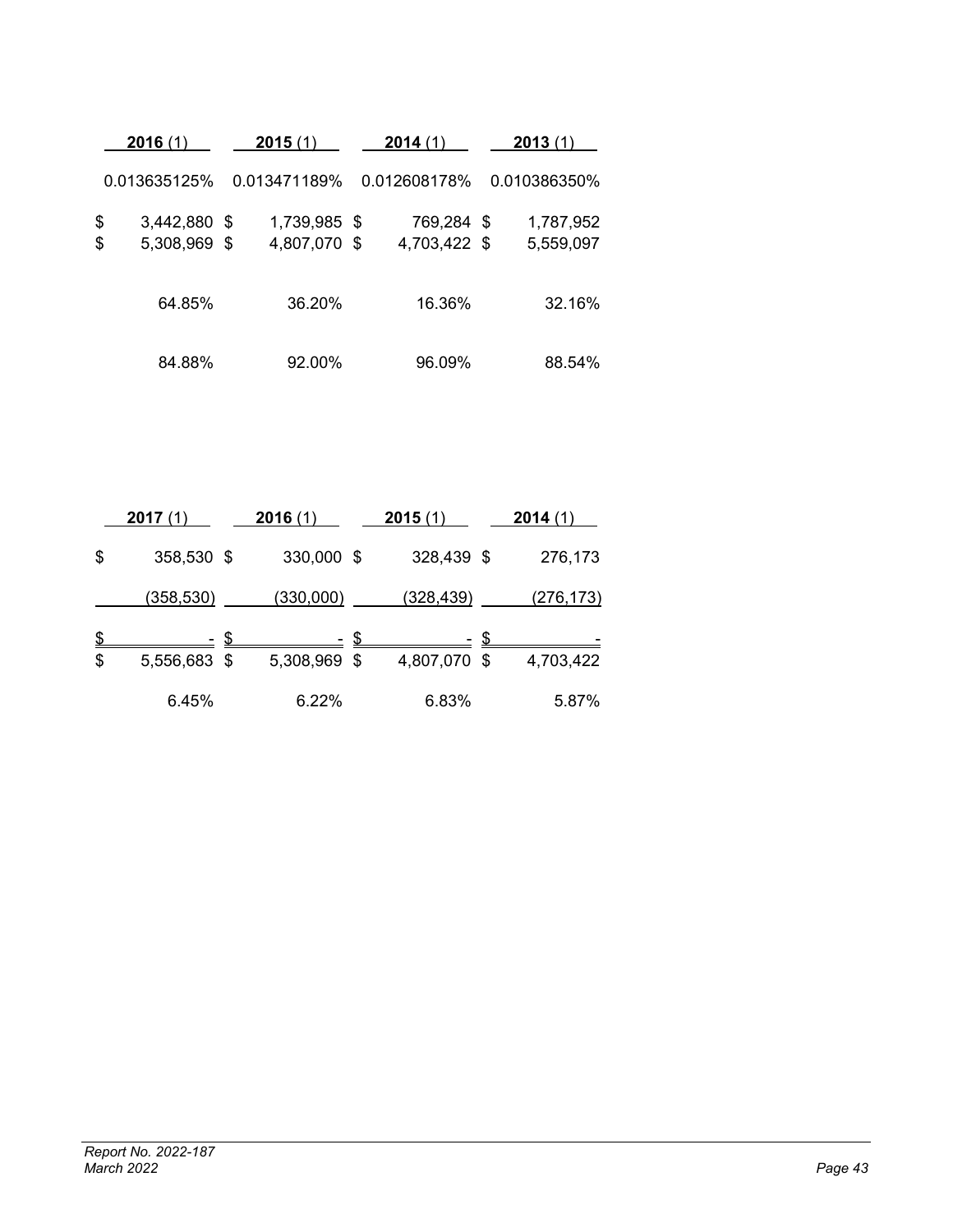### **Schedule of the College's Proportionate Share of the Net Pension Liability – Health Insurance Subsidy Pension Plan**

<span id="page-47-0"></span>

|                                                                                                             | 2020(1)            | 2019(1)      | 2018(1)      | 2017 (1      |
|-------------------------------------------------------------------------------------------------------------|--------------------|--------------|--------------|--------------|
| College's proportion of the HIS net<br>pension liability<br>College's proportionate share of                | 0.017402080%       | 0.018188378% | 0.017645751% | 0.017342620% |
| the HIS net pension liability                                                                               | \$<br>2,124,766 \$ | 2,035,097 \$ | 1,867,646 \$ | 1,854,353    |
| College's covered payroll (2)                                                                               | \$<br>6,066,168 \$ | 6,101,071 \$ | 5,794,859 \$ | 5,556,683    |
| College's proportionate share of<br>the HIS net pension liability as a<br>percentage of its covered payroll | 35.03%             | 33.36%       | 32.23%       | 33.37%       |
| HIS Plan fiduciary net position as<br>a percentage of the HIS total<br>pension liability                    | $3.00\%$           | 2.63%        | 2.15%        | 1.64%        |

(1) The amounts presented for each fiscal year were determined as of June 30.

(2) Covered payroll includes defined benefit plan actives, investment plan members, and members in DROP.

### **Schedule of College Contributions – Health Insurance Subsidy Pension Plan**

|                                                                    | 2021(1)            | 2020(1)      | 2019(1)      | 2018(1)         |
|--------------------------------------------------------------------|--------------------|--------------|--------------|-----------------|
| Contractually required HIS<br>contribution                         | \$<br>102,704 \$   | 100,280 \$   | 100,998 \$   | 95,693          |
| HIS contributions in relation to the<br>contractually required HIS |                    |              |              |                 |
| contribution                                                       | (102, 704)         | (100, 280)   | (100, 998)   | <u>(95,693)</u> |
| HIS contribution deficiency                                        |                    |              |              |                 |
| (excess)                                                           |                    |              |              |                 |
| College's covered payroll (2)                                      | \$<br>5,844,722 \$ | 6,066,168 \$ | 6,101,071 \$ | 5,794,859       |
| HIS contributions as a percentage<br>of covered payroll            | 1.76%              | 1.65%        | 1.66%        | 1.65%           |

(1) The amounts presented for each fiscal year were determined as of June 30.

(2) Covered payroll includes defined benefit plan actives, investment plan members, and members in DROP.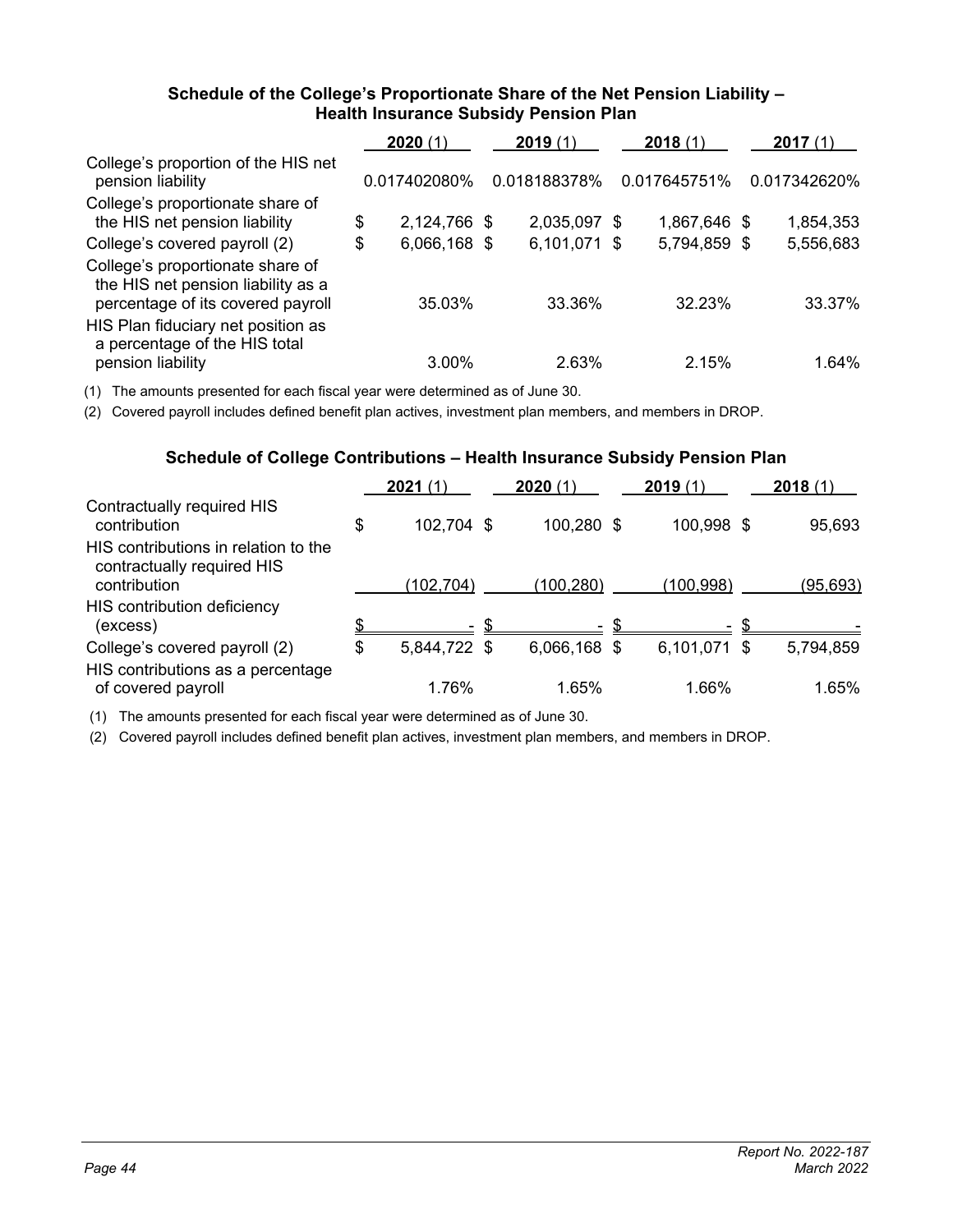| 2016(1) |              | 2015(1)              | 2014(1)      | 2013 (1 |              |  |  |
|---------|--------------|----------------------|--------------|---------|--------------|--|--|
|         | 0.017187491% | 0.015844871%         | 0.015826542% |         | 0.017473573% |  |  |
| \$      | 2,003,131    | 1,615,928 \$<br>- \$ | 1,479,820 \$ |         | 1,521,304    |  |  |
| \$      | 5,308,969 \$ | 4,807,070 \$         | 4,703,422 \$ |         | 5,559,097    |  |  |
|         | 37.73%       | 33.62%               | 31.46%       |         | 27.37%       |  |  |
|         | 0.97%        | 0.50%                | 0.99%        |         | 1.78%        |  |  |

| 2017(1)            |   | 2016(1)   | 2015(1)     | 2014(1)     |
|--------------------|---|-----------|-------------|-------------|
| \$<br>91,782 \$    |   | 61,000 \$ | 60,569 \$   | 54,216      |
| (91,782)           |   | (61,000)  | (60, 569)   | (54,216)    |
|                    | S |           | \$          | \$          |
| \$<br>5,556,683 \$ |   | 5,308,969 | \$4,807,070 | \$4,703,422 |
| 1.65%              |   | 1.15%     | 1.26%       | 1.15%       |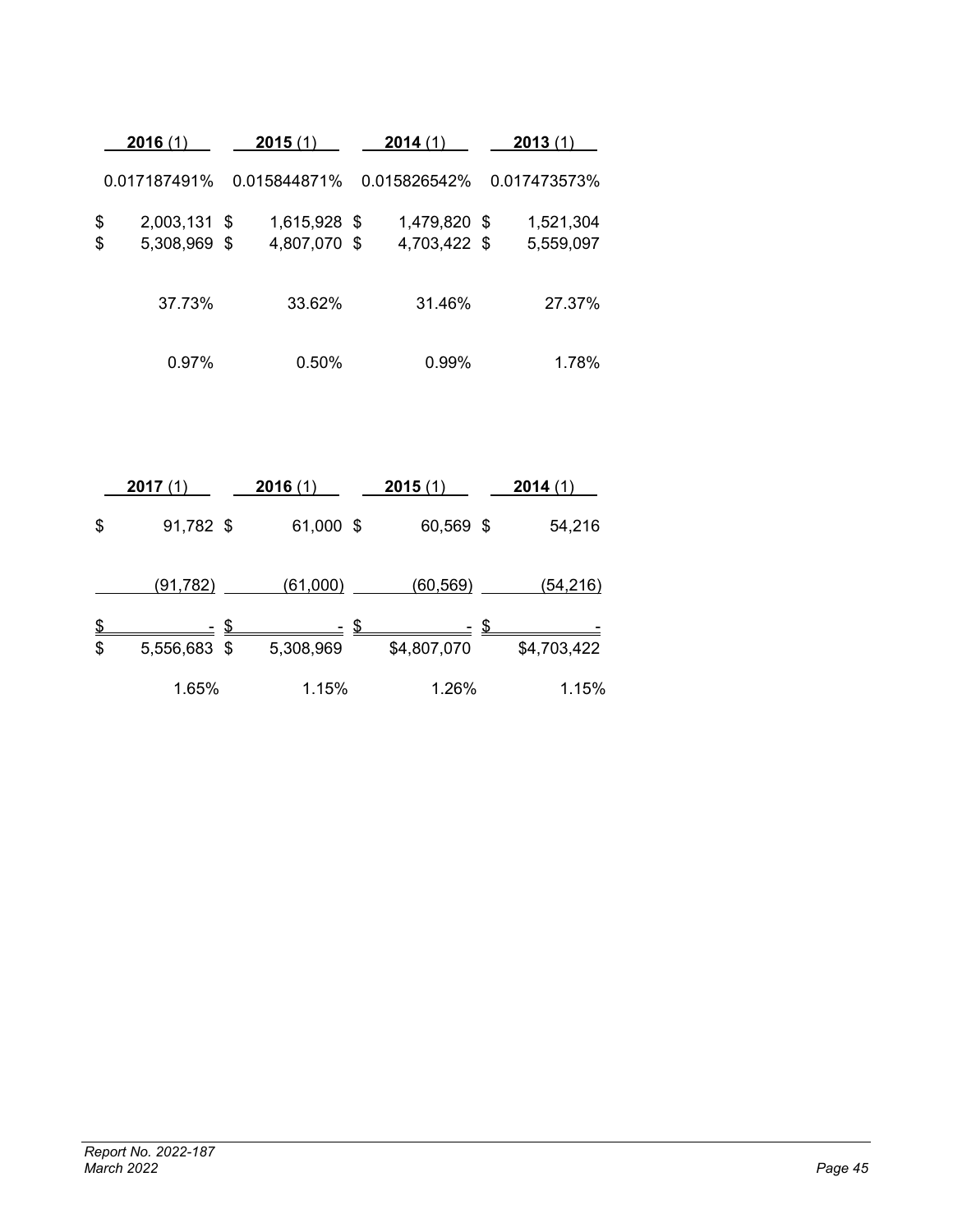# <span id="page-49-0"></span>**1. Schedule of Changes in the College's Total Other Postemployment Benefits Liability and Related Ratios**

No assets are accumulated in a trust that meet the criteria in paragraph 4 of GASB Statement No. 75 to pay related benefits.

*Changes of Assumptions*. The Municipal Bond Index Rate used to determine total OPEB Liability decreased from 3.50 percent at the prior measurement date to 2.21 percent at the current measurement date.

# **2. Schedule of Net Pension Liability and Schedule of Contributions – Florida Retirement System Pension Plan**

*Changes of Assumptions.* The long-term expected rate of return was decreased from 6.90 percent to 6.80 percent.

# **3. Schedule of Net Pension Liability and Schedule of Contributions – Health Insurance Subsidy Pension Plan**

*Changes of Assumptions.* The municipal rate used to determine total pension liability decreased from 3.50 percent to 2.21 percent, and the active member mortality assumption was updated.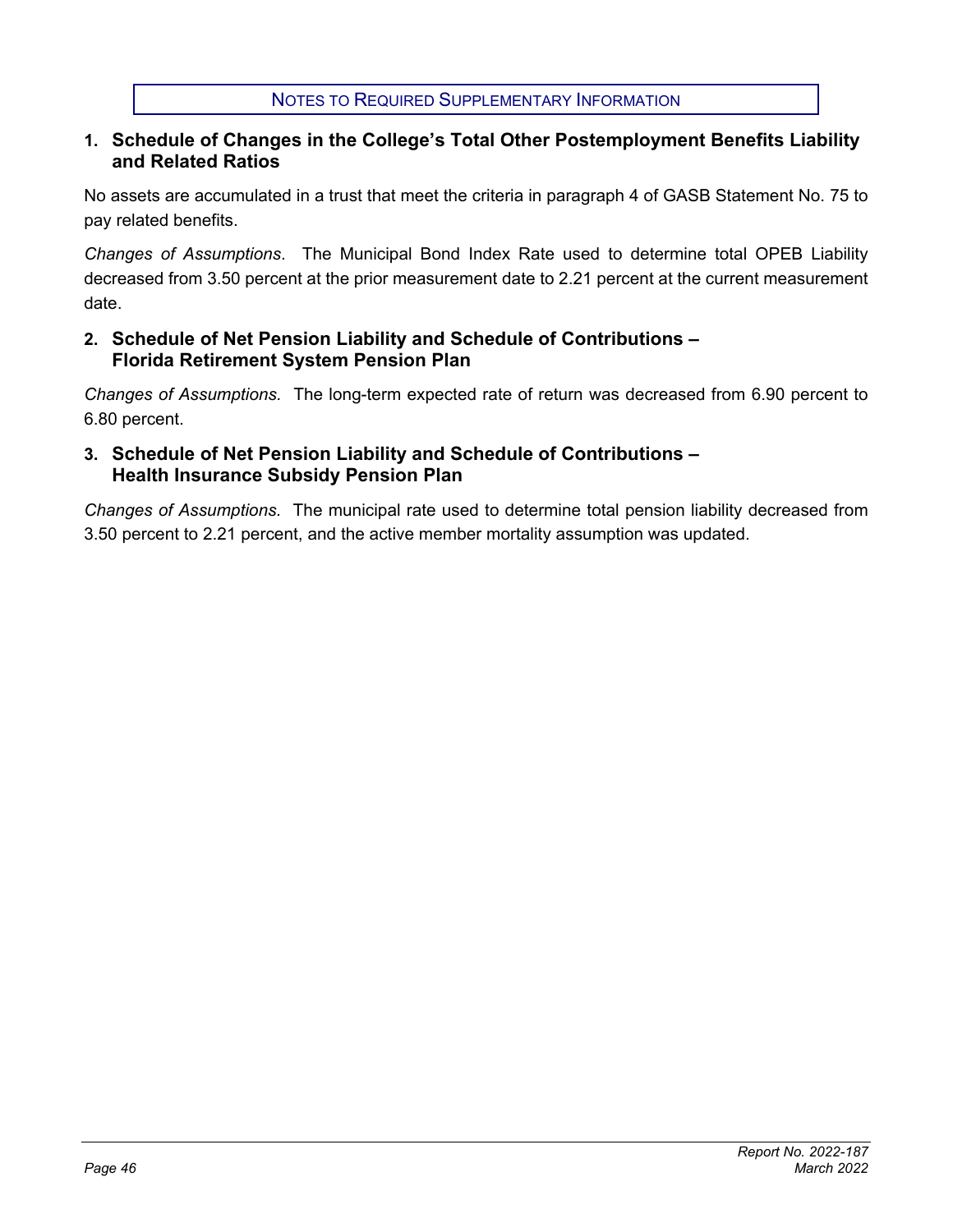<span id="page-50-0"></span>

Sherrill F. Norman, CPA Auditor General

# **AUDITOR GENERAL STATE OF FLORIDA**

Claude Denson Pepper Building, Suite G74 111 West Madison Street Tallahassee, Florida 32399-1450



Phone: (850) 412-2722 Fax: (850) 488-6975

The President of the Senate, the Speaker of the House of Representatives, and the Legislative Auditing Committee

# **INDEPENDENT AUDITOR'S REPORT ON INTERNAL CONTROL OVER FINANCIAL REPORTING AND ON COMPLIANCE AND OTHER MATTERS BASED ON AN AUDIT OF FINANCIAL STATEMENTS PERFORMED IN ACCORDANCE WITH** *GOVERNMENT AUDITING STANDARDS*

We have audited, in accordance with the auditing standards generally accepted in the United States of America and the standards applicable to financial audits contained in *Government Auditing Standards* issued by the Comptroller General of the United States, the financial statements of The College of the Florida Keys, a component unit of the State of Florida, and its discretely presented component unit as of and for the fiscal year ended June 30, 2021, and the related notes to the financial statements, which collectively comprise the College's basic financial statements, and have issued our report thereon dated March 30, 2022, included under the heading **INDEPENDENT AUDITOR'S REPORT**. Our report includes a reference to other auditors who audited the financial statements of the discretely presented component unit, as described in our report on the College's financial statements. This report does not include the results of the other auditors' testing of internal control over financial reporting or compliance and other matters that are reported on separately by those auditors.

# **Internal Control Over Financial Reporting**

In planning and performing our audit of the financial statements, we considered the College's internal control over financial reporting (internal control) as a basis for designing audit procedures that are appropriate in the circumstances for the purpose of expressing our opinions on the financial statements, but not for the purpose of expressing an opinion on the effectiveness of the College's internal control. Accordingly, we do not express an opinion on the effectiveness of the College's internal control.

A *deficiency in internal control* exists when the design or operation of a control does not allow management or employees, in the normal course of performing their assigned functions, to prevent, or detect and correct, misstatements on a timely basis. A *material weakness* is a deficiency, or a combination of deficiencies, in internal control such that there is a reasonable possibility that a material misstatement of the College's financial statements will not be prevented, or detected and corrected on a timely basis. A *significant deficiency* is a deficiency, or a combination of deficiencies, in internal control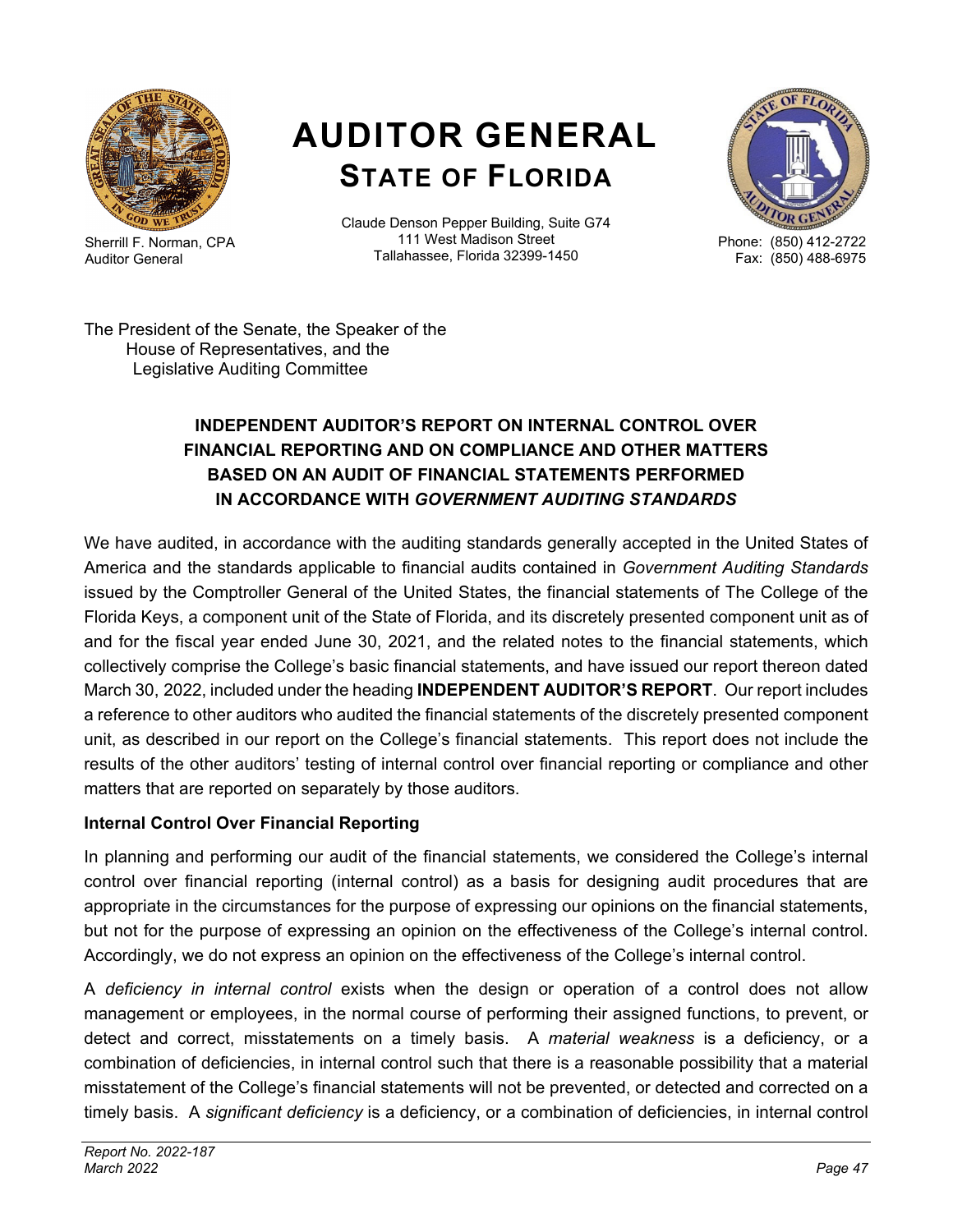<span id="page-51-0"></span>that is less severe than a material weakness, yet important enough to merit attention by those charged with governance.

Our consideration of internal control was for the limited purpose described in the first paragraph of this section and was not designed to identify all deficiencies in internal control that might be material weaknesses or significant deficiencies. Given these limitations, during our audit we did not identify any deficiencies in internal control that we consider to be material weaknesses. However, material weaknesses may exist that have not been identified.

# **Compliance and Other Matters**

As part of obtaining reasonable assurance about whether the College's financial statements are free from material misstatement, we performed tests of its compliance with certain provisions of laws, rules, regulations, contracts, and grant agreements, noncompliance with which could have a direct and material effect on the financial statements. However, providing an opinion on compliance with those provisions was not an objective of our audit and, accordingly, we do not express such an opinion. The results of our tests disclosed no instances of noncompliance or other matters that are required to be reported under *Government Auditing Standards*.

### **Purpose of this Report**

The purpose of this report is solely to describe the scope of our testing of internal control and compliance and the results of that testing, and not to provide an opinion on the effectiveness of the College's internal control or on compliance. This report is an integral part of an audit performed in accordance with *Government Auditing Standards* in considering the College's internal control and compliance. Accordingly, this communication is not suitable for any other purpose.

Respectfully submitted,

Sherrill F. Norman, CPA Tallahassee, Florida March 30, 2022